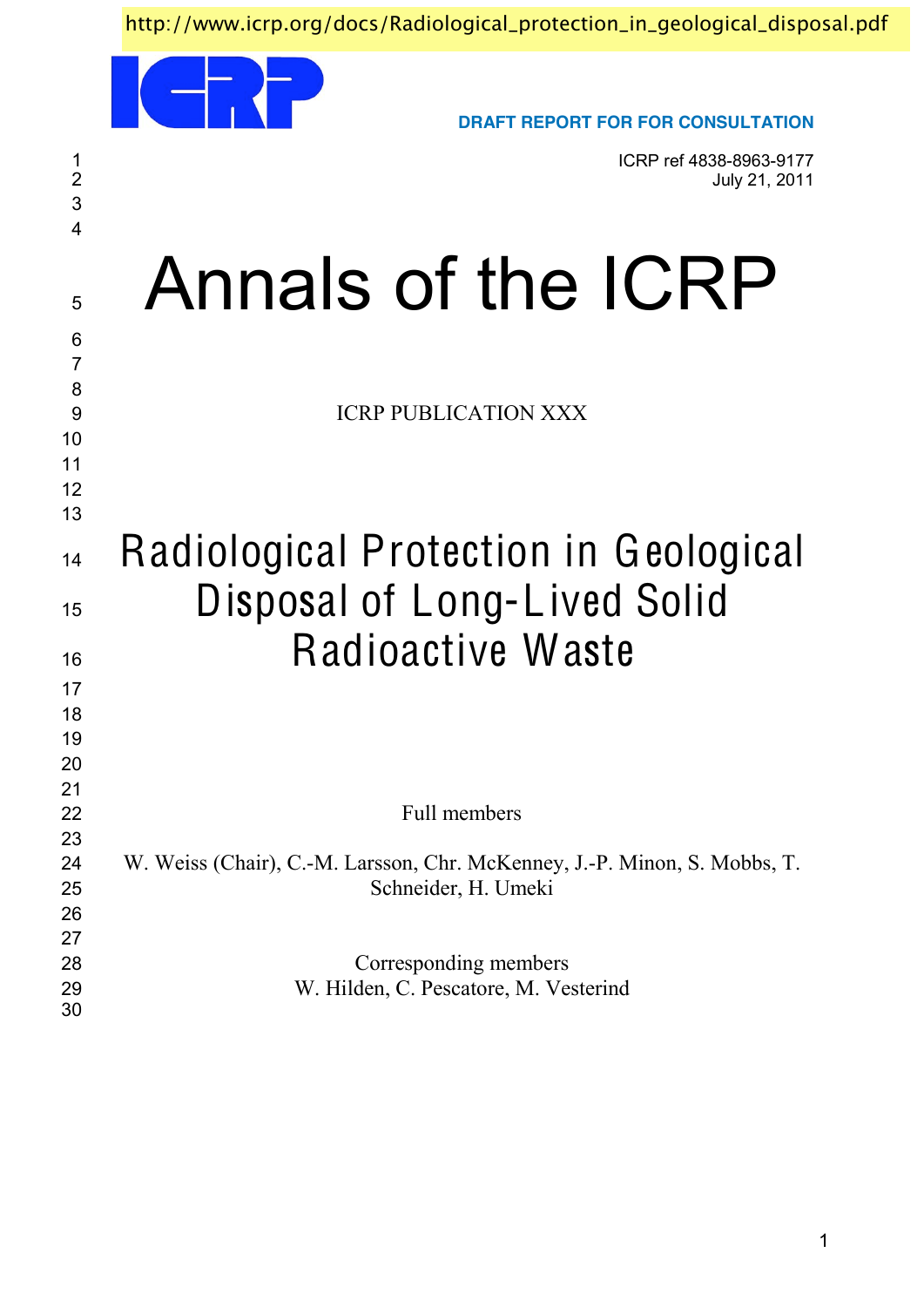

# **Radiological protection in geological disposal of long-lived solid radioactive waste**

ICRP Publication 1XX

- 
- 
- 
- 

**Abstract** - This report updates and consolidates previous recommendations of ICRP related to solid waste disposal (Publications 46, 77, 81). The recommendations given in this report apply specifically to geological disposal of long-lived solid radioactive waste. The report explains how the 2007 ICRP System of Radiological Protection described in ICRP Publication 103 can be applied in the context of the geological disposal of long-lived solid radioactive waste. The report is written as a self standing document.

47 The 2007 ICRP System of Radiological Protection maintains the Commission's three fundamental principles of radiological protection namely justification, optimisation, and the application of dose limits. The Recommendations evolve from the previous process-based protection approach using practices and interventions by moving to 51 an approach based on the exposure situation. They maintain the Commission's current individual dose limits for effective dose and equivalent dose from all regulated sources in planned exposure situations. They re-enforce the principle of the optimisation of radiological protection. The Recommendations also include an approach for developing a framework to demonstrate radiological protection of the environment.

 This report describes the different stages in the lifetime of a geological disposal facility and addresses the application of relevant radiological protection principles for each stage depending on the various exposure situations that can be encountered. In particular, the crucial factor that influences the application of the protection system over the different phases in the lifetime of a disposal facility is the level of oversight that is present. The level of oversight affects the capability to reduce or avoid exposures. Three main timeframes have to be considered for the purpose of radiological protection: time of direct oversight when the disposal facility is being implemented and active oversight is taking place; time of indirect oversight when the disposal facility is sealed and indirect oversight is being exercised to provide additional assurance on behalf of the society; time of no oversight when oversight is no longer exercised because memory is lost.

- 
- © 20XX ICRP. Published by Elsevier Ltd. All rights reserved.
- 

Keywords: Geological disposal, Radioactive waste, Protecting future generations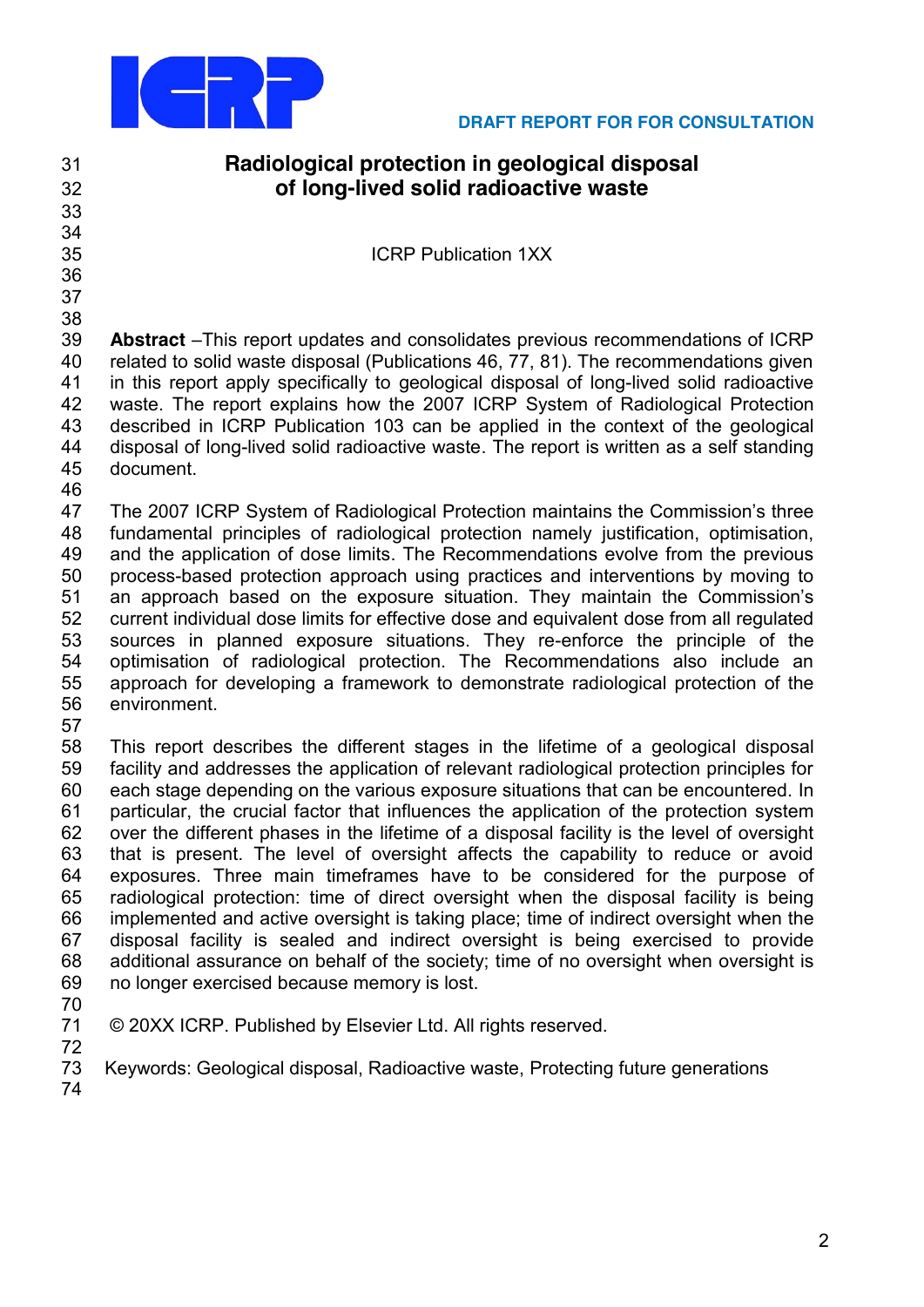

75

76

# DRAFT REPORT FOR FOR CONSULTATION

**Table of Contents** 

| 77  |                                                                                |
|-----|--------------------------------------------------------------------------------|
| 78  | Abstract                                                                       |
| 79  | <b>Table of Contents</b>                                                       |
| 80  | Preface                                                                        |
| 81  | <b>Executive Summary</b>                                                       |
| 82  |                                                                                |
| 83  | 1. Introduction                                                                |
| 84  |                                                                                |
| 85  | 2. Scope of this report                                                        |
| 86  |                                                                                |
| 87  | 3. Basic values and goals underlying protection for a geological disposal of   |
| 88  | radioactive waste                                                              |
| 89  | 3.1 Values underlying the ICRP principles for protecting future generations    |
| 90  | 3.1.1 Basic values for the protection of future generations                    |
| 91  | 3.1.2 Basic ICRP principles dealing with future generations                    |
| 92  | 3.2 Geological Disposal: Objective and Implementation steps                    |
| 93  | 3.2.1 Strategies for the management of long-lived solid radioactive            |
| 94  | waste                                                                          |
| 95  | 3.2.2 Life phases of a disposal facility and safety analysis process           |
| 96  | 3.2.3 Relevant timeframes for protection                                       |
| 97  |                                                                                |
| 98  | 4. Application of the ICRP system of protection during different timeframes in |
| 99  | the life of a geological disposal facility                                     |
| 100 | 4.1 The application of the basic principles "justification", "limitation" and  |
| 101 | "optimisation"                                                                 |
| 102 | 4.2 Dose and risk concepts                                                     |
| 103 | 4.3 Exposure situations associated with geological disposal                    |
| 104 | 4.3.1 Exposure Situations for Waste Emplacement Activities                     |
| 105 | 4.3.2 Exposure Situations for the Emplaced Waste                               |
| 106 | 4.3.3 Natural disrupting events                                                |
| 107 | 4.3.4 Inadvertent human intrusion                                              |
| 108 | 4.3.5 Summary of relevant exposure situation according oversight               |
| 109 |                                                                                |
| 110 | 4.4 Optimisation and Best Available Techniques                                 |
| 111 | 5. "Endpoint considerations"                                                   |
| 112 | 5.1 The Representative Person                                                  |
| 113 | 5.2 Protection of the environment                                              |
| 114 |                                                                                |
| 115 | 6. References                                                                  |
| 116 |                                                                                |
| 117 | Annex 1: The ICRP system of protection, focusing on aspects relevant to the    |
| 118 | geological disposal of long-lived solid radioactive waste                      |
| 119 | Annex 2 ICRP use of "potential exposure"                                       |
| 120 | Annex 3 Technical and management principles and requirements                   |
| 121 |                                                                                |
| 122 |                                                                                |
|     |                                                                                |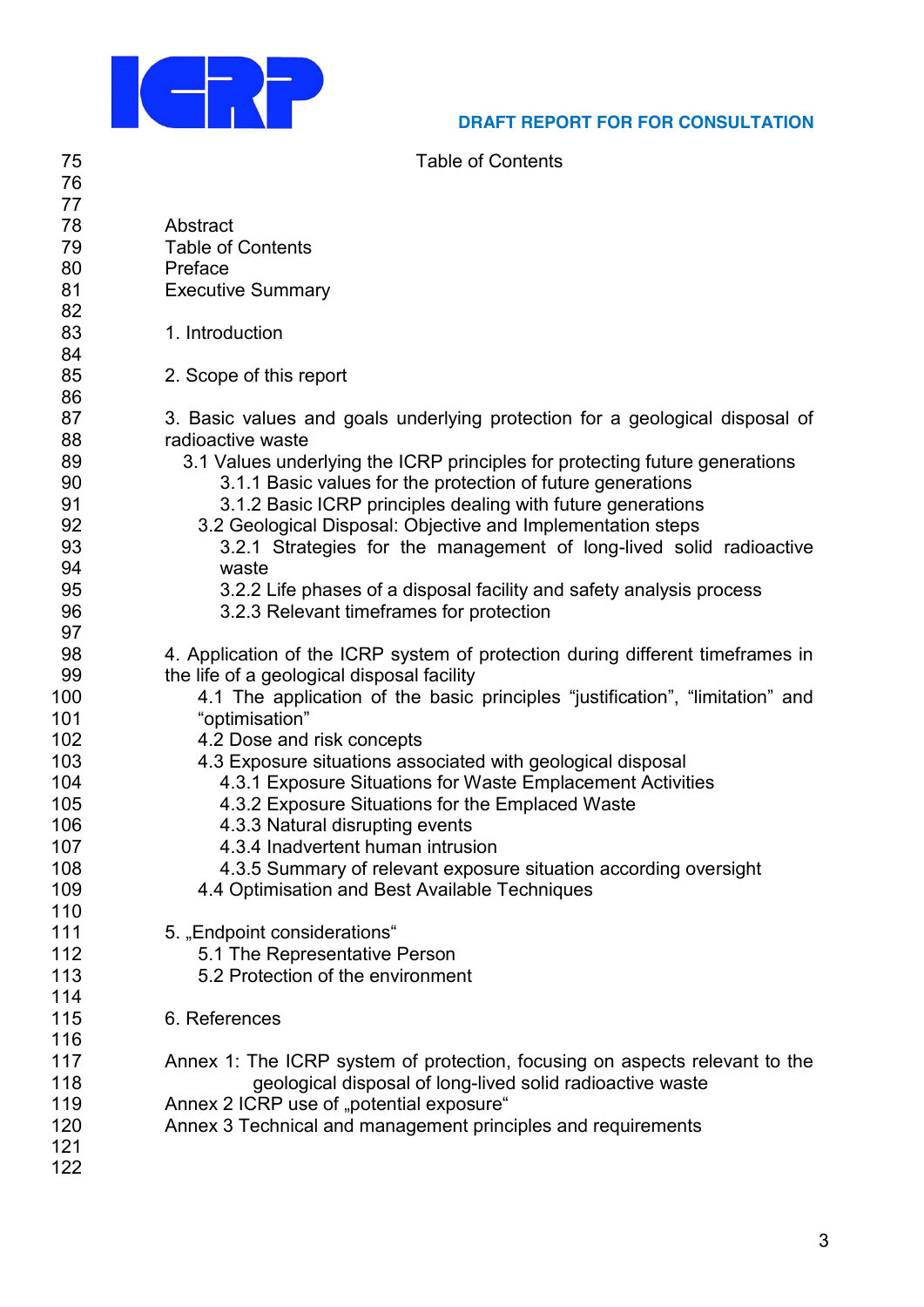

# **Preface**

| 124                                                                |                                                                                                                                                                                                          |                                                                                                                                                                                                                                                                                                                                                                                                                                                                                                                                                                                                                                                                                                                                                                                   |               |  |  |  |  |  |
|--------------------------------------------------------------------|----------------------------------------------------------------------------------------------------------------------------------------------------------------------------------------------------------|-----------------------------------------------------------------------------------------------------------------------------------------------------------------------------------------------------------------------------------------------------------------------------------------------------------------------------------------------------------------------------------------------------------------------------------------------------------------------------------------------------------------------------------------------------------------------------------------------------------------------------------------------------------------------------------------------------------------------------------------------------------------------------------|---------------|--|--|--|--|--|
| 125<br>126<br>127<br>128<br>129<br>130<br>131<br>132<br>133<br>134 | Publication 81.                                                                                                                                                                                          | On February 12, 2010, the Main Commission of the International Commission on<br>Radiological Protection (ICRP) approved the formation of a new Task Group,<br>reporting to Committee 4, to develop a report which describes in plain language how<br>the recommendations given in ICRP Publication 103 can be applied in the context of<br>the geological disposal of long-lived solid radioactive waste. The report covers both<br>the protection of humans (workers and the public) and the environment and<br>discusses key issues like the transition from a planned to an existing exposure<br>situation in case of a loss of control of the waste system as well as the applicability of<br>dose calculated for the far future for decision aiding. The report updates ICRP |               |  |  |  |  |  |
| 135                                                                |                                                                                                                                                                                                          |                                                                                                                                                                                                                                                                                                                                                                                                                                                                                                                                                                                                                                                                                                                                                                                   |               |  |  |  |  |  |
| 136<br>137<br>138<br>139                                           | The report provides guidance on:<br>the basic concepts and terms, eg. the radiation protection principles, the<br>different types of situations (including human actions), dose and risk<br>constraints; |                                                                                                                                                                                                                                                                                                                                                                                                                                                                                                                                                                                                                                                                                                                                                                                   |               |  |  |  |  |  |
| 140                                                                | $\bullet$                                                                                                                                                                                                | the nature and role of optimization (stepwise approach, short term vs. long                                                                                                                                                                                                                                                                                                                                                                                                                                                                                                                                                                                                                                                                                                       |               |  |  |  |  |  |
| 141                                                                | term, best available technology);                                                                                                                                                                        |                                                                                                                                                                                                                                                                                                                                                                                                                                                                                                                                                                                                                                                                                                                                                                                   |               |  |  |  |  |  |
| 142                                                                | $\bullet$                                                                                                                                                                                                | the use and application of dosimetric units and concepts (dose and risk                                                                                                                                                                                                                                                                                                                                                                                                                                                                                                                                                                                                                                                                                                           |               |  |  |  |  |  |
| 143                                                                |                                                                                                                                                                                                          | constraints, potential exposures, collective dose, different time frames);                                                                                                                                                                                                                                                                                                                                                                                                                                                                                                                                                                                                                                                                                                        |               |  |  |  |  |  |
| 144                                                                | $\bullet$                                                                                                                                                                                                | the role of stakeholder involvement in different stages of planning and                                                                                                                                                                                                                                                                                                                                                                                                                                                                                                                                                                                                                                                                                                           |               |  |  |  |  |  |
| 145                                                                | development.                                                                                                                                                                                             |                                                                                                                                                                                                                                                                                                                                                                                                                                                                                                                                                                                                                                                                                                                                                                                   |               |  |  |  |  |  |
| 146                                                                |                                                                                                                                                                                                          |                                                                                                                                                                                                                                                                                                                                                                                                                                                                                                                                                                                                                                                                                                                                                                                   |               |  |  |  |  |  |
| 147                                                                | The membership of the Task Group was as follows:                                                                                                                                                         |                                                                                                                                                                                                                                                                                                                                                                                                                                                                                                                                                                                                                                                                                                                                                                                   |               |  |  |  |  |  |
| 148                                                                |                                                                                                                                                                                                          |                                                                                                                                                                                                                                                                                                                                                                                                                                                                                                                                                                                                                                                                                                                                                                                   |               |  |  |  |  |  |
| 149                                                                | W. Weiss (Chair)                                                                                                                                                                                         | C.-M. Larsson                                                                                                                                                                                                                                                                                                                                                                                                                                                                                                                                                                                                                                                                                                                                                                     | Chr. McKenney |  |  |  |  |  |
| 150                                                                | J.-P. Minon                                                                                                                                                                                              | S. Mobbs                                                                                                                                                                                                                                                                                                                                                                                                                                                                                                                                                                                                                                                                                                                                                                          | T. Schneider  |  |  |  |  |  |
| 151                                                                | H. Umeki                                                                                                                                                                                                 |                                                                                                                                                                                                                                                                                                                                                                                                                                                                                                                                                                                                                                                                                                                                                                                   |               |  |  |  |  |  |
| 152                                                                |                                                                                                                                                                                                          |                                                                                                                                                                                                                                                                                                                                                                                                                                                                                                                                                                                                                                                                                                                                                                                   |               |  |  |  |  |  |
| 153                                                                | The corresponding members were:                                                                                                                                                                          |                                                                                                                                                                                                                                                                                                                                                                                                                                                                                                                                                                                                                                                                                                                                                                                   |               |  |  |  |  |  |
| 154                                                                |                                                                                                                                                                                                          |                                                                                                                                                                                                                                                                                                                                                                                                                                                                                                                                                                                                                                                                                                                                                                                   |               |  |  |  |  |  |
| 155                                                                | W. Hilden                                                                                                                                                                                                | C. Pescatore                                                                                                                                                                                                                                                                                                                                                                                                                                                                                                                                                                                                                                                                                                                                                                      | M. Vesterind  |  |  |  |  |  |
| 156                                                                |                                                                                                                                                                                                          |                                                                                                                                                                                                                                                                                                                                                                                                                                                                                                                                                                                                                                                                                                                                                                                   |               |  |  |  |  |  |
| 157                                                                |                                                                                                                                                                                                          |                                                                                                                                                                                                                                                                                                                                                                                                                                                                                                                                                                                                                                                                                                                                                                                   |               |  |  |  |  |  |
| 158                                                                |                                                                                                                                                                                                          |                                                                                                                                                                                                                                                                                                                                                                                                                                                                                                                                                                                                                                                                                                                                                                                   |               |  |  |  |  |  |
| 159                                                                | The Task Group wishes to thank those organizations and staff that made facilities                                                                                                                        |                                                                                                                                                                                                                                                                                                                                                                                                                                                                                                                                                                                                                                                                                                                                                                                   |               |  |  |  |  |  |
| 160                                                                | and support available for its meetings. These include BfS, ARPANSA, NRC, NIRAS,<br>HPA, CEPN, JAEA, EC, OECD/NEA, IAEA.                                                                                  |                                                                                                                                                                                                                                                                                                                                                                                                                                                                                                                                                                                                                                                                                                                                                                                   |               |  |  |  |  |  |
| 161                                                                |                                                                                                                                                                                                          |                                                                                                                                                                                                                                                                                                                                                                                                                                                                                                                                                                                                                                                                                                                                                                                   |               |  |  |  |  |  |
| 162                                                                |                                                                                                                                                                                                          | The report was approved by the Commission in XX in 2011.                                                                                                                                                                                                                                                                                                                                                                                                                                                                                                                                                                                                                                                                                                                          |               |  |  |  |  |  |
|                                                                    |                                                                                                                                                                                                          |                                                                                                                                                                                                                                                                                                                                                                                                                                                                                                                                                                                                                                                                                                                                                                                   |               |  |  |  |  |  |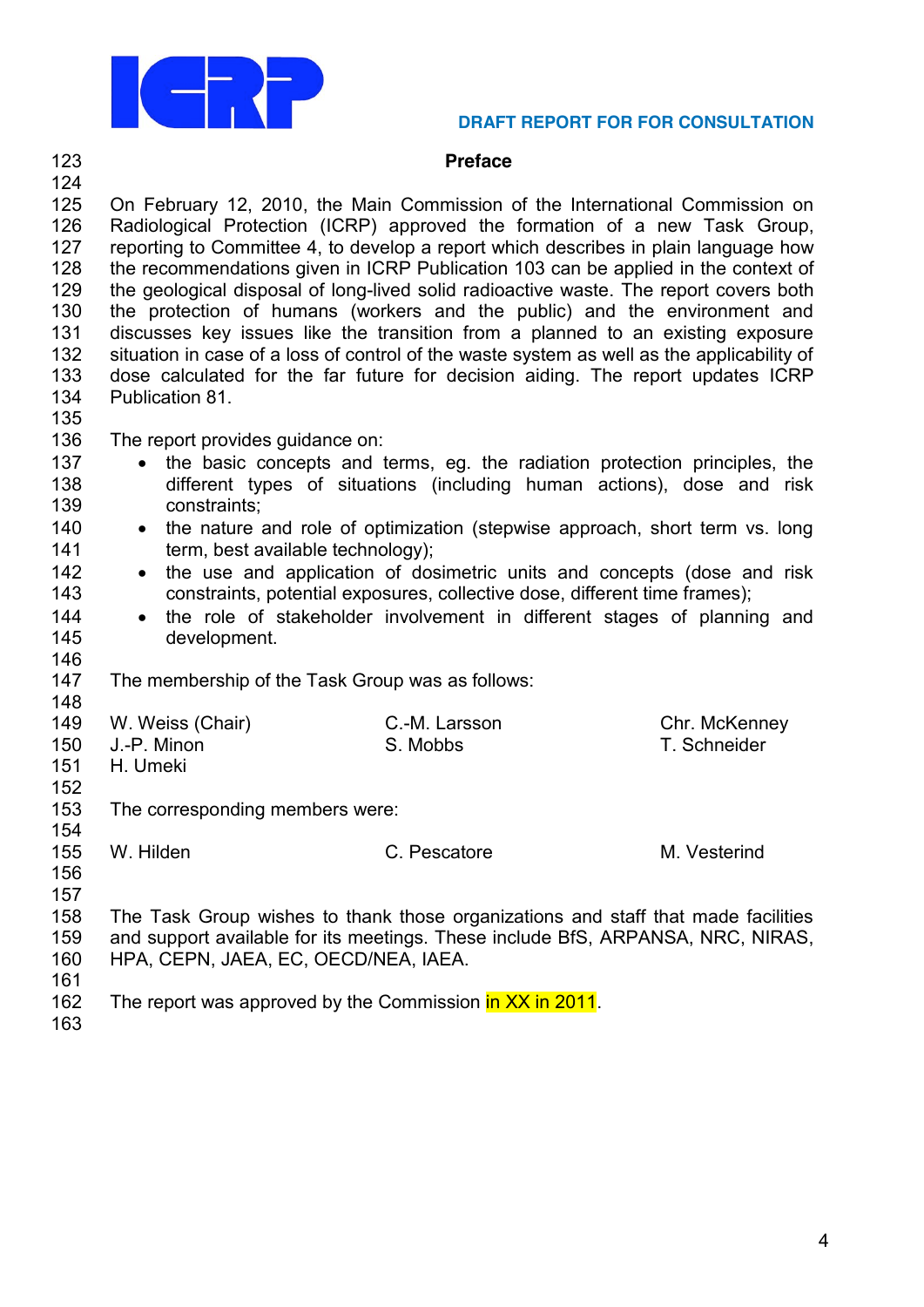

#### 164 **Executive summary**

166 (a) This report provides advice on the application of the Commission's 2007 167 Recommendations (ICRP Publication 103) for the protection of humans and the 168 environment against any harm that may result from the geological disposal of long-169 lived solid radioactive waste. It illustrates how the key protection concepts and 170 principles of ICRP Publication 103 are to be interpreted and how they apply over the 171 different timeframes over which a geological disposal facility for long-lived solid 172 radioactive waste would have to provide radiological protection (see Figure).

173

165



174 175

176 (b) The goal of a geological disposal facility is to isolate and contain the waste in 177 order to protect humans and the environment for time scales that are comparable 178 with geological time scales. At great distance from the surface, changes are 179 particularly slow. With distance from the surface, and having chosen appropriate 180 sites the potential for human intrusion will be limited. Radioactivity will decrease with 181 time, and any release would be slowed down and diluted further by a properly 182 chosen geological formation. Geological disposal is recognized by the international 183 organisations as especially intended for high level radioactive waste or spent fuel 184 where long term isolation and containment is required. Geological disposal may also 185 be used for other long-lived wastes since a similar need for long term protection 186 applies. 187

188 (c) The design of a geological disposal facility addresses a series of developments 189 with different probabilities that may be defined by regulation. Besides these design-190 basis developments, the developer / implementer and the regulator may want to 191 assess evolutions in non-design-basis conditions in order to judge the robustness of 192 the system.

193

(d) These ICRP recommendations describe the radiological concepts and criteria that 194 195 ought to be used by both the designer and/or operator of the facility and the 196 regulator. For the assessment of the safety and radiological protection of a geological 197 disposal facility for long-lived radioactive waste various dose and risk constraints are 198 used. Optimisation deals with the main aim of a disposal system, i.e., the radiological 199 protection of humans and the environment. Optimisation of protection is the central 200 element of the step-wise construction and implementation of a geological disposal 201 facility. It has to cover all elements of the system, including the societal component, 202 in an integrated way. Important aspects of optimisation of protection must occur prior 203 to waste emplacement, largely during the siting and design phase. The optimisation  $204$ efforts can be informed by, and construction supplemented with, consideration of 205 best available technique (BAT) as applied to all stages of disposal facility siting and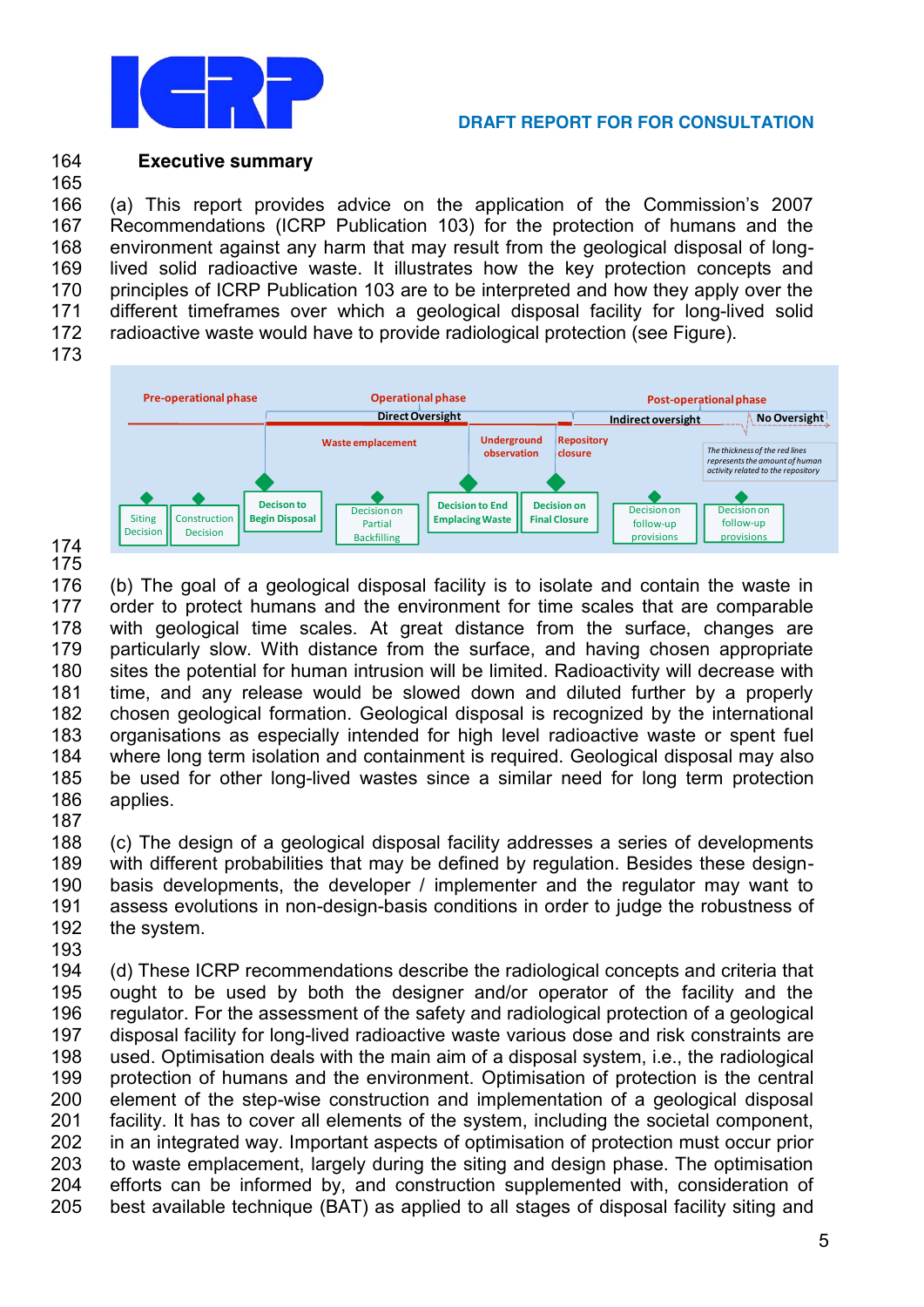

 design. During the implementation phase, some further optimisation is possible but very little can be done to further optimise the performance of the engineered features after waste emplacement has occurred. In the long term optimisation of protection can only be achieved if oversight is maintained.

 (e) In the distant future the geological disposal facility might give rise to some 212 releases to the accessible environment and the "safety case" has to demonstrate that such releases, should they occur, are compatible with regulation and radiological protection criteria. In application of the optimisation principle, the reference radiological impact criterion for the design of a waste disposal facility recommended by ICRP is an annual dose constraint for the population of 0.3 mSv in a year [ICRP 103], without any weighting of doses in the far future. For less likely events resulting 218 in potential exposures, the Commission continues to recommend a risk<sup>1</sup> constraint for 219 the population of 1 10 $<sup>5</sup>$  per year. However, ICRP Publication 103 also warns that,</sup> given the long timeframes considered in waste disposal, the evolution of society, human habits and characteristics is such that effective dose looses its direct connection to health detriment after the time span of a few generations. At the same time, in the distant future, the geosphere and the engineered system and, even more, the biosphere will evolve in a less predictable way. The scientific basis for dose and risk assessments at very long times into the future then becomes questionable and the strict application of numerical criteria may be inappropriate. Hence, the annual dose constraint of 0.3 mSv in a year is to be used for the sake of comparison of options rather than as means of assessing health detriment. 

 (f) In particular, a crucial factor that influences the application of the protection system over the different phases during the lifetime of a geological disposal facility, is the level of oversight that is present. The level of oversight directly affects the capability to reduce or avoid some exposures. Three main timeframes have to be considered: the time of direct oversight when the disposal facility is being implemented and active oversight is taking place (operational phase); the time of indirect oversight when the disposal facility is partly (backfilling and sealing of drifts) or fully sealed (post-closure period) where direct regulatory oversight might be supplemented or replaced by institutional oversight (e.g. restriction of land use) and the time of absence of oversight (post-closure period in distant future) in case memory is lost, although the primary objective is to keep memory of the site. 

 (g) The exposures arising from the design basis evolution of the geological disposal facility are planned exposure situations as defined in ICRP Publication 103. They include potential exposures from events with low probability which have to be considered as part of the design basis. If severe disturbing events outside the design basis occur while there is still oversight (direct or indirect) of the disposal facility and which result in doses largely exceeding 0.3 mSv in a year, the ensuing situation will be considered as an emergency exposure situation followed by an existing exposure situation in case this emergency is resulting in a long lasting contamination of the environment. If a severe disturbing event occurs when there is no longer any oversight of the disposal facility, there is no certainty that a competent authority would be able to understand what is the source of the exposure and therefore, it is

<sup>&</sup>lt;sup>1</sup> Risk is used in this document always to mean **radiological risk** as defined in ICRP Publication 103.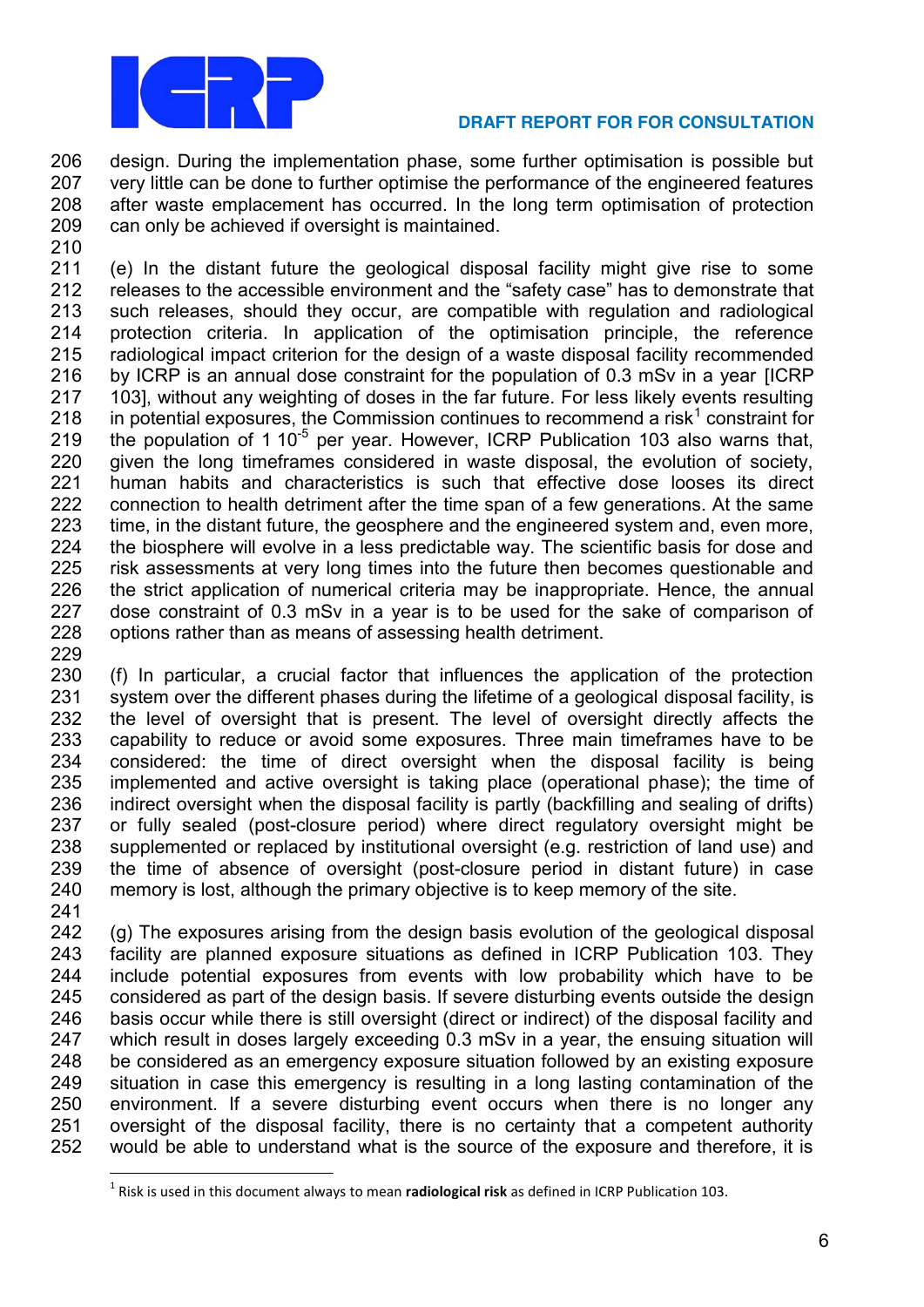

 not possible to consider with certainty the implementation of relevant countermeasures to control the source. However, there is a need to evaluate the consequences within the scope of an existing exposure situation. 

 (h) For the "design basis" evolution, the dosimetric criteria relevant to planned exposure situations will be considered for assessing the safety and robustness of the disposal facility. For a severe disturbing event, the reference level to be considered for emergency exposure situation would apply when relevant (i.e. reference level in the range of 20 to 100 mSv for the first year). It is also necessary to evaluate the possible consequences of the occurrence of such events on the basis of the dosimetric criteria relevant for existing exposure situation as defined by ICRP (i.e. reference level of a few mSv per year).

 (i) The safety case of a geological disposal facility, by including events that are not expected to occur with high certainty, includes automatically considerations on how to deal with potential exposures as defined by ICRP Publication 103 (section 6.1.3). 

 (j) ICRP recommends that dose or risk estimates derived from these exposure assessments should not be regarded as direct measures of health effects beyond timescales of around several hundred years into the future. Rather, they represent indicators of the protection afforded by the geological disposal system.

 (k) The application of the three exposure situations and of dose limits, constraints and reference levels as defined in ICRP Publication 103 during these timeframes is indicated in Table 1.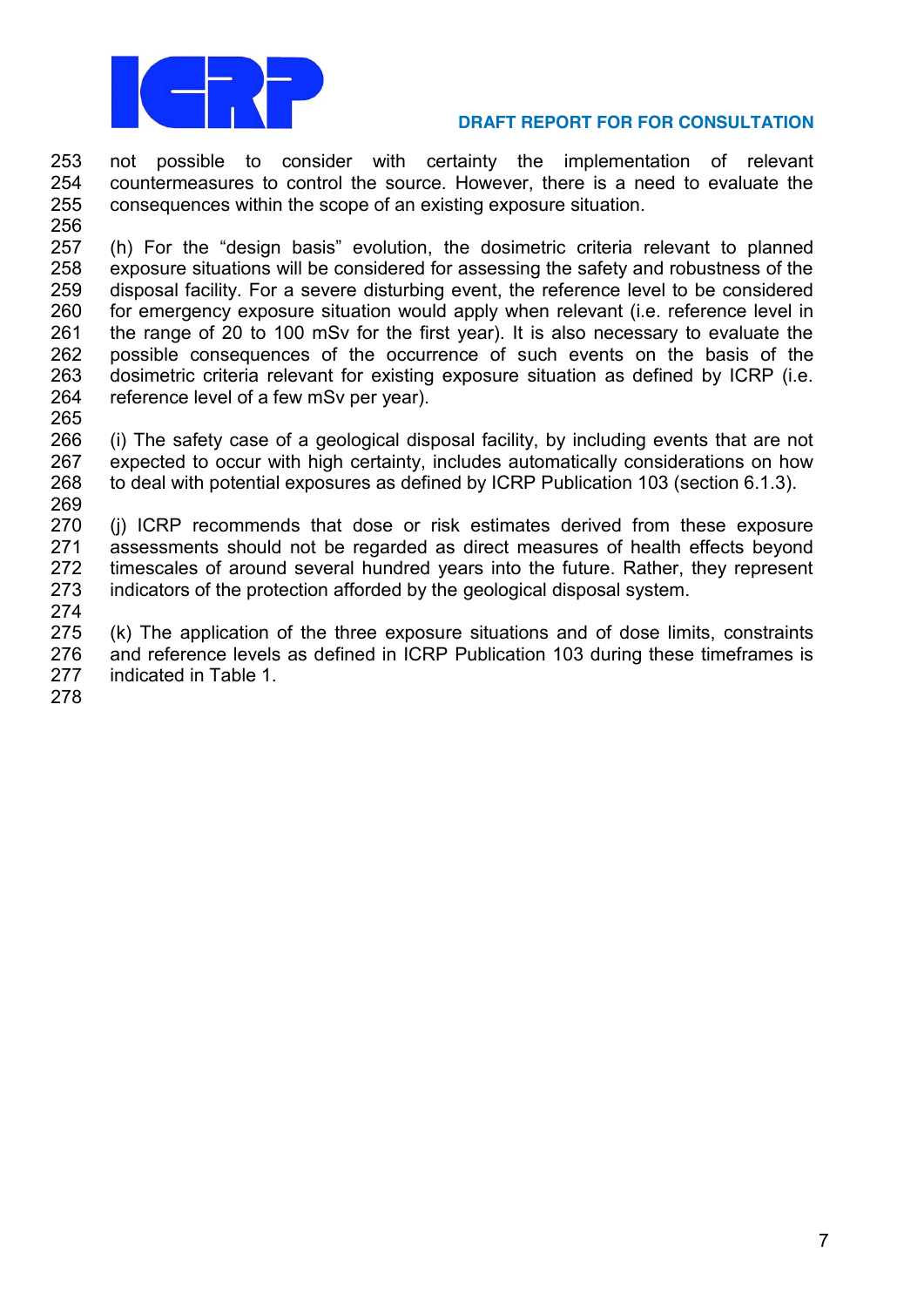

279

| RADIOLOGICAL EXPOSURE SITUATIONS AS FUNCTION OF DISPOSAL FACILITY EVOLUTION<br>AND PRESENCE AND TYPE OF OVERSIGHT |                                                                                                                                  |                                                                                                                                  |                                                           |  |  |  |
|-------------------------------------------------------------------------------------------------------------------|----------------------------------------------------------------------------------------------------------------------------------|----------------------------------------------------------------------------------------------------------------------------------|-----------------------------------------------------------|--|--|--|
| <b>Disposal facility</b><br><b>Status</b>                                                                         | <b>Type of Oversight</b>                                                                                                         |                                                                                                                                  |                                                           |  |  |  |
|                                                                                                                   | <b>Direct Oversight</b>                                                                                                          | <b>Indirect Oversight</b>                                                                                                        | No oversight                                              |  |  |  |
| Design-basis $1$<br>evolution                                                                                     | <b>Planned Exposure</b><br>Situation <sup>2</sup>                                                                                | <b>Planned Exposure</b><br>Situation <sup>2</sup>                                                                                | <b>Planned Exposure</b><br>Situation <sup>2,3</sup>       |  |  |  |
| Non-design basis<br>evolution involving<br>significant<br>exposures to<br>people and the<br>environment           | <b>Emergency Exposure</b><br>Situation at the time of<br>exposure, followed by<br>an Existing<br>Exposure Situation <sup>4</sup> | <b>Emergency Exposure</b><br>Situation at the time of<br>exposure, followed by<br>an Existing Exposure<br>Situation <sup>4</sup> | Emergency and/or<br><b>Existing Exposure</b><br>Situation |  |  |  |
| Inadvertent<br>Human Intrusion                                                                                    | not relevant                                                                                                                     | not relevant                                                                                                                     | Emergency and/or<br><b>Existing Exposure</b><br>Situation |  |  |  |

280 The design basis is the envelope of both expected and less likely (potential) events that are used in planning the<br>281 The design: 20 mSv in a year dose limit to worker and dose constraint to be specified by operators <sup>2</sup> At design: 20 mSv in a year dose limit to worker and dose constraint to be specified by operators; 1 mSv in a year dose limit and 0.3 mSv in a year dose constraint for the public, in the case of less likely events within the design basis a risk constraint of 1 10<sup>-5</sup> per year for the public is suggested.

285 <sup>3</sup> No worker dose is foreseen during the period of no oversight<br>286 <sup>4</sup> For an emergency exposure situation a reference level between 20 and 100 mSv per year is recommended; for<br>287 an exisiting exposure situation a r 287 an exisiting exposure situation a reference level should be selected in the lower part of the band between 1<br>288 and 20 mSv per vear, eq., in the range of a few mSv per vear. and 20 mSv per year, eg., in the range of a few mSv per year.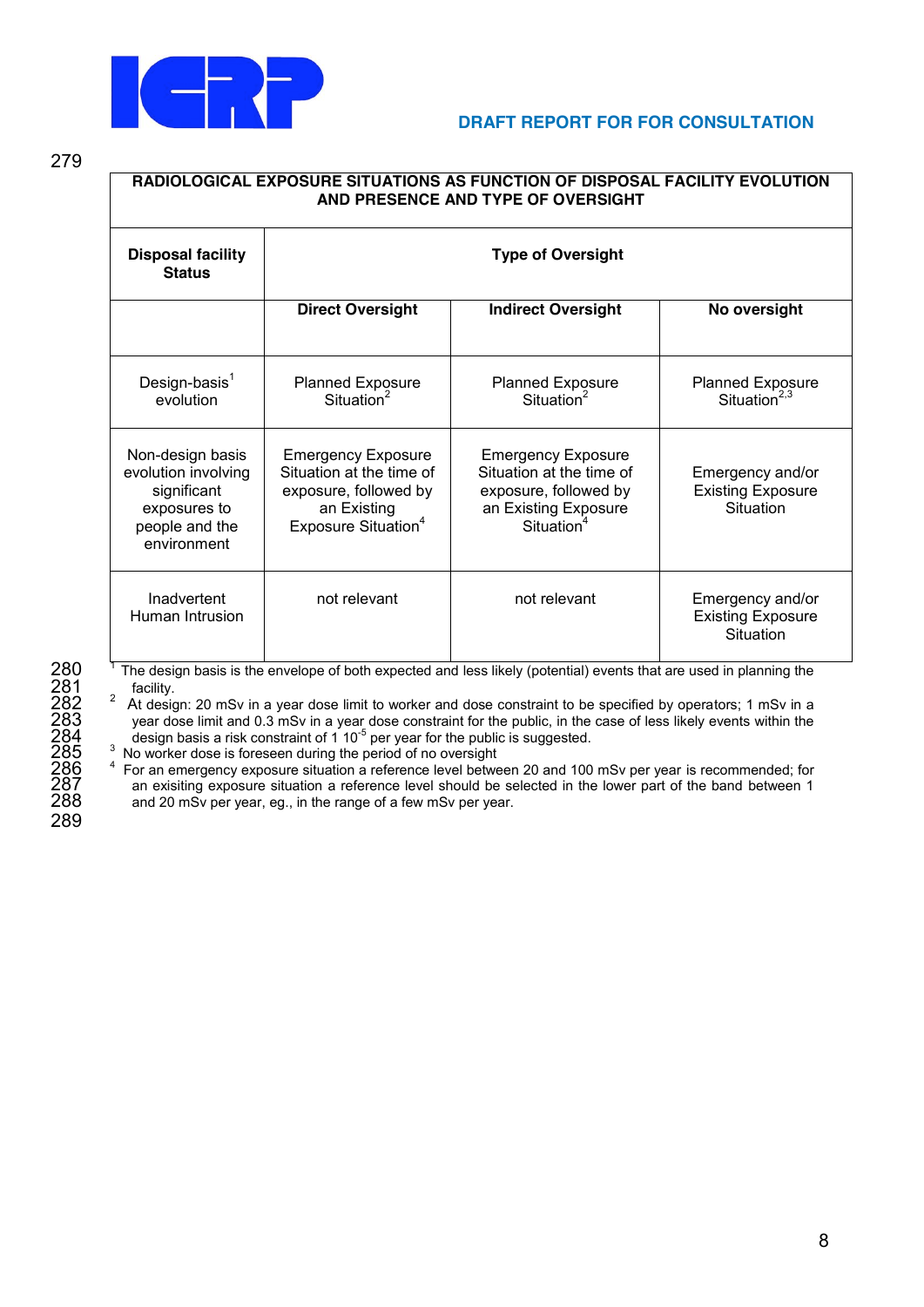

# **1. Introduction**

 (1) In the context of the Commission's recommendations, waste is any material for which no further use is foreseen. Waste, as generated, includes liquid and gaseous effluents as well as solid materials. Waste storage is the temporary retention of waste. Waste disposal is the permanent isolation and containment of waste in an appropriate facility. Waste management means the whole sequence of operations starting with the generation of waste and ending with disposal.

 (2) This report deals with geological disposal of long-lived solid radioactive waste which is intended to isolate and contain especially high level waste, spent fuel and intermediate level wastes containing radionuclides with long half lives. These are concentrated wastes which contain high specific activities; they need to be handled remotely, for hundreds or thousands of years. The report does not address near surface disposal facilities because they differ from geologic disposal facilities in two key aspects: the isolation and containment function and the waste for which they are intended. 

 (3) Technical solutions for the permanent isolation of long-lived, solid radioactive waste at distances from the surface of hundreds of metres in geological formations are being developed and pursued in a number of countries. Geological disposal is currently recognized by international organisations in charge of radioactive waste management as especially suited for high level radioactive waste or spent fuel where long term containment is required. Geological disposal may also be used for other wastes containing long lived radionuclides since similar long-term protection requirements can be formulated. An example of geological disposal is the emplacement of waste in excavated tunnels or shafts, followed by backfilling and sealing of the entire facility.

 (4) The goal of a geological disposal facility is to achieve the isolation and containment of the waste and to protect humans and the environment for time scales that are comparable with geological changes. At great distance from the surface, such changes are particularly slow and, at the same time, radioactivity will decrease with time. Additionally, if a site is chosen in an area with no known natural resources, the potential for human intrusion will be limited. Finally, a properly chosen geological formation would assure stable chemical conditions for the waste. Further, it would 326 attenuate and slow down any releases of radionuclides. In this context 'distance' can imply horizontal or vertical distance as, for example the case of a disposal facility sited deep within a mountain.

 (5) The safety strategy implemented for geological disposal is that to concentrate and retain the waste. No exposure is ever intended, although these may happen. The disposal facility is thus to be seen as a functional facility whose controls are in-built and whose safety, after facility closure, does not rely on the presence of man. The safety function to be fulfilled by a geological disposal facility independent of man is to isolate and contain the waste over as long a period of time as possible. This will allow radioactive decay to take place and attenuate and delay the eventual release of any contaminants to the accessible environment. Furthermore, it will reduce the risk of inadvertent human intrusion. In the situation of a human intrusion the health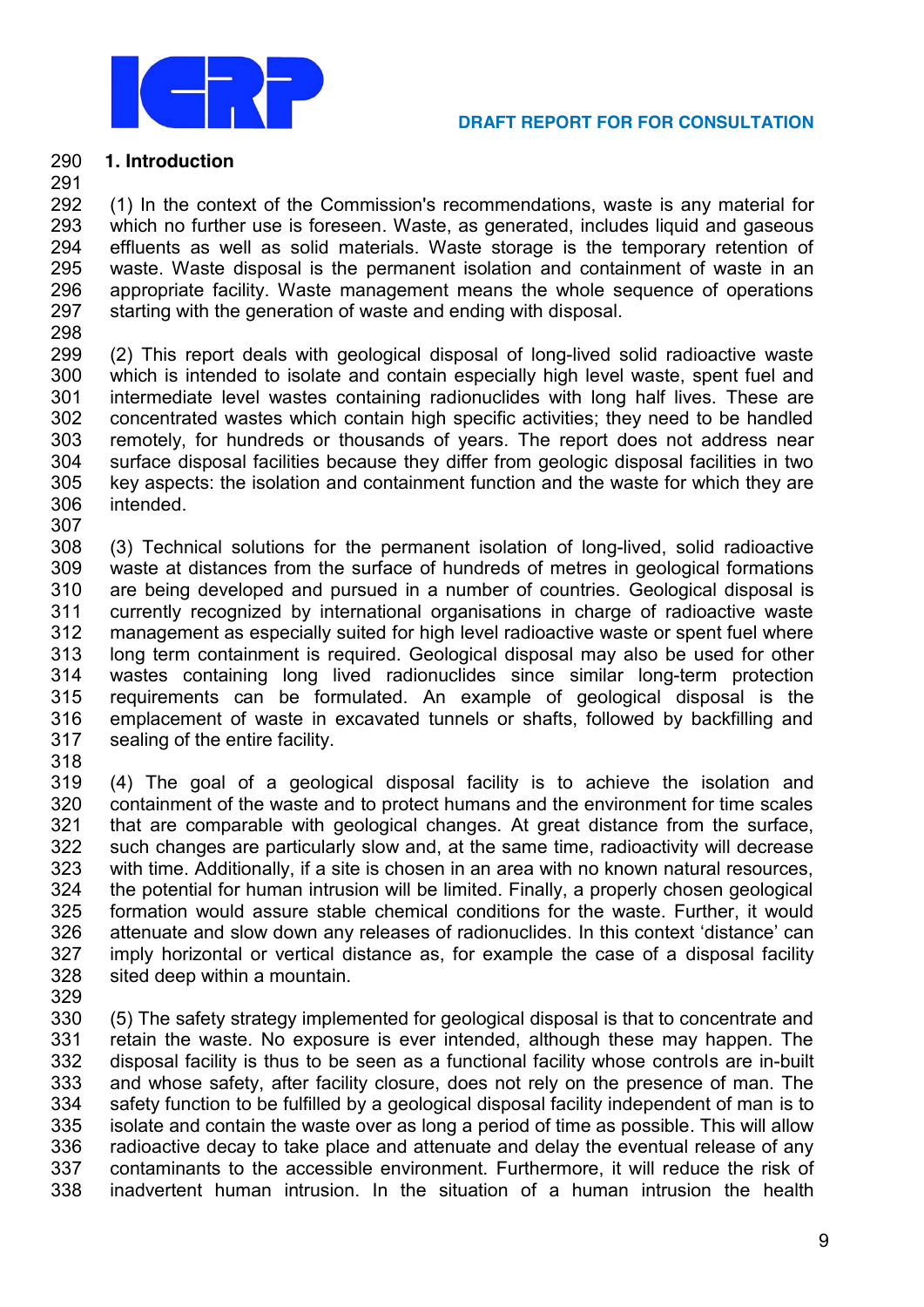

 consequences for the intruder might be high. But this is an inescapable consequence of the decision to concentrate waste in a disposal facility.

 (6) Geological disposal of long-lived solid radioactive waste poses a number of challenges related to radiological protection over extended periods of time, e.g. the nature and role of optimization of protection during the various phases of the development and implementation of the disposal facility and the applicability of dose and risk calculated for the far future for decision aiding. The report explains how the protection principles as laid out in ICRP Publication 103 can be applied under these circumstances. It also considers elements that can assist in demonstration of compliance with the protection principles and how the principles, in broad terms, relate to other protective goals that would be considered in an environmental impact assessment/statement.

 (7) Radiological protection is only one set of the protection concepts that will be used by safety analysts in documenting the protection capability of the disposal facility. Other concepts may relate to the protection of resources in a sustainable way such as for example groundwater as a drinking water resource. The chemical toxicity of the waste or the waste containment system in a disposal facility for radioactive waste may be a further issue of concern. Optimal protection would be achieved by the application of an integrated framework of protection concepts in which the level of protection of humans, the environment and the resources are comparable for radiotoxic and chemotoxic substances.

 (8) The Commission has previously published protection recommendations for the disposal of long-lived radioactive waste (ICRP Publications 46, 77, 81) consistent with its general recommendations for the application of its overall System of Radiological Protection (ICRP Publication 60). More recently, the Commission has published new general recommendations (ICRP Publication 103). This report summarizes and explains how these recommendations specifically apply to a geological disposal facility for long-lived solid radioactive waste. 

 (9) This report is written as a stand-alone presentation of the Commission's Publication 103 system of radiological protection as it should be applied in the context of geological disposal of long-lived radioactive waste. It covers all issues related to radiological protection of humans and the environment against harm that may result from the geological disposal of long-lived solid radioactive waste. Where 376 the Commission's recommendations are unchanged, or issues are addressed sufficiently in publications by other international organisations, references are given and no detailed discussion is provided.

 (10) In the case of geological disposal, the occupational exposure of workers and the exposure of the public are managed in accordance with the ICRP system of protection. The main protection issue dealt with in this report concerns exposures that may or may not occur in the far future. Any corresponding estimates of doses to individuals and populations will have growing associated uncertainties as a function of time due to incomplete knowledge of the future disposal system behaviour, of geological and biospheric conditions, and of human habits and characteristics. Furthermore, due to the long timescales, verification that protection is being achieved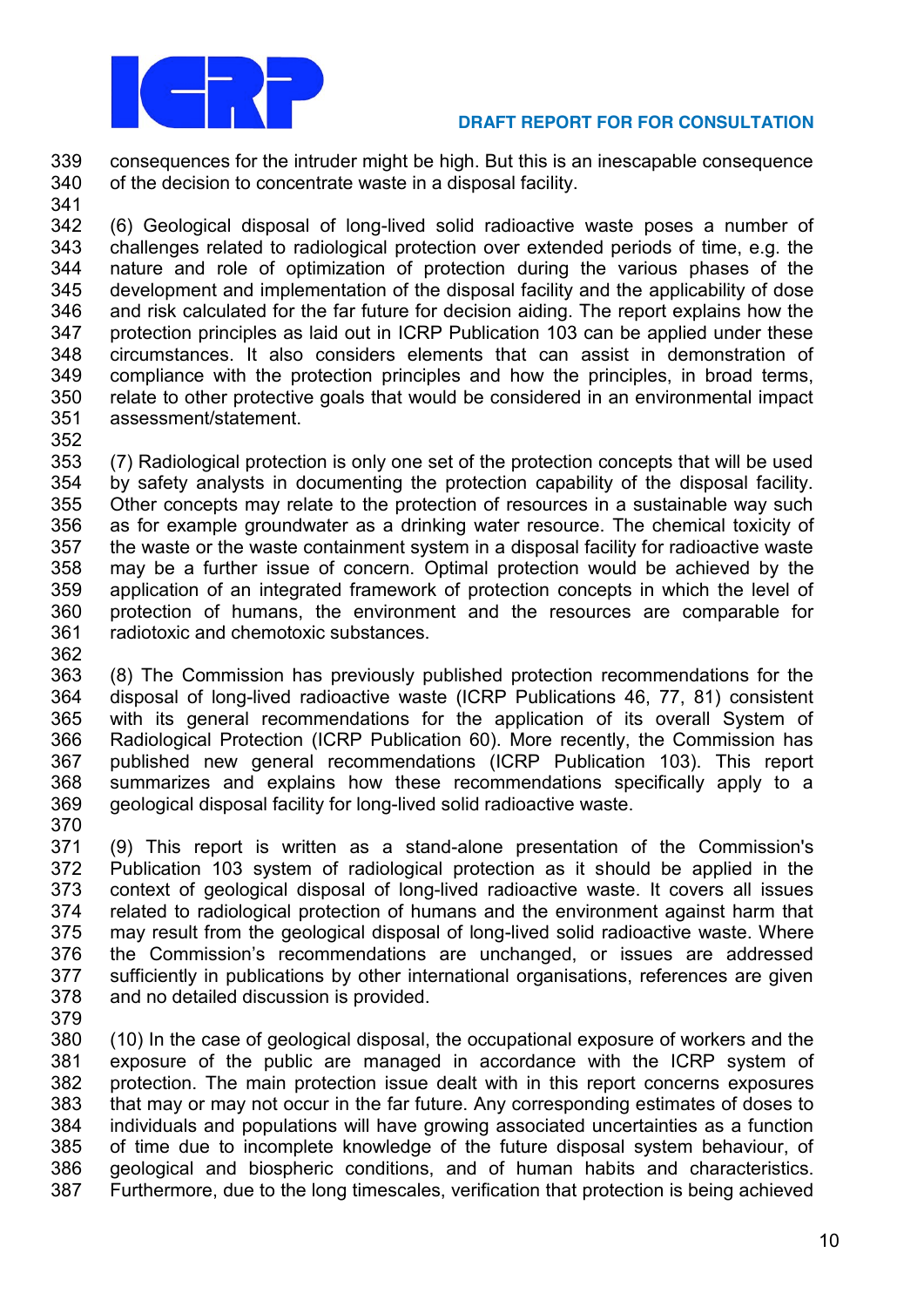

 cannot be expected in the same manner as for current discharges since knowledge of the disposal facility may eventually be lost and oversight may be absent. Neither can it be assumed that effective mitigation measures will necessarily be carried out, should they be required in the far future. Nevertheless, the Commission's system of protection can be applied to the disposal of long lived solid radioactive waste, with due interpretation.

# **1.1 References**

 ICRP (1985) Protection Principles for the Disposal of Solid Radioactive Waste. ICRP Publication 46, Annals of the ICRP 15 (4).

 ICRP (1991) 1990 Recommendations of the International Commission on 400 Radiological Protection. ICRP Publication 60, Annals of the ICRP 21 (1-3).

 ICRP (1997) Radiological Protection Policy for the Disposal of Radioactive Waste. ICRP Publication 77, Annals of the ICRP 27 Supplement 1997.

 ICRP (1998) protection recommendations as applied to the disposal of long-lived solid radioactive waste. ICRP Publication 81, Annals of the ICRP 28 (4).

 ICRP (2007). The 2007 Recommendations of the International Commission on 406 Radiological Protection. ICRP Publication 103, Annals of the ICRP 37 (2-4).

#### **2. Scope of this report**

 (11) This report deals with the radiological protection of workers, members of the public and the environment, following the disposal of long-lived solid radioactive waste in geological disposal facilities. The recommendations given in this report apply to disposal facilities where there is still an opportunity for their implementation during the site selection, design, construction, and operational phases. They should also be taken into account in the justification of decisions involving practices generating waste.

 (12) The report does not describe the disposal safety assessment in detail. It rather provides a description of how protection criteria can be used in the safety analysis, and establishes recommendations on protection issues related to the disposal of long-lived solid radioactive waste. Exposures are estimated in order to place adequate control on the source of exposure. The characteristics and habits of exposed individuals and populations are taken into account.

 (13) The report does not address near surface facilities because they differ from 426 geological facilities with respect to the isolation function and the waste for which they are intended. Near surface facilities principally rely on the engineering containment provided by the facility and on the presence of man. The long term stability of the surrounding soil or rock and its attenuation properties are of secondary importance. Also, they are by definition more easily accessible and hence a near surface facility can only provide short term isolation of the waste. Near surface facilities are suitable for low and intermediate level wastes containing predominantly shorter lived and less concentrated levels of radionuclides. The differences in the functions of near surface facilities and geological facilities, together with the different wastes they receive, result in the application of specific regulatory regimes: one for near surface disposal and one for geological disposal. Previous ICRP recommendations for the radiological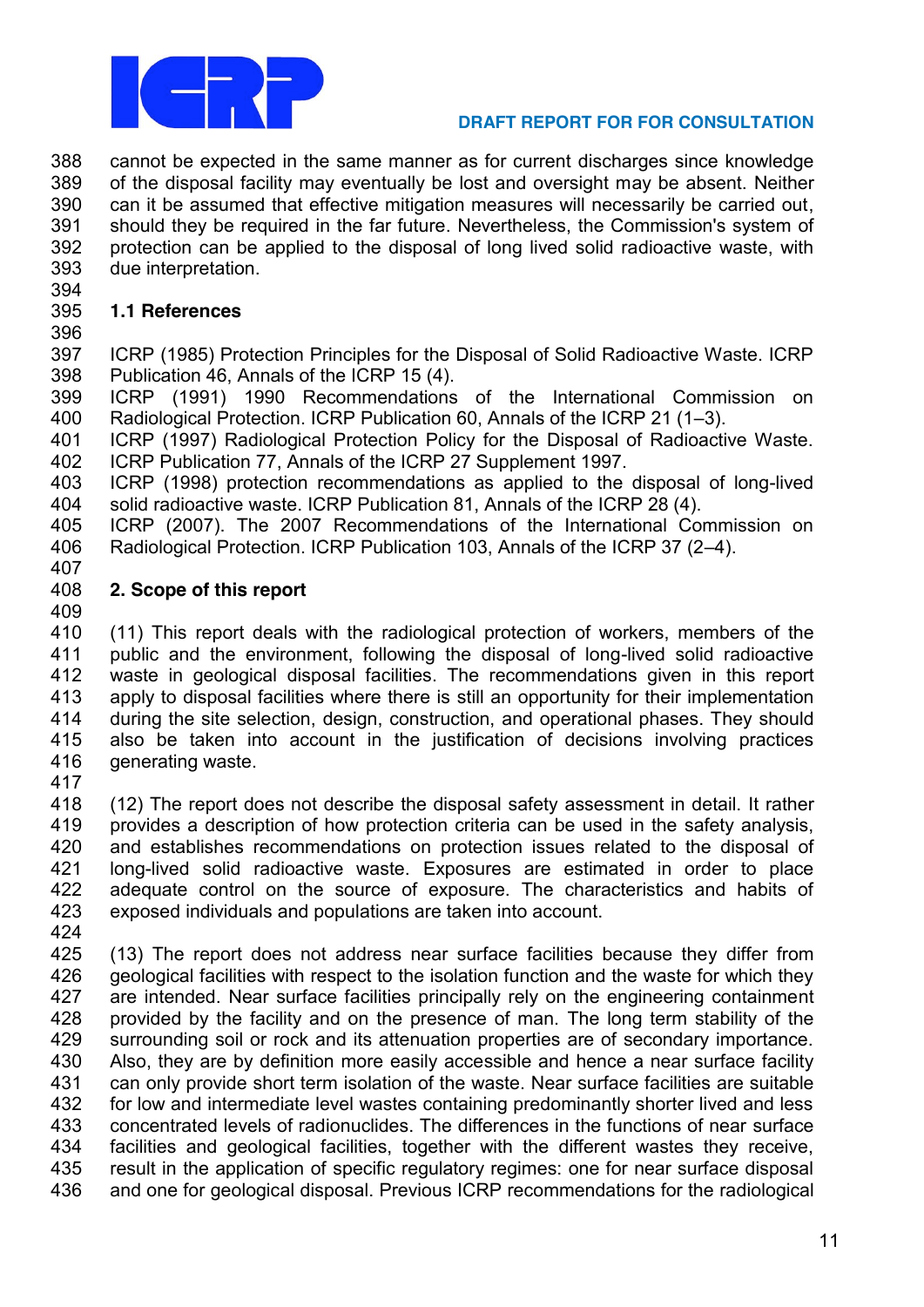

- 437 protection of workers, members of the public and the environment in the case of near<br>438 surface disposal facilities or other disposal options are still valid.
- surface disposal facilities or other disposal options are still valid.
- 439
- 440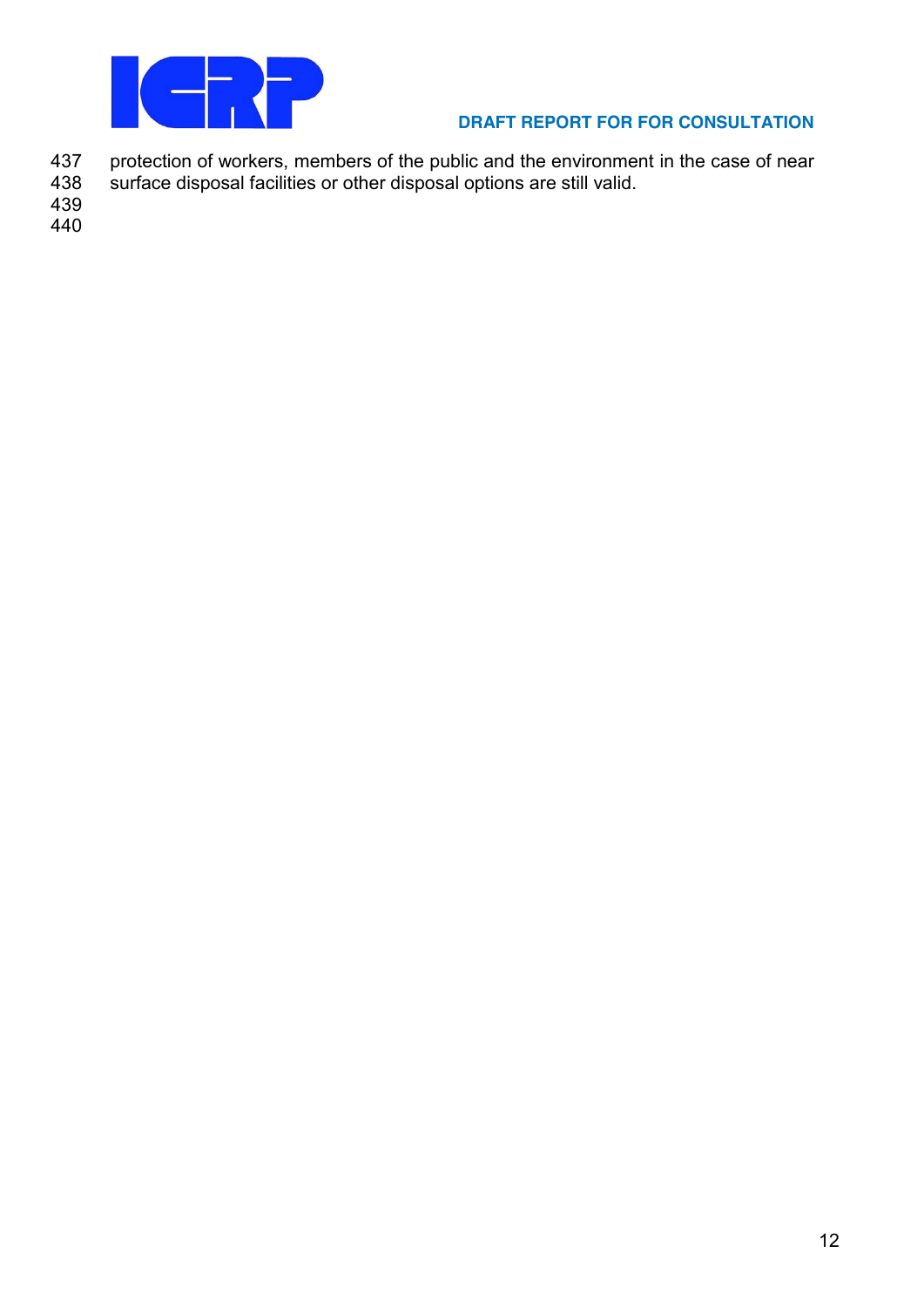

# **3. Basic values and goals underlying protection for a geological disposal of radioactive waste**

#### **3.1 Values underlying the ICRP principles for protecting future generations**

# **3.1.1 Basic values for the protection of future generations**

 (14) The initial composition of radionuclides contained into long lived radioactive waste evolves over time, changing the nature of the hazard. At the same time, even though the activity decreases with time, the halflife of some radionuclides, and the rate of ingrowth of others, are such that some of these wastes may never be considered as not being a hazard. 

 (15) Over the last decade, reflections on safety and societal issues associated with this long-term dimension clearly point out the complexity of the situation: on one hand it is not possible to envisage how the society will be organized in the far future while on the other hand the current generation has to take care of the possible future in order to design the waste management strategy. This is notably the core of the ethical reflections regarding the precautionary principle and sustainable development, in order to preserve the resources and the environment for the future generations.

 (16) The 1997 Joint Convention on the Safety of Spent Fuel Management and on the Safety of Radioactive Waste Management details the long-term aspects of the safety 465 objectives for disposal by requiring to meet the principle that "...individuals, society and the environment are protected from harmful effects of ionising, now and in the future, in such a way that the needs and aspirations of the present generation are met without compromising the ability of future generations to meet their needs and 469 aspirations" (IAEA 1997). In a broad sense this principle is consistent with one of the 470 recommendations of ICRP Publication 77: "the Commission recommendations rely on the basic principle that individuals and populations in the future should be afforded 472 at least the same level of protection as the current generation." These recommendations were further expanded and clarified in ICRP Publication 81 (paragraphs 41 and 42).

 (17) In the same vein, the obligations of the present generation toward the future are complex, involving, for instance, not only issues of safety and protection but also of transfer of knowledge and resources. Due to the technical and scientific uncertainties and to the evolution of society in the long-term, it is generally acknowledged that the capacity of the present generation to guarantee delivery of its obligations diminishes with distance in time.

#### **3.1.2 Basic ICRP principles dealing with future generations**

 (18) The main strength of ICRP consists in its unified protection system applicable to all types of exposure situations. In its 2007 Recommendations (ICRP Publication 103), the ICRP protection system continues to rely on its three fundamental principles: justification, optimisation of protection and application of dose limits, applied according to the exposure situation considered.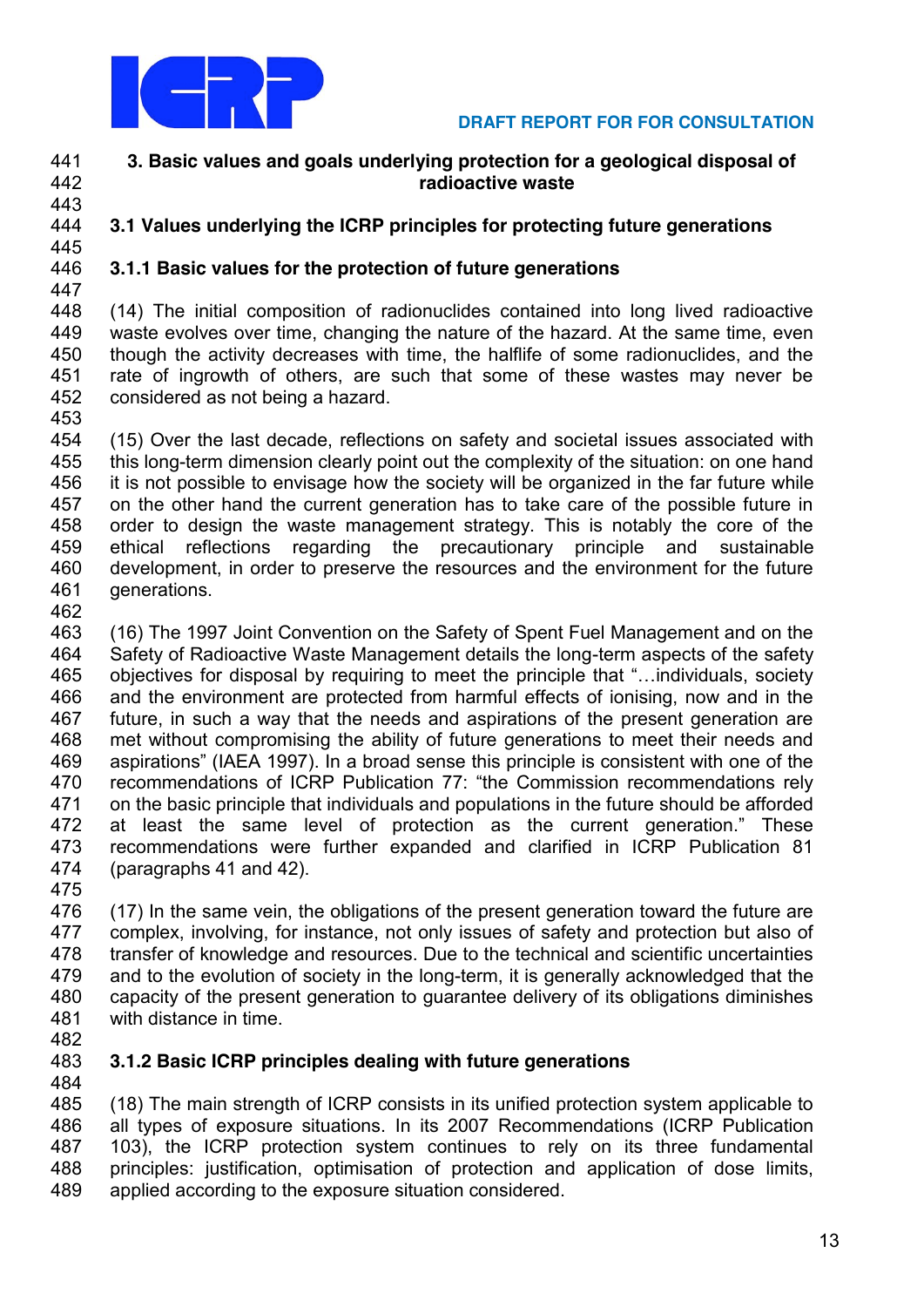

 (19) The optimisation principle is of primary importance and its role has been reinforced in the new ICRP Recommendations. For this purpose, ICRP recommends 493 that, in assessing the level of protection for humans, "the likelihood of incurring exposures, the number of people exposed, and the magnitude of their individual doses should all be kept as low as reasonably achievable, taking into account 496 economic and societal factors" (ICRP Publication 103, paragraph 203).

 (20) For this assessment, two concepts are considered by ICRP: dose and risk. Associated with dose and risk, the concept of health detriment, as introduced by ICRP in its Publication 26, is also a key concept to consider for assessing the level of protection. The application of this concept aims at providing an estimate of the total harm to health to individuals and their descendants as a result of an exposure, assuming a linear-non-threshold dose-effect relationship. For exposures that may occur in the long-term, the relevance and meaning of dose and risk is of interest and their interpretation over the different time periods has to be clarified. It should be noted that the knowledge of the relationship between dose and effect may very well change in the future, as has already been demonstrated by past reassessments of nominal probability coefficients. Likewise, the ability to cure or mitigate induced health effects may change in the future. It is not possible to make any prediction of the direction of these changes. Thus, the efforts to avoid and/or reduce any effect on human health and on the environment in the far future have to be entirely guided by the current understanding of health and environmental effects.

 (21) Notwithstanding the uncertainty described above, the ICRP dosimetric quantities and the health detriment can be used for long-term assessment. In fact, the assessment of the robustness of the protection system provided by solid waste disposal in the long-term does not need a precise knowledge of the evolution of the general health of the population in the far future. At the design stage, what is at stake is not to evaluate what would be the level of health effects in a group of population in the far future. The challenge is rather to estimate, in an optimisation process through a comparison (using dose and risk indicators) of alternative options, the levels of protection achieved by a given disposal facility system and to judge if the estimated protection level of the chosen strategy is acceptable in the light of the level of protection accepted today.

# **3.2 Geological disposal: Objective and Implementation steps**

# **3.2.1 Strategies for the management of long-lived solid radioactive waste**

 (22) Because of the nature and longevity of hazards, the fundamental strategy adopted for the management of long-lived radioactive waste in order to achieve the safety objective is to concentrate and contain the wastes and to isolate them from the environment as long as possible. The goal of a geological disposal facility is to provide protection of humans and the environment from the hazards that the radioactive waste and the waste containment system would pose over time. The current generation has to take care of the possible future developments when designing the waste management strategy. These possible developments imply different timescales with different levels of presence of human institutions but also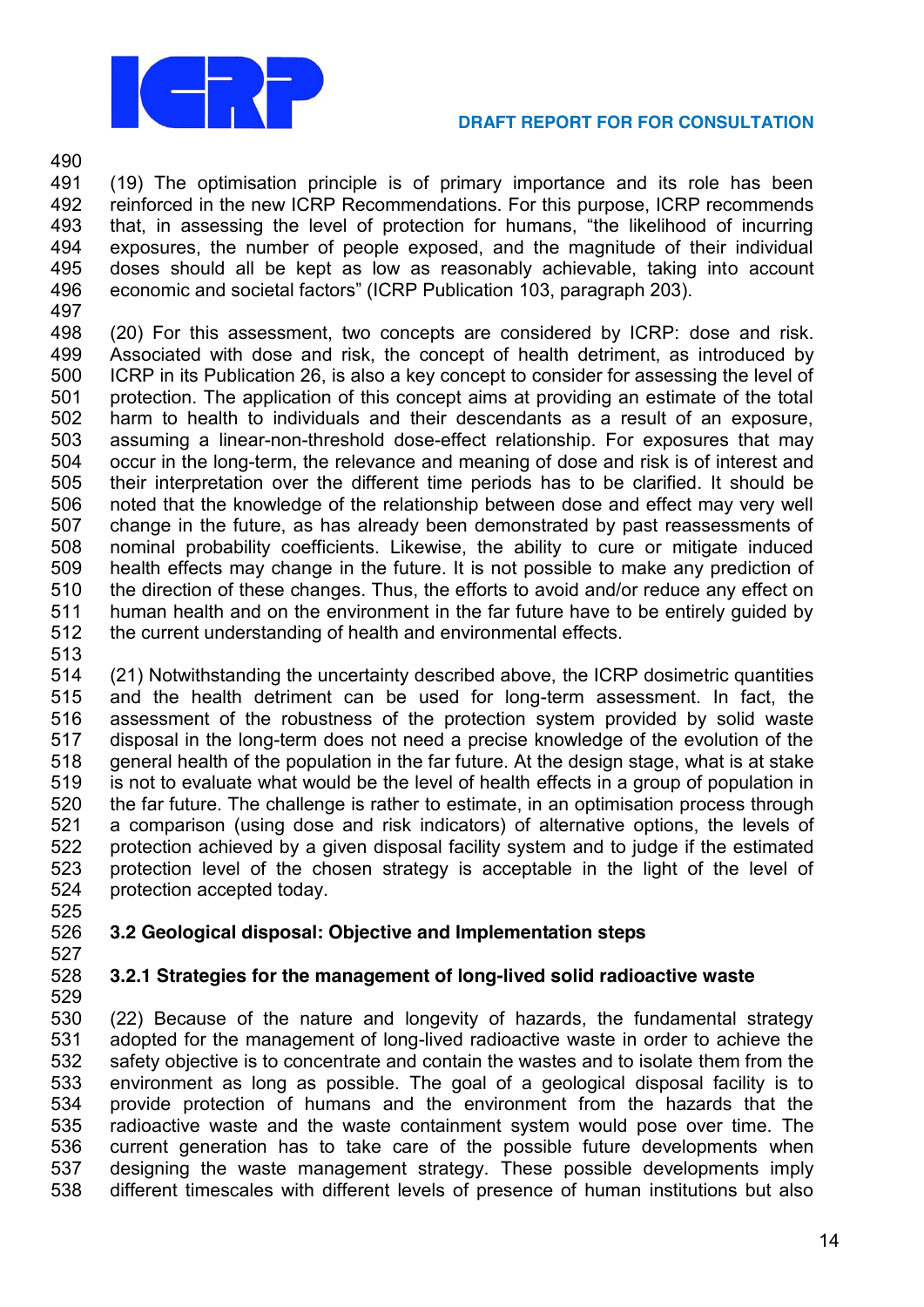

539 uncertainty concerning the level of presence of humans themselves.

 (23) It is internationally recognized that only materials that have been declared as having no further use for society (waste) are disposed of, so that there is no intention by the current generation to retrieve it, even if technical options to do that were available. Disposal is not to be confused with a storage situation. Currently, the reference option is to dispose of these wastes in engineered deposition facilities located in suitable geological formations [IAEA 1997, OECD-NEA 2008].

547

562

572

579

540

 (24) A step-wise process, involving various stakeholders, is considered as a responsible approach to planning for the disposal development and implementation, including final closure. In that context the concepts of reversibility and retrievability into the disposal facility programmes are also considered. Reversibility implies a disposal programme that is implemented in stages, keeps options open at each stage, and provides the capacity to manage the disposal facility with flexibility over time. Retrievability is the possibility to reverse the step of waste emplacement during the entire operational phase, e.g. before final closure of the disposal facility. Retrievability does not imply the intention to retrieve nor is retrieval a contingency plan for the disposal facility. The key is to consider any choices that could facilitate retrieval if this was ever required but to continue to ensure that the integrity of the facility is not jeopardised by these choices. The decision to actually carry out any retrieval would be a separate decision taken in the future, according to the radiological principles that apply to a new planned activity.

- 563 (25) The "concentrate and contain" strategy makes it possible, in principle, for the 564 waste to be re-accessed either voluntarily or involuntarily at some time in the future. 565 Therefore, disposal systems ought to be designed to reduce the possibility of 566 inadvertent or malevolent events. There are to some extent conflicting requirements 567 involved and a balance has to be found in each case, taking into consideration the 568 timescales, the nature of the waste, the nature of the host geological formation, and 569 the evolving desires of society. 570
- 571 **3.2.2 Life phases of a disposal facility and the safety analysis process**

573 (26) With respect to the presence of man for managing the facility, the development 574 of a geological disposal facility involves three main phases (Fig. 1) whose durations 575 vary amongst national programmes depending on the design and on each country's 576 approach to decision making. 577

# 578 Fig. 1 **Disposal facility life phases and relevant oversight periods**

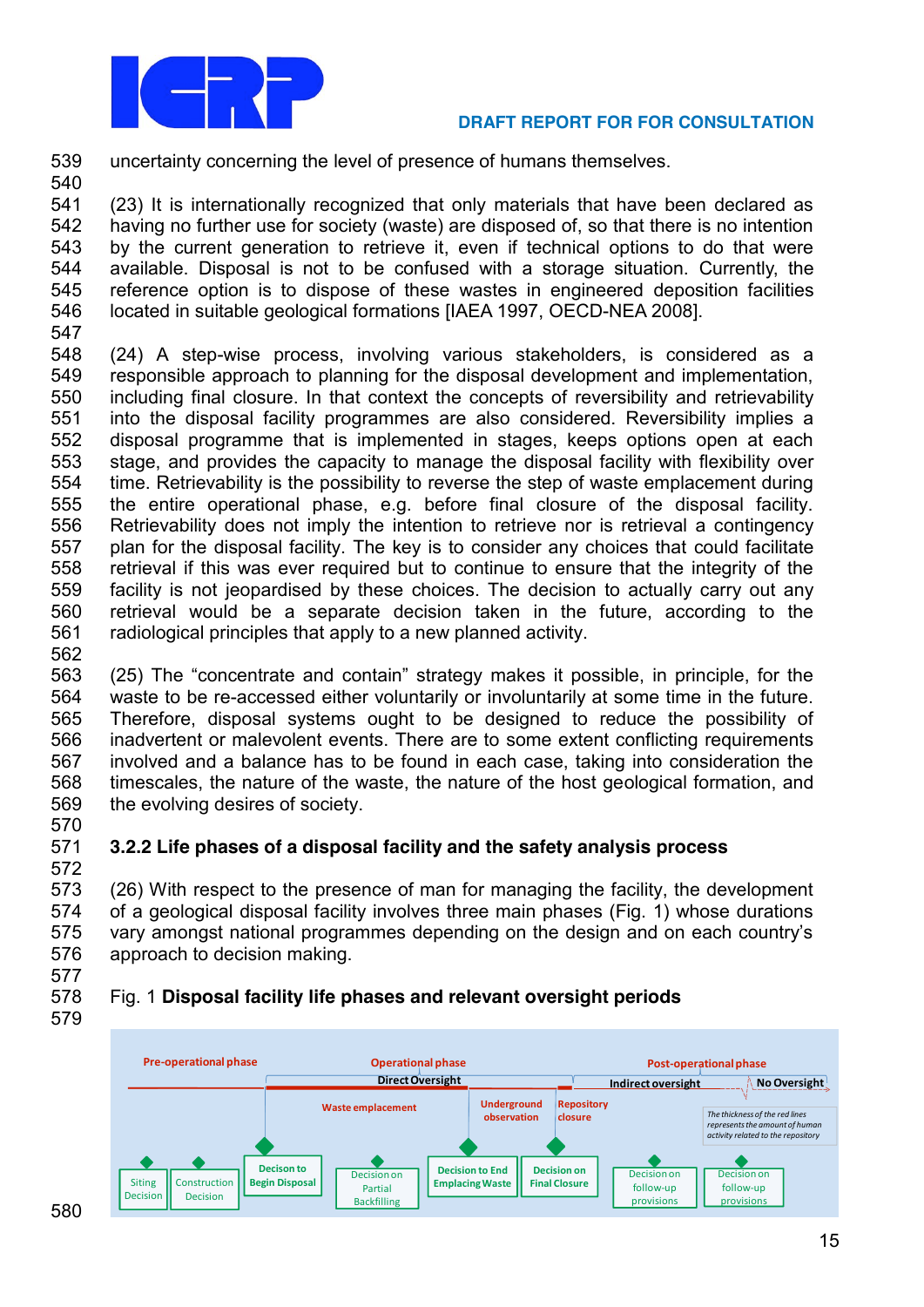

 

 (27) The **pre-operational phase**: During this phase, the disposal facility is designed, the site is selected and characterized, the man-made materials are tested and the engineering demonstrated, safety cases for operational and post-operational phases are developed, the licenses for building and operation are applied for and received, and construction begins. A baseline of environmental conditions is also performed.

 (28) The **operational phase:** During this phase, the emplacement of waste is performed, followed by a period of observation prior to the closure. At one time during this phase, some galleries will be filled and sealed and will have thus reached their final configuration, while others will still be excavated. 

 This phase will be under **direct oversight** of the safety authorities in cooperation with other relevant stakeholders and it may be divided into three relevant time periods:

- **The emplacement period**: A licence is granted that authorizes the transfer and emplacement of waste packages to underground in pre-excavated galleries, rooms, and/or boreholes. The environmental conditions are continuously monitored and compared to the baseline data. Research and development continues. The regulator performs regular inspections of the underground operations. The long-term safety case is regularly updated and reviewed by the regulator. In this phase, new underground galleries may be built and partial backfilling and/or sealing of galleries and disposal facility areas may also take place.
- **The observation period**: After all waste packages are emplaced it might be decided to monitor (parts of) the disposal facility and to keep some accessibility to at least part of the waste while additional performance confirmation takes place.
- **The closure period:** A license to close is granted and access from the surface to the underground facility is terminated. Backfilling and sealing are performed according to design. Surface facilities may be dismantled. The archives of all relevant information are to be provided for long-term preservation.
- (29) The **post-operational phase**: during this phase the presence of man is no longer required to directly manage the facility. This phase is the longest one, and is divided into two relevant time periods:
- The **period of indirect oversight**: After closure, safety is assured totally through the intrinsic, built-in provisions of the design of the disposal facility. Nevertheless, it is expected to continue monitoring of the baseline environmental conditions including some remote monitoring. Archives on technical data and configuration of waste packages and the disposal facility will be kept, as well as markers to remind coming generations of its existence. The relevant international safeguards controls continue to apply. Inadvertent human intrusion in the disposal facility can be ruled out.
- The **period of no oversight**: Although termination of indirect oversight is not foreseen, it will still have to be considered in the design and planning stage as there is no guarantee that it will be maintained as well as the memory of the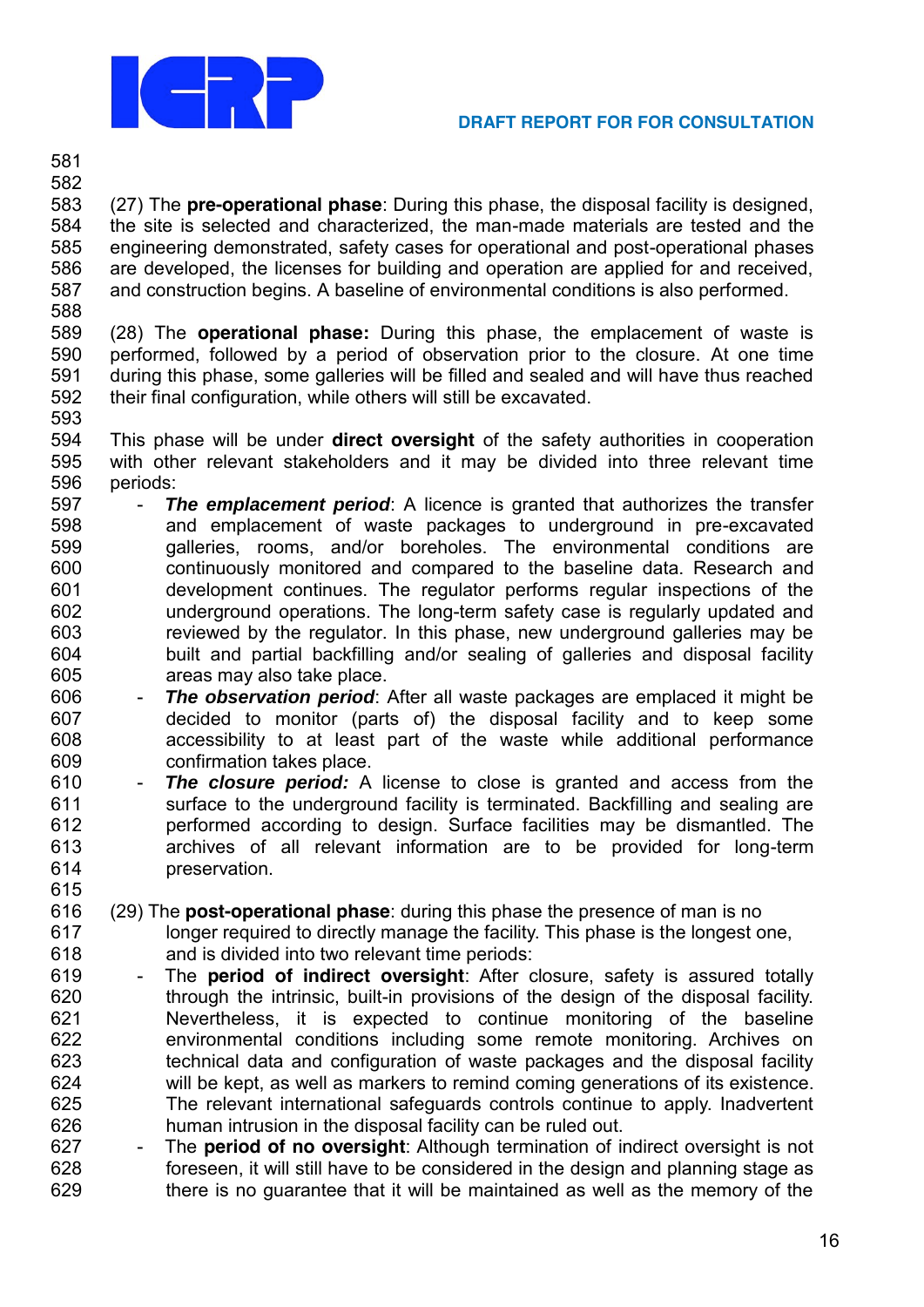

 site in the distant future. Eventually, loss of oversight and memory may take place, either progressively or following major unpredictable events such as war or loss of records. Therefore, inadvertent human intrusion in the disposal facility cannot be ruled out during this time period. The intrinsic hazard of the waste will decrease with time but it may continue to pose a significant hazard for a considerable time. The loss of oversight does not result in a change of the protection capability of the disposal facility.

 (30) As long as oversight is effective, it will be possible to evaluate the protection capability of the disposal facility based on regular updates of the safety case. The safety case provided by the developer of a disposal facility must address the operational and the post-operational phase and, specifically the distant future, when controls and interventions cannot be relied upon. The aim of the developed safety case is to provide convincing evidence of the intrinsic protective capability of the system. The safety case shows how the barriers in the disposal facility system work together and how they fulfil their desired functions over time. It documents the principles and strategies that were followed for developing the knowledge base. It recognises the residual uncertainties in both the long-term processes and potential future events that may affect the performance of the disposal facility and why these have been considered as not to reduce protection unduly. Interactions with the various stakeholders - e.g., the local public, outside experts brought in to conduct independent reviews - are acknowledged elements to enhance the quality of the decision-making process at the different phases of the disposal facility development and implementation.

# **3.2.3 Relevant timeframes for radiological protection**

 (31) As stated before, the scope of this ICRP report is the description of how protection criteria can be used in the safety assessment, and to establish recommendations on protection issues related to the disposal of long-lived solid radioactive waste. One of the crucial factors that influences the application of the protection system over the different phases in the lifetime of a disposal facility is the level of oversight that is present. The level of oversight will directly affect the capability to reduce or avoid some exposures. Three main timeframes have to be considered:

- **Time of direct oversight:** when the disposal facility is being implemented and active oversight is taking place. This timeframe coincides with the pre-operational and operational phases of the disposal facility;
- **Time of indirect oversight:** when the disposal facility is sealed and indirect oversight is being exercised to provide additional assurance on behalf of the society. This timeframe coincide with the post-operational phase of the disposal facility.
- **Time of no oversight:** when oversight is no longer exercised because memory is lost. This timeframe coincides with the post-closure period in the distant future.
- The transition between the different timeframes has also to be considered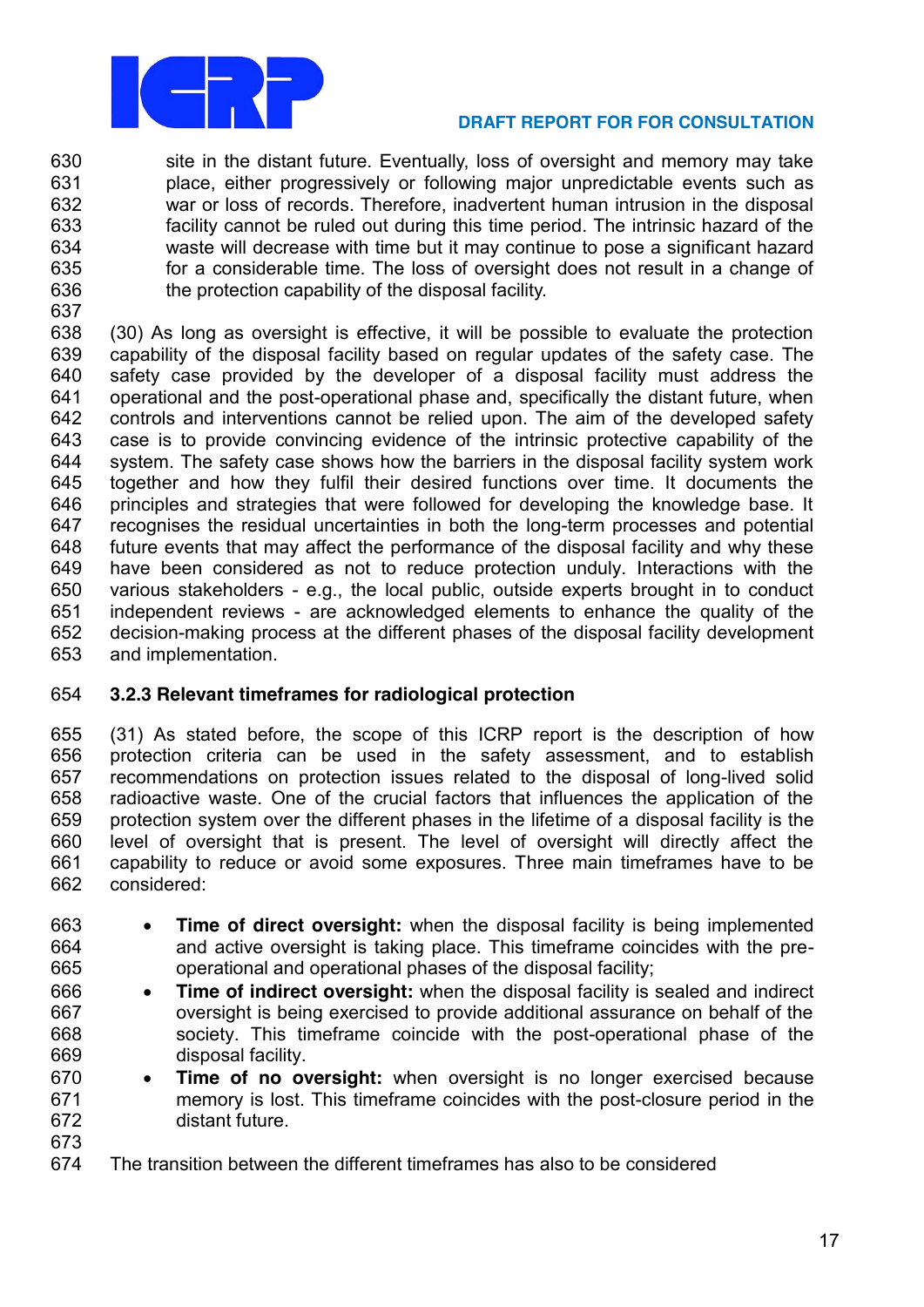

 (32). During the time of direct oversight both the operator and the regulator in interaction with the concerned stakeholders will be able to actively manage the protection of workers, the public and the environment through direct and indirect actions. The transition from this timeframe into the timeframe of indirect oversight is not abrupt. Thus parts of the disposal facility will be under direct oversight, and at the same time others will be under indirect oversight.

 (33) During the time of indirect oversight, there might be some presence of people/staff/operator at the site. Knowledge is maintained, monitoring may continue to occur and some corrective actions could be made if needed. However, in most cases, options to address radiological protection will be indirect. As time progresses the degree of oversight may change, corresponding, for example, to less frequent inspections. The decisions to reduce the level of oversight would be based to some extent on the degree of confidence in the behavior of the facility, and other societal and economic factors. Decisions related to the organization and evolution of the oversight should be discussed with the stakeholders concerned.

 (34) It is to be expected that regulators and society will maintain forms of oversight and memory as long as possible. However, there is no guarantee on there existence in the distant future. At this point the facility implicitly leaves the regulatory regime.

 (35) No matter in which way oversight ceases to exist, the disposal facility is still a functioning facility and continues to be so. The potential to isolate and contain the radioactive waste is an inherent feature of the radioactive waste disposal facility that continues into the far future and responds to the considered evolution of the disposal facility under natural processes and events. The multi-barrier, multi-function system that is at the basis of the disposal facility design must have the potential to constrain releases of radionuclides from the radioactive waste disposal facility.

 (36) Another type of passive control that may continue after the direct oversight ceases is provided by memory or records of the presence of a geological disposal facility or other measures decided by the authorities in interaction with the different stakeholders, however for a much shorter timescale. This reduces the probability of direct inadvertent intrusion by people into the facility and it may assist in the 705 iustification and planning for any advertent intrusion, if desired. At some point in the distant future, the memory of the presence of the disposal facility may be lost and there is no defense mechanism against direct inadvertent intrusion, apart from the fact that the waste is out of sight and stored at great distance from the part of the biosphere that people normally inhabit. The location of the geological disposal facility 710 and its technical design will constitute the remaining built-in "control" against inadvertent intrusion.

 (37) The cessation of direct oversight of the site will not occur before tens to hundreds of years after the start of operations. It is not possible to specify the criteria that will be used by the people making decisions at that time. The different decisions to be made related to the evolution of the oversight should be discussed with the stakeholders.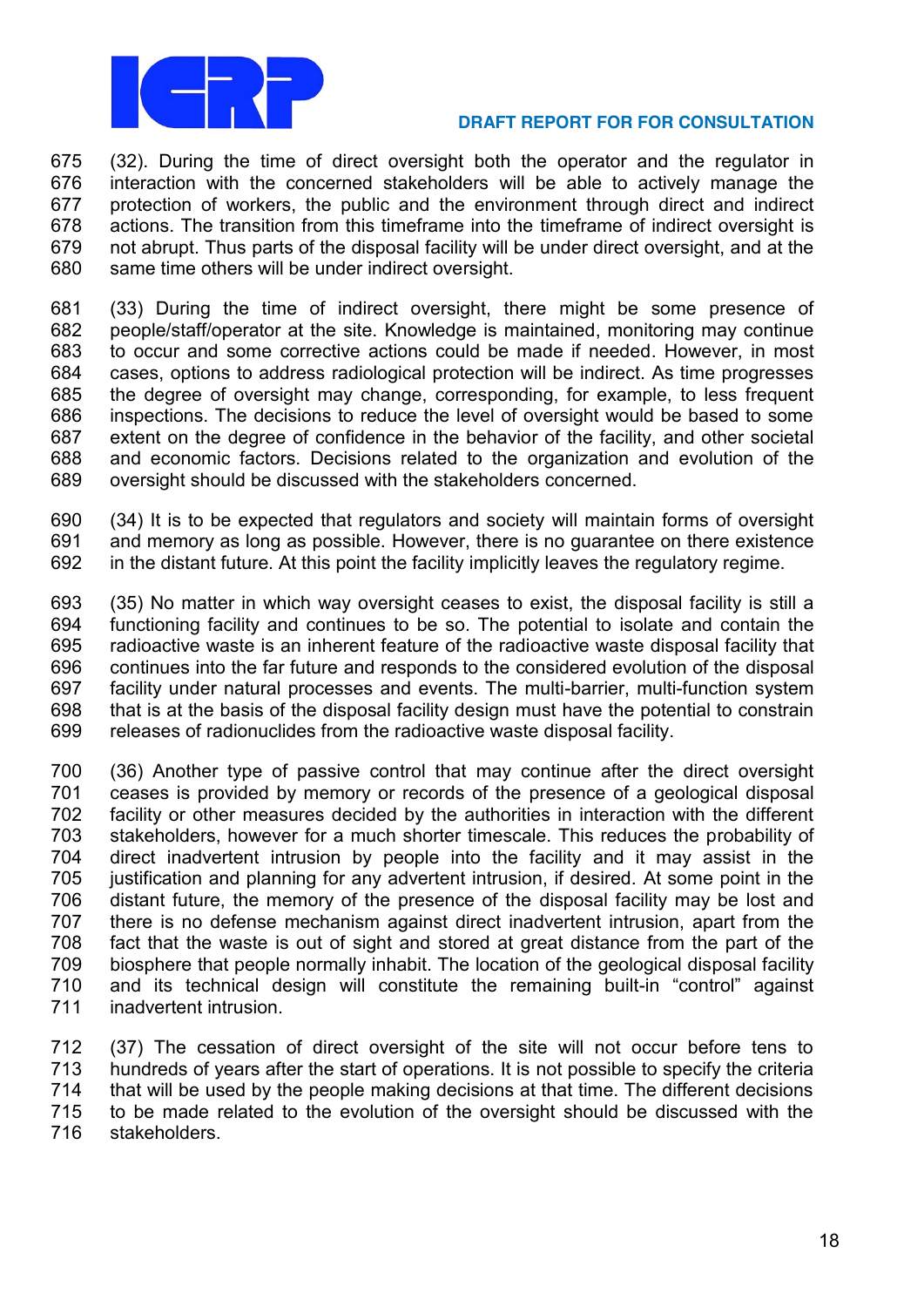

717 (38) As such, the assumption that cessation of indirect oversight will occur does not<br>718 correspond to a regulatory decision to release radioactive materials from regulatory 718 correspond to a regulatory decision to release radioactive materials from regulatory<br>719 control.

- control.
- 720
- 721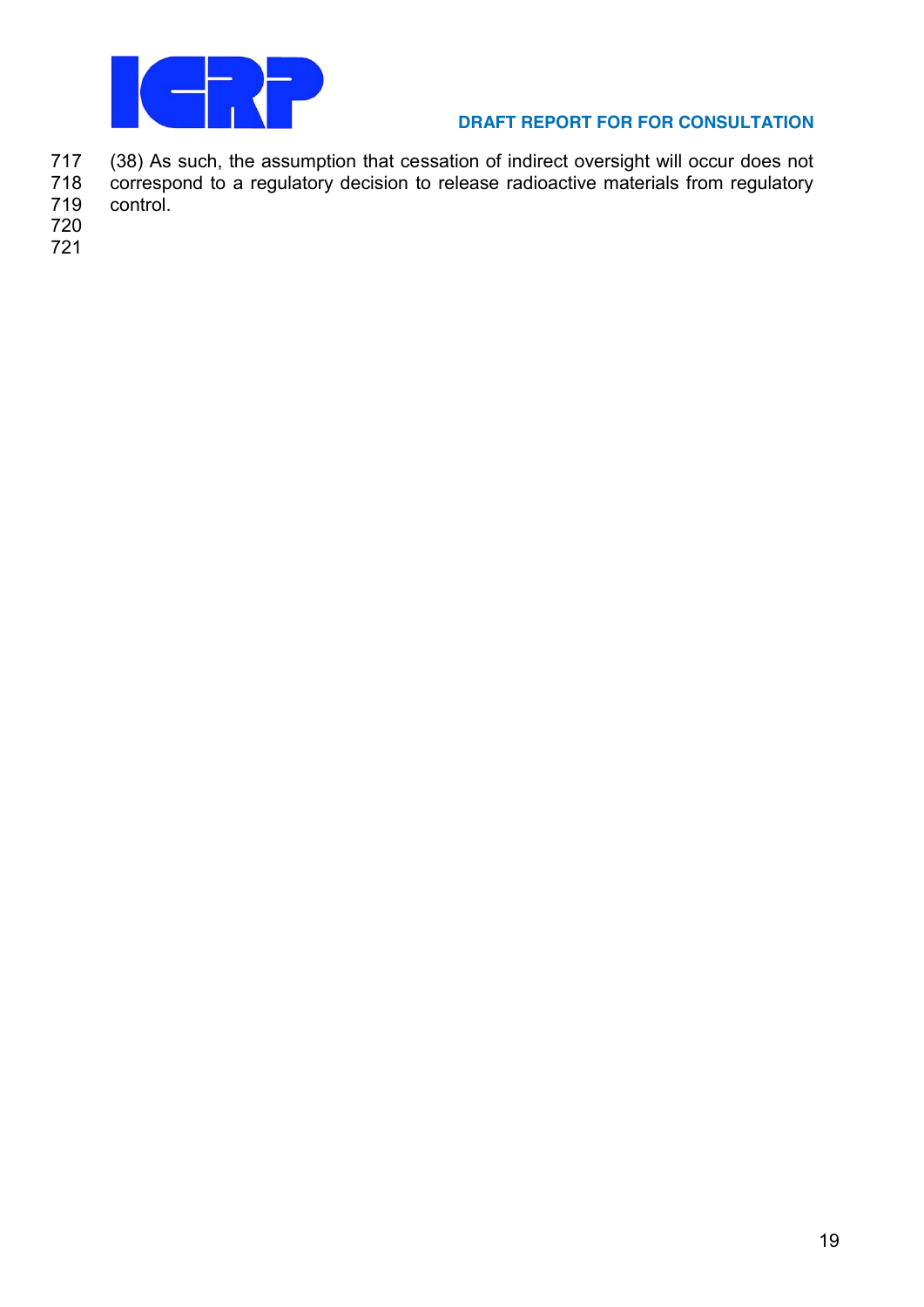

#### **4. Application of the ICRP system of protection during different timeframes in the life of a geological disposal facility**

 (39) The major features of the 2007 ICRP Recommendations (ICRP Publication 103) relevant to this report are:

- 727 Maintaining the Commission's three fundamental principles of radiological **3.1-** protection, namely justification, optimisation, and the application of dose limits, and clarifying how they apply to sources delivering exposure and to individuals receiving exposure.
- Evolving from the previous process-based protection approach using practices and interventions, by moving to a situation-based approach applying the 733 fundamental principles of justification and optimisation of protection to all controllable exposure situations, which the 2007 ICRP Recommendations characterise as planned, emergency, and existing exposure situations.
- Re-enforcing the principle of optimisation of protection, which should be applied in a similar way to all exposure situations, with restrictions on individual doses and risks, namely dose and risk constraints for planned exposure situations and reference levels for emergency and existing exposure situations.

#### **4.1 The application of the principles "justification", "limitation" and "optimisation"**

745 (40) The definitions of the three basic principles and basic considerations for their application to waste disposal are described as follows. 

- 748 The Principle of Justification: "Any decision that alters the exposure situation *should do more good than harm."*
- Waste management and disposal operations are an integral part of the practice generating the waste. It is wrong to regard them as a free standing practice that needs its own justification. The waste management and disposal operations should therefore be included in the assessment of the justification of the practice generating the waste (ICRP 77 §34). This assessment should include considerations of different options for waste management and disposal including the justification of these options. If the national waste disposal policy has changed and the practice is continuing, it may be necessary to reassess the justification of the practice. If the practice has ceased, the protection 759 strategy, rather than the practice, has to be considered for justification.
- The Principle of Optimisation of Protection: *"The likelihood of incurring* 762 exposure, the number of people exposed, and the magnitude of their<br>763 http://www.individual.doses.should.all.be.kept.as.low.as.reasonably.achievable.taking individual doses should all be kept as low as reasonably achievable, taking *into account economic and societal factors."* As clearly stated in ICRP Publication 103, optimisation is of primary importance and its role has been reinforced. This is also the key principle guiding the application of the ICRP system of protection in the disposal of long-lived solid radioactive waste, as discussed in this report (for details see
- section 4.4).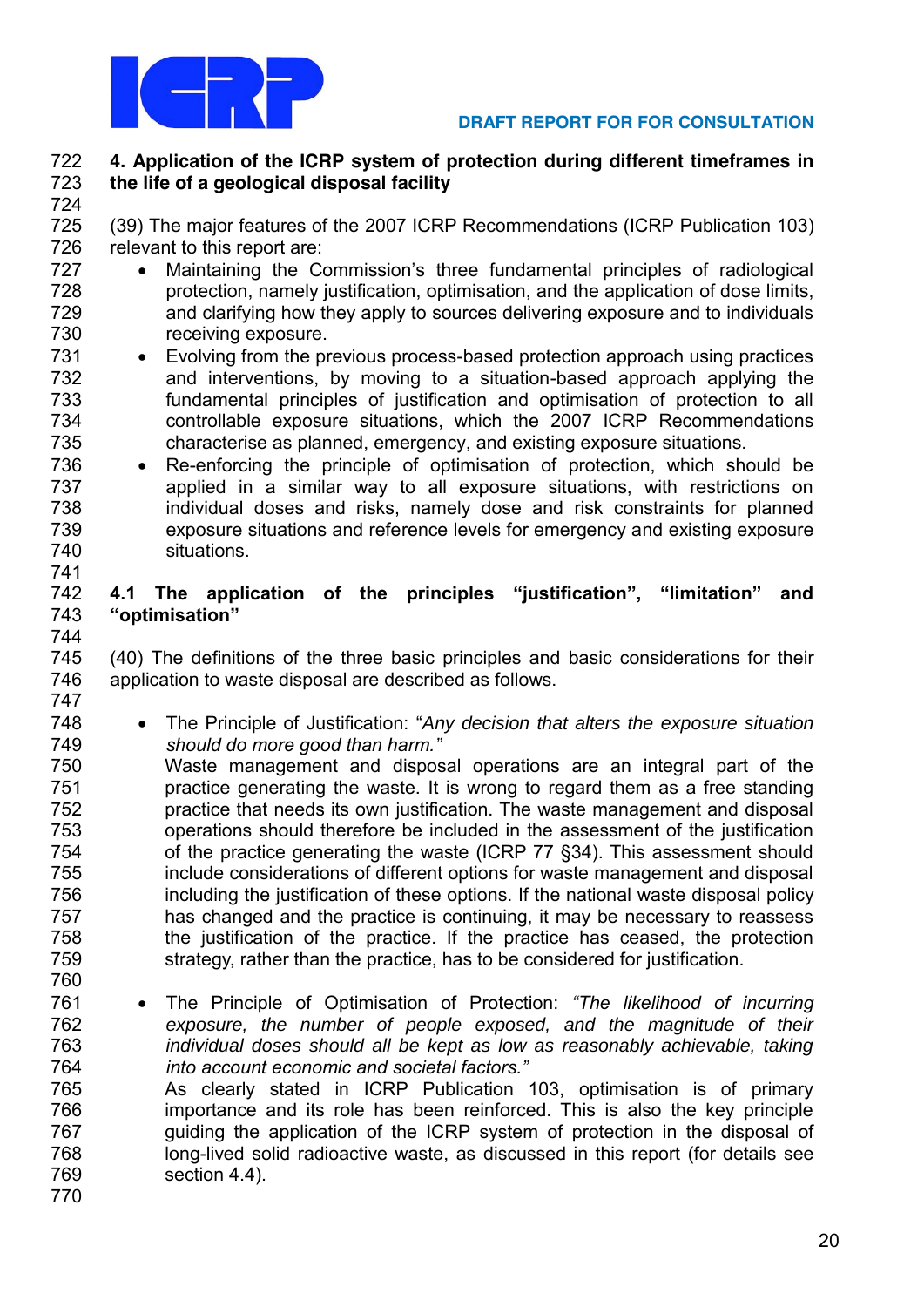

- The Principle of Application of Dose Limits: *"The total dose to any individual* from regulated sources in planned exposure situations other than medical exposure of patients should not exceed the appr*opriate limits specified by the Commission."*
- The general statement of ICRP Publication 81 (paragraph 36) still applies: 776 "Although the Commission continues to recommend dose limits, it recognises 777 that `dose limits for public exposure are rarely limiting in practice' (ICRP, Publication 77, 1997b, paragraph 36). Furthermore, it considers that `...the application of dose limits to waste disposal has intrinsic difficulties' (ICRP, Publication 77, 1997b, paragraph 19) and that control of public exposure through a process of constrained optimisation will `obviate the direct use of the public exposure dose limits in the control of radioactive waste disposal' (ICRP, 783 Publication 77, 1997b, paragraph 48)."

# **4.2 Dose and risk concepts**

- (41) The main and primary use of the effective dose in radiological protection for both workers and the general public is (ICRP Publication 103, paragraph 153):
- The prospective dose assessment for planning and optimisation of protection.
- The retrospective dose assessment for demonstrating compliance with dose limits, or for comparing with dose constraints or reference levels.
- In practical radiological protection applications, effective dose is used for the demonstration of compliance with protection standards.
- (42) A potential exposure is an exposure that is not expected to be delivered with certainty but that may result from an accident at a source or an event or sequence of events of a probabilistic nature, including equipment failures and operating errors. The risk associated with such an event is a function of the probability of an unintended event causing a dose, and the probability of detriment due to that dose. Risk constraints correspond to dose constraints but refer to potential exposures. For potential exposures of workers, the Commission continues to recommend a generic 803 risk constraint of 2 10 $<sup>4</sup>$  per year which is similar to the probability of fatal cancer</sup> associated with an average occupational annual dose of 5 mSv (ICRP Publication 76). For potential exposures of the public, the Commission continues to recommend 806 a risk constraint of 1 10 $<sup>5</sup>$  per year.</sup>

# **4.3 Exposure situations associated with geological disposal**

- (43) The ICRP system of protection described in its Publication 103 distinguishes three types of radiological situations: planned, existing and emergency situations (ICRP Publication 103, paragraph176).
- **"Planned exposure situations** are everyday situations involving the operation of deliberately introduced sources including decommissioning, disposal of radioactive waste including the post-closure phase and rehabilitation of the previously occupied land. Planned exposure situations may give rise both to exposures that are reasonably anticipated to occur (normal exposures) and to higher exposures that are anticipated to occur with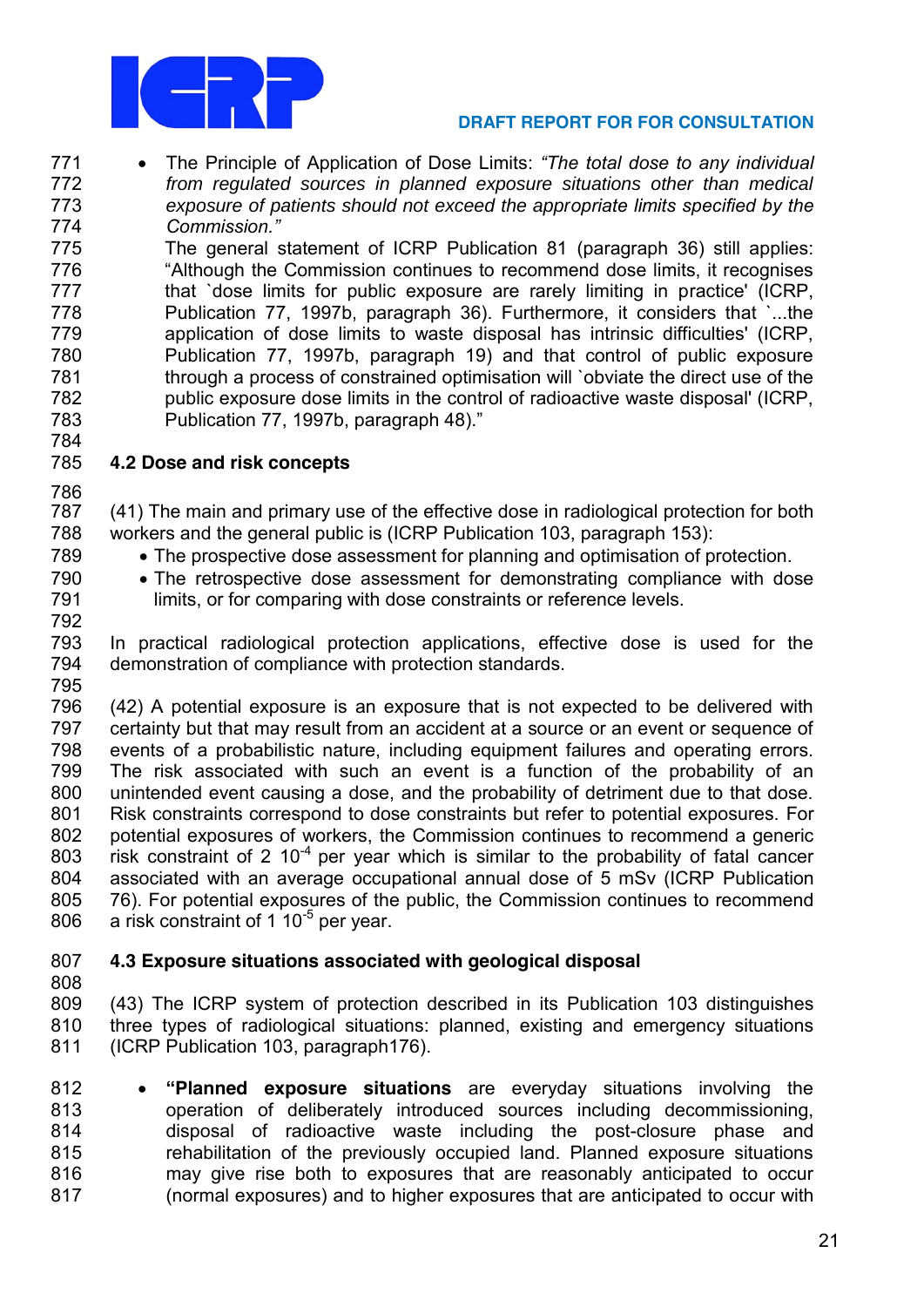

 a lower likelihood (potential exposures). These may arise following deviations 819 from normal operating procedures, but are considered at the planning stage."

- **"Emergency exposure situations** are situations that may occur during the operation of a planned situation, or from a malicious act, or from any other unexpected situation, and require urgent action in order to avoid or reduce 823 undesirable consequences."
- **"Existing exposure situations** are exposure situations that already exist when a decision on control has to be taken, including prolonged exposure 826 situations after emergencies."
- 

#### **4.3.1 Exposure situations for waste emplacement activities**

 (44) In terms of the basic types of exposure situations, waste emplacement activities are subject to the same principles of dose limitations and the requirement to optimise below constraints as those in any nuclear facility. Both worker and public exposures are expected from the transportation, handling and disposal activities and thus, are planned exposures including potential exposures from deviations from the normal operations. The possibility also exists for incidents due to low probability/high consequence initiating events, which could lead to an emergency situation. 837 Operations would be expected to be optimized consistent with the Commission's Recommendations in ICRP Publication 103. The annual dose limits for worker of e.g. 20 mSv in a year is applied with the obligation of optimising protection below dose constraints to be specified by operators. The recommended dose constraint for the public is 0.3 mSv in a year. At the end of the period of direct oversight worker exposures are to be considered in two limited areas of exposure: (1) worker exposure for any indirect monitoring of the facility and its surroundings during the period of indirect oversight, and (2) exposure due to residual radioactivity after 845 decommissioning of the surface facilities.

# **4.3.2 Exposure situations for the emplaced waste**

847<br>848 (45) For the emplaced waste, a typical disposal facility safety assessment would suggest that significant releases are unlikely during the emplacement period and the period of time during which a competently sited, operated and sealed disposal facility is being actively observed and monitored. Therefore, any exposures would be categorised as part of the potential exposure subset of planned exposure. Given the potentially vast time periods involved in the period of no oversight, the possibility of an eventual release of some radioactive substances is inherent in the concept of geological disposal even if the system operates as intended (i.e., without deviations from procedures in operations, construction or accidents). These very long term potential releases of radioactive substances and subsequent exposures are assumed to result from a variety of scenarios. While they may be foreseen and perhaps assigned a probability they are still intrinsically uncertain. Evaluations of these exposures serve the purpose of comparing alternative facility design options and reaching a regulatory judgment regarding the capability of the system to isolate and contain the waste. Such evaluations are not considered to be predictions, nor are they intended to be used for the protection of specific individuals or populations. Such exposures may in fact be projected to occur at such distant times that traditional concepts such as dose and risk have to be used with caution.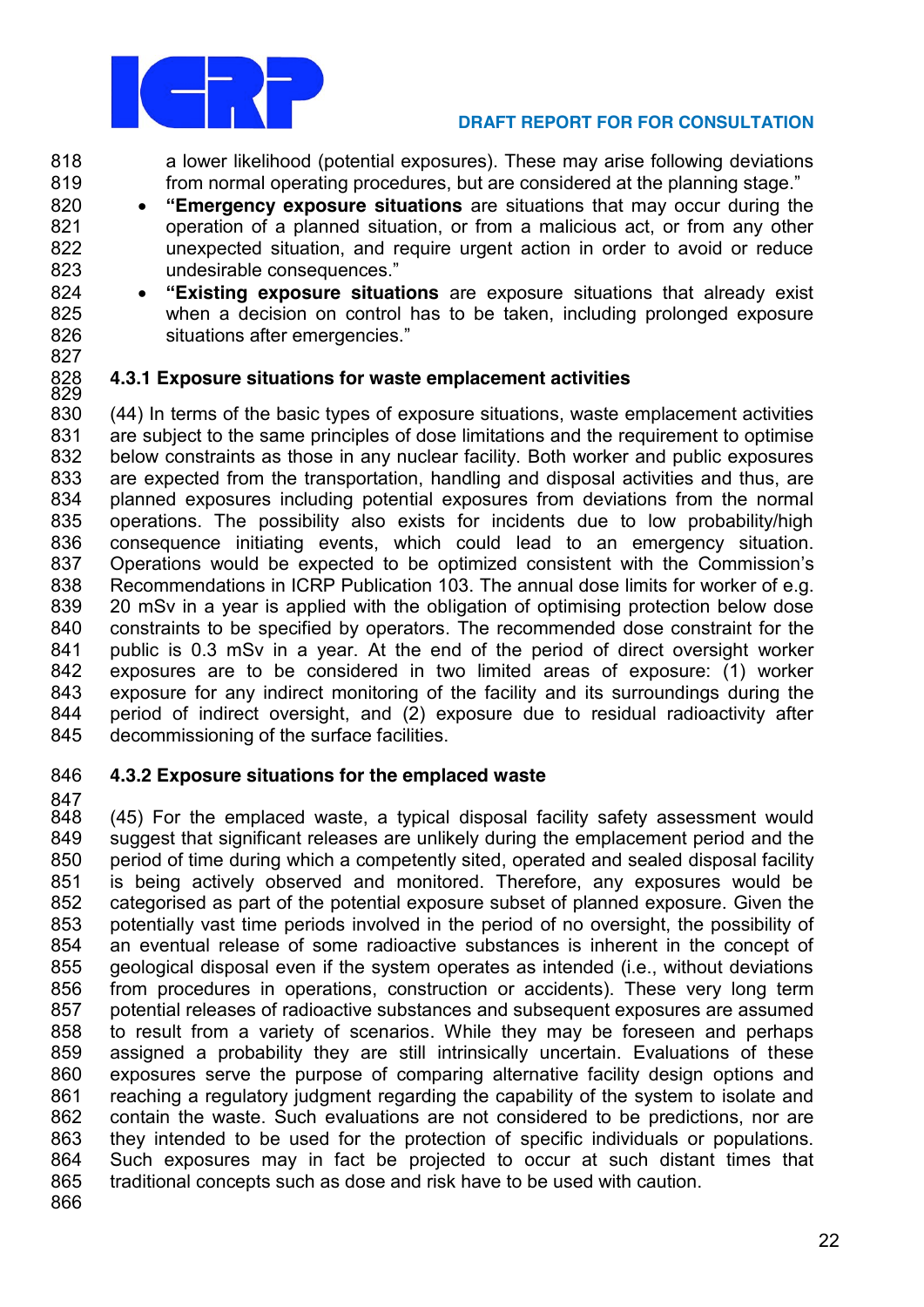

 (46) Any such releases would be expected to take place well beyond the operational period of the facility so that the immediate causes of any release would be beyond the control of the operator; this suggests that these are uncertain and hence treated as potential exposures. The timing and magnitude of such releases is not predictable except in the broadest sense. Even more, the presence of exposed populations at the point of release as well as their capability to implement protective and/or corrective actions in the far future cannot be assumed certain, should such releases occur.

- (47) The process of evaluating the potential exposure from emplaced waste includes the understanding of the potential ways by which the radionuclides could be released from the engineered facility, including the transport through the geosphere to the biosphere and the resultant release into an appropriate environmental compartment that could give rise to exposures to humans, flora or fauna. Depending on the level of knowledge, probabilities may be estimated for these release scenarios. However, at the long timescales considered in geological disposal, evolution of the biosphere and, possibly, the geosphere and the engineered system will increase the uncertainty of these probabilities. Hence the scientific basis for dose and risk assessments at very long times into the future may become questionable and the results of such assessments would then need to be interpreted in a qualitative way.
- (48) The expected evolution of a geological disposal facility in the distant future should not require active involvement to mitigate the consequences as this is counter to the principle of avoiding placing an undue burden on future generations. Therefore, the Commission continues to support its recommendations in ICRP Publication 103 that either a dose constraint of 0.3 mSv in a year or an annual risk 891 constraint of  $1x10^{-5}$  be used for potential exposures from the emplaced waste. As noted in ICRP Publication 103, it may be useful to disaggregate the probability and potential consequence to reach risk-informed decisions.
- (49) In the distant future, in case oversight provisions are no longer operational and the memory of the presence of the disposal facility is lost, it is possible that people 896 will 'rediscover' the disposal facility. This may be without compromising its integrity (eg. remote sensing), by observing very small discharges into the biosphere, or it may be by directly breaching the containment, albeit inadvertently, and causing contamination of the environment. Situations of this kind would be treated as an existing exposure situation and be handled as appropriate to the protection guidelines at the time. However, these guidelines are inherently unknowable and thus, while noted, are not relied on for protection decisions today.

# **4.3.3 Natural disruptive events**

 (50) The disposal facility and its surrounding environment could be impacted or altered by natural disruptive events, e.g., earthquakes, during the periods of indirect oversight or no oversight. Different scenarios can be envisaged in the future according to the current knowledge. For these events, it may be possible to estimate or bound the probability of occurrence, and the risk of potential consequences should be taken into account in reaching risk-informed waste management decisions.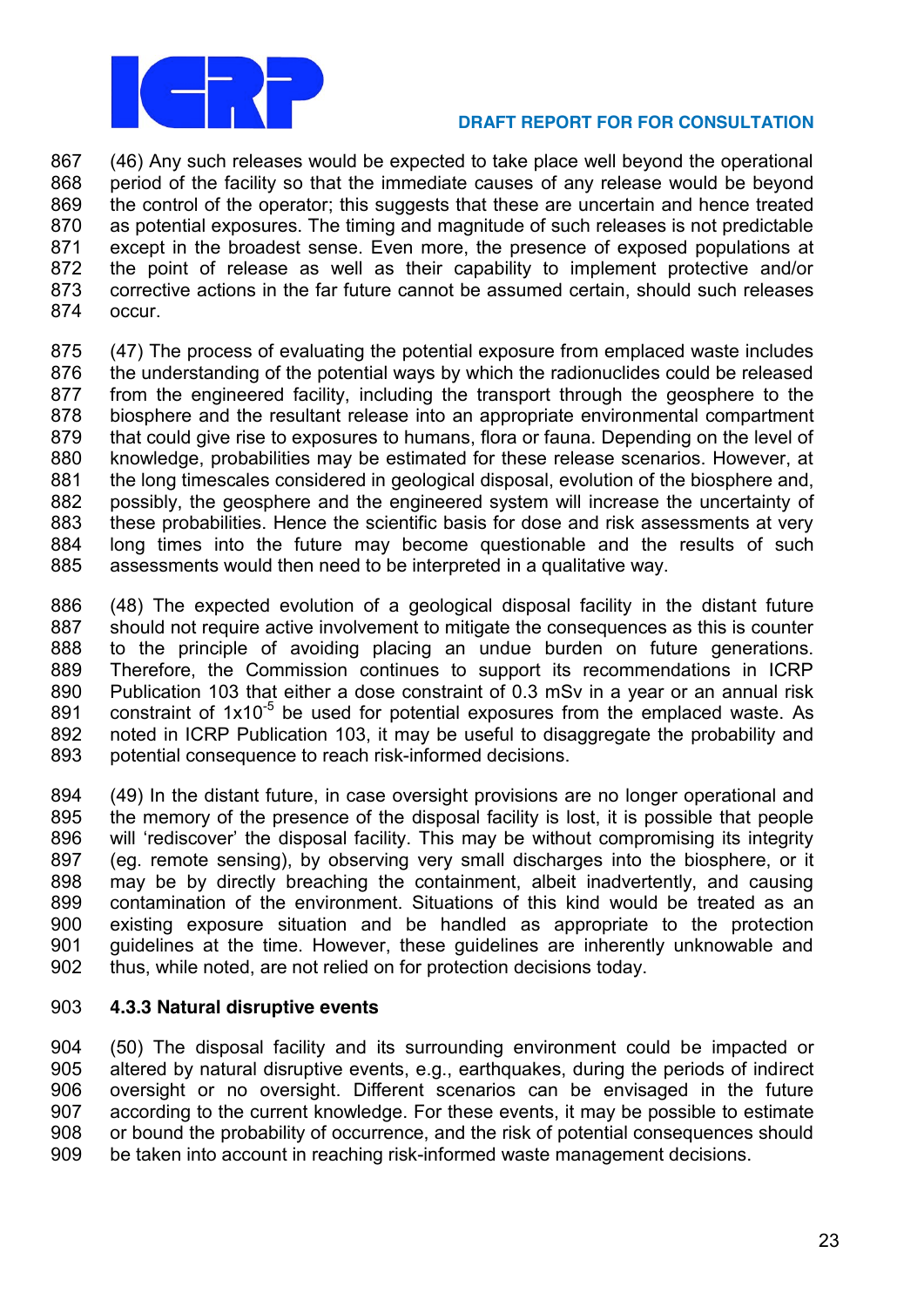

 (51) Natural disruptive events with very low probability compared to the design-basis may occur and may induce significant disturbances on the disposal system or the migration of the radioactive substances. Examples of these types of events include major landform change due to tectonic events, etc. Assessing their probabilities of occurrence may neither be relevant nor feasible. The Commission recommends that the regulatory authority develop a strategy for addressing such events with the involvement of relevant stakeholders. Possible approaches include establishing a probability value for which events with lesser probabilities are excluded from consideration in the risk-assessment process, optimizing site selection to minimize the probability of such events, or assessing specific events through stylized assessments.

 (52) Previously the Commission considered all natural events, disruptive or not, within the same framework (Publication 81). Now, the Commission recommends separate consideration of natural disruptive events which are included in the design- basis evolution from those which are not. For the first ones, the Commission recommends application of the dose or risk constraints for planned exposure situation. For the severe natural disruptive events not taken into account in the design-basis evolution, the Commission now recommends application of the reference levels for emergency or existing exposure situations, depending on the severity of the consequences. If the events were to occur, while there is still (direct or indirect) oversight of the disposal facility, the authorities should be in a position to implement adequate protection measures to deal with this situation as emergency or existing exposure situation. If such a disruptive event occurs when oversight of the disposal system has disappeared, there is no certainty about the possibility that an organisation could be aware of the disturbance and therefore, it is not possible to consider with certainty the implementation of protective measures. If the authorities eventually became aware of the disturbance they would treat the situation as an emergency exposure situation or an existing exposure situation depending on the severity of the disturbance.

 (53) For emergency exposure situations, the Commission recommends selection of a reference level in the range of 20 mSv to 100 mSv for the first year and development of protection strategies to reduce exposures to as low as reasonably achievable below the reference level taking into account economic and societal factors (Publication 109).

 (54) According to Publication 103, long-lasting exposures resulting from natural disruptive events (with or without an emergency phase) should be referred to as an existing exposure situation and the recommended reference levels to be selected for optimizing protection strategies ranges between 1 to 20 mSv per year. In agreement with the Commission's recommendations in Publication 111, a reference level should be selected in the lower part of the band, e.g., in the range of a few mSv per year.

# **4.3.4 Inadvertent human intrusion**

 (55) In general, waste is disposed in a geological disposal facility if it needs to be isolated from possible human intrusion (IAEA, 2009). It is necessary to distinguish between deliberate and inadvertent human intrusion into the facility. The first one is not discussed further in this report as it is considered out of the scope of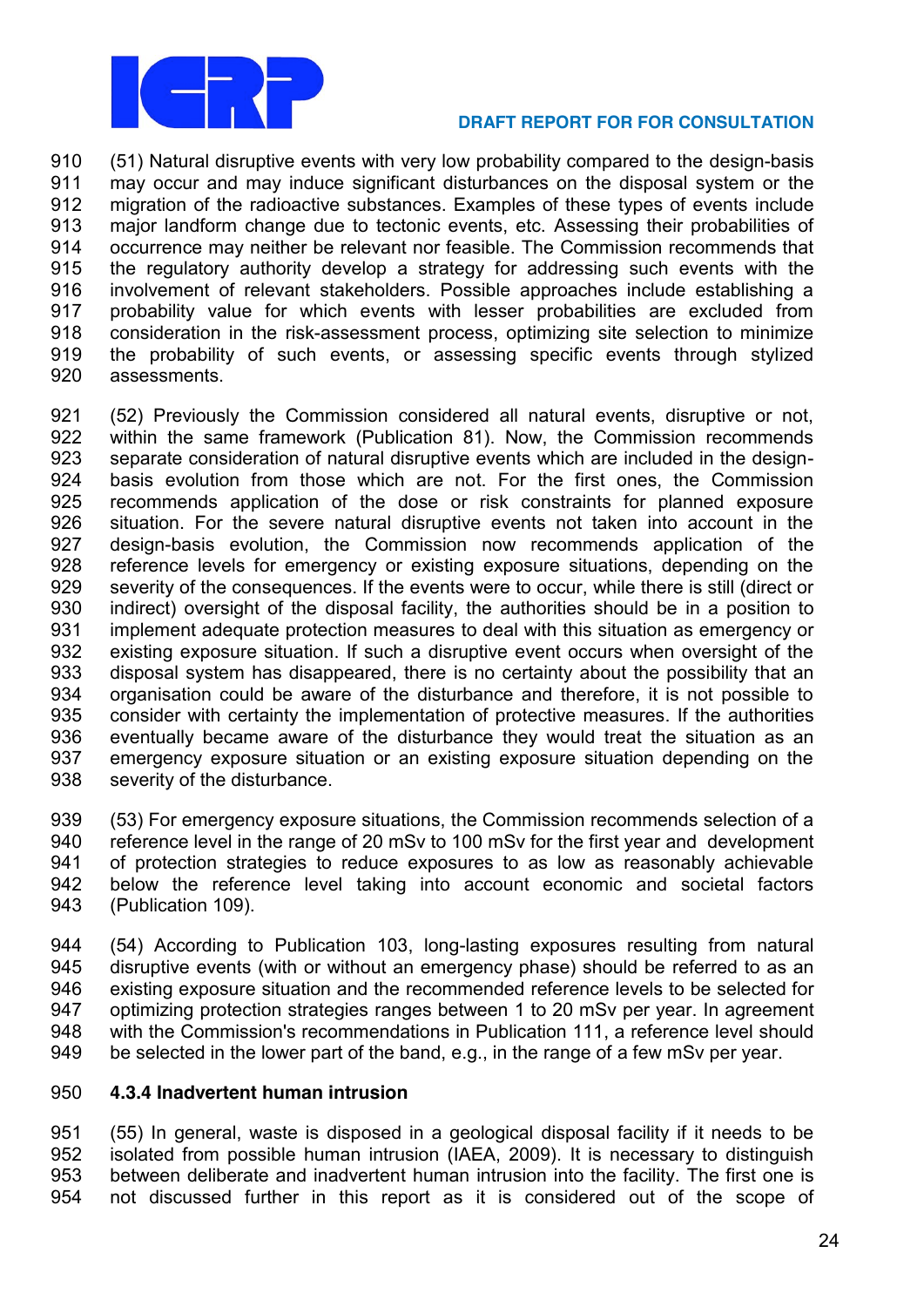

 responsibility of the current generation to protect a deliberate intruder, i.e. a person who is aware of the nature of the facility. The design and siting of the facility will have to include features to reduce the possibility of inadvertent human intrusion.

 (56) A release resulting from inadvertent human intrusion, such as drilling into the facility, could migrate through the geosphere and biosphere resulting in exposures that are indirectly related or incidental to the intrusion event. It is also possible that inadvertent human intrusion could bring waste material to the surface and hence lead to direct exposure of the intruder and nearby populations. This introduces the possibility of elevated exposures and significant doses which is an inescapable consequence of the decision to isolate and contain waste rather than diluting or dispersing it.

 (57) Protection from exposures associated with human intrusion is best accomplished by efforts to reduce the assumed possibility of such events. These may include siting a disposal facility at great distance from the surface, avoiding assumed valuable resources, incorporating robust design features which make intrusion more difficult, or employing direct oversight (such as restricting access or monitoring for releases) and indirect passive oversight (such as archived record and site markers). While the actual probability of human intrusion at a specific site is largely unknowable as it is based on future human actions, it is assumed that the probability of intrusion during the direct and indirect oversight periods is effectively zero.

 (58) For longer time periods, in case oversight has disappeared, the occurrence of human intrusion cannot be totally ruled out. Therefore, the consequences of one or more plausible stylised intrusion scenarios should be considered by the decision- maker to evaluate the resilience of the disposal facility to potential inadvertent intrusion. Any estimates of the magnitude of intrusion risks are by necessity dependent on assumptions that are made about future human behavior. Since no scientific basis exists for predicting the nature or probability of future human actions, the Commission continues to consider not appropriate to include the probabilities of such events in a quantitative performance assessment that is to be compared with dose or risk constraints (Publication 81). If recognized at the time an intrusion occurs, it would be treated as an emergency exposure situation or an existing exposure situation depending on the severity of the related disturbance.

 (59) The Commission wishes to emphasise that the dose criteria specified in Publication 81 for human intrusion only apply to near surface disposal. In case of geological disposal, intrusion means that many of the barriers which were considered in the optimization of protection for the disposal facility have been by-passed. Since a future society may be unaware of the radiation risk associated with such events, any protective actions required should be considered during the development of the disposal system. Therefore the dose or risk constraints recommended by the Commission for the application of the optimization of protection in geological disposal do not apply to inadvertent human intrusion.

# **4.3.5 Summary of relevant exposure situation according oversight**

(60) The application of the three exposure situations and of dose limits, dose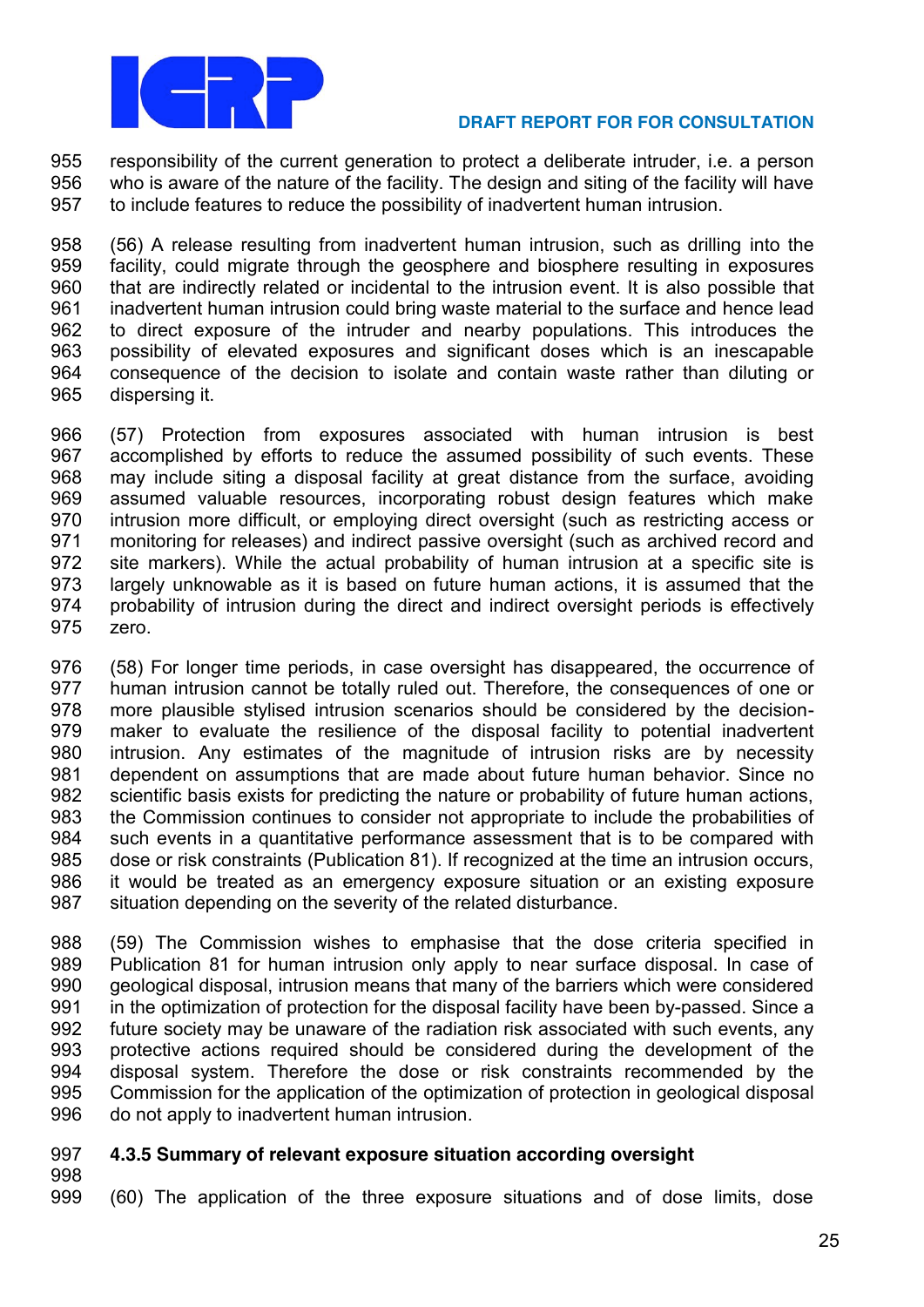

1000 constraints and reference levels as defined in ICRP Publication 103 during these<br>1001 timeframes is indicated in Table 1. timeframes is indicated in Table 1.

1002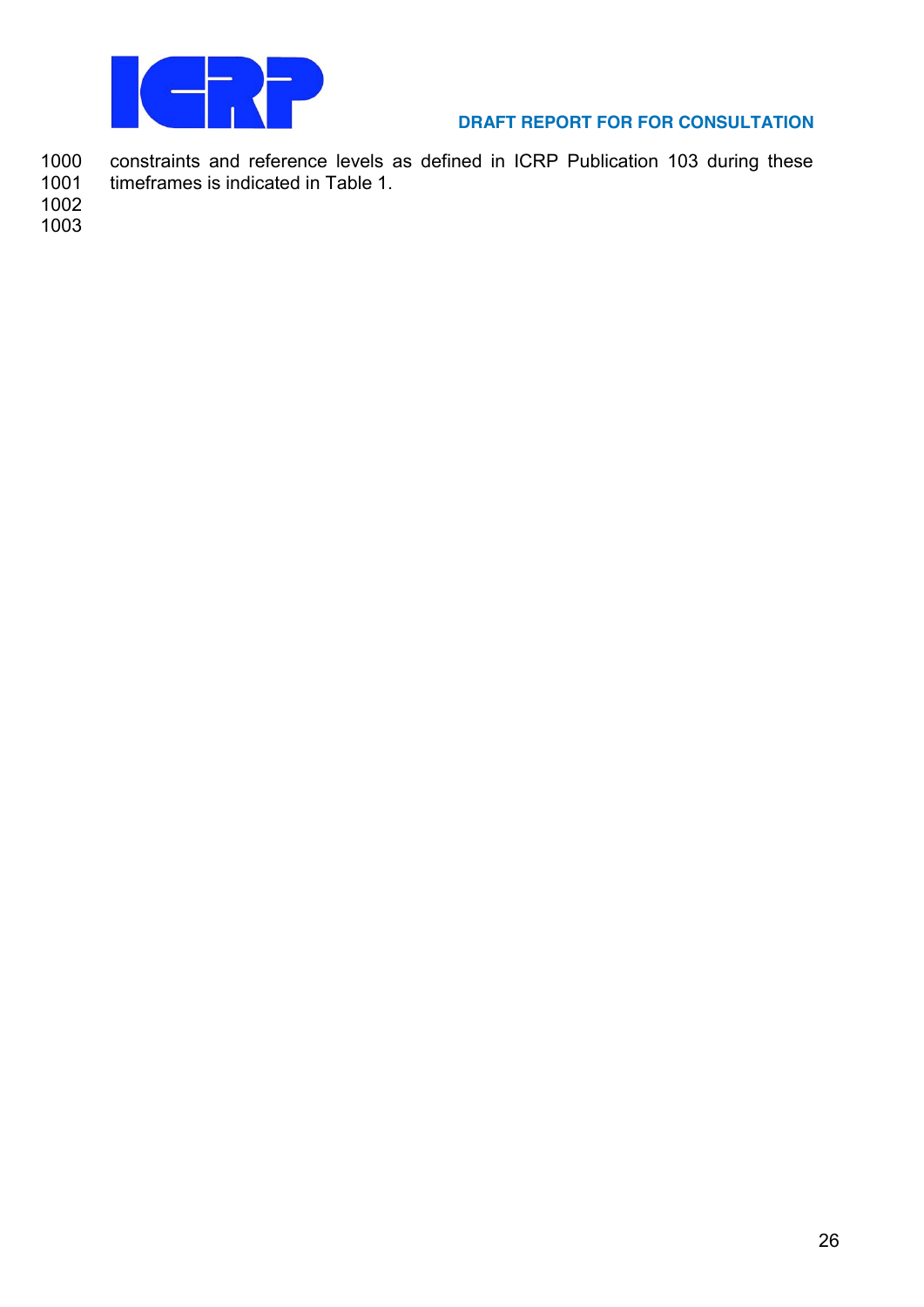

1004

| RADIOLOGICAL EXPOSURE SITUATIONS AS FUNCTION OF DISPOSAL FACILITY EVOLUTION<br>AND PRESENCE AND TYPE OF OVERSIGHT |                                                                                                                                  |                                                                                                                                  |                                                                  |  |  |  |  |
|-------------------------------------------------------------------------------------------------------------------|----------------------------------------------------------------------------------------------------------------------------------|----------------------------------------------------------------------------------------------------------------------------------|------------------------------------------------------------------|--|--|--|--|
| <b>Disposal facility</b><br><b>Status</b>                                                                         | <b>Type of Oversight</b>                                                                                                         |                                                                                                                                  |                                                                  |  |  |  |  |
|                                                                                                                   | <b>Direct Oversight</b>                                                                                                          | <b>Indirect Oversight</b>                                                                                                        | No oversight                                                     |  |  |  |  |
| Design-basis $1$<br>evolution                                                                                     | <b>Planned Exposure</b><br>Situation <sup>2</sup>                                                                                | <b>Planned Exposure</b><br>Situation <sup>2</sup>                                                                                | <b>Planned Exposure</b><br>Situation <sup>2,3</sup>              |  |  |  |  |
| Non-design basis<br>evolution involving<br>significant<br>exposures to<br>people and the<br>environment           | <b>Emergency Exposure</b><br>Situation at the time of<br>exposure, followed by<br>an Existing<br>Exposure Situation <sup>4</sup> | <b>Emergency Exposure</b><br>Situation at the time of<br>exposure, followed by<br>an Existing Exposure<br>Situation <sup>4</sup> | Emergency and/or<br><b>Existing Exposure</b><br><b>Situation</b> |  |  |  |  |
| Inadvertent<br>Human Intrusion                                                                                    | not relevant                                                                                                                     | not relevant                                                                                                                     | Emergency and/or<br><b>Existing Exposure</b><br>Situation        |  |  |  |  |

1005 The design basis is the envelope of both expected and less likely (potential) events that are used in planning the facility.

1007 <sup>2</sup> At design: 20 mSv/a dose limit to worker and dose constraint to be specified by operators; 1 mSv/a dose limit 1008 and 0.3 mSv/a dose constraint for the public; in the case of less likely events within the design 1008 and 0.3 mSv/a dose constraint for the public; in the case of less likely events within the design basis a risk  $1009$  constraint of 1 10<sup>-5</sup> per year for the public is suggested.

<sup>3</sup> No worker dose is foreseen during the period of no oversight<br>1011 <sup>3</sup> For an emergency exposure situation a reference level between 20 and 100 mSv per year is recommended; for<br>1012 an exisiting exposure situation a ref an exisiting exposure situation a reference level should be selected in the lower part of the band between 1 and 20 mSv per year, eg., in the range of a few mSv per year.

# 1015 **4.4 Optimisation and Best Available Techniques**

 (61) The principle of optimisation is defined by the Commission (ICRP Publications 101 and 103) as the source-related process to keep the likelihood of incurring exposures (where these are not certain to be received), the number of people exposed, and the magnitude of individual doses as low as reasonably achievable, taking economic and societal factors into account. The general recommendations for the optimisation process are described in ICRP Publication 101, part 2.

1023

1014

1016

 (62) The ICRP principle of optimisation of radiological protection when applied to the development and implementation of a geological disposal facility has to be understood in the broadest sense of an iterative, systematic and transparent evaluation of options for enhancing the protective capabilities of the system and for reducing impacts (radiological and others). 1029

1030 (63) Optimisation of protection has to deal with the main aim of disposal systems, i.e. 1031 to protect humans and the environment, now and in the future, by isolating the waste

1032 from man, the environment and the biosphere and by containing the radioactive and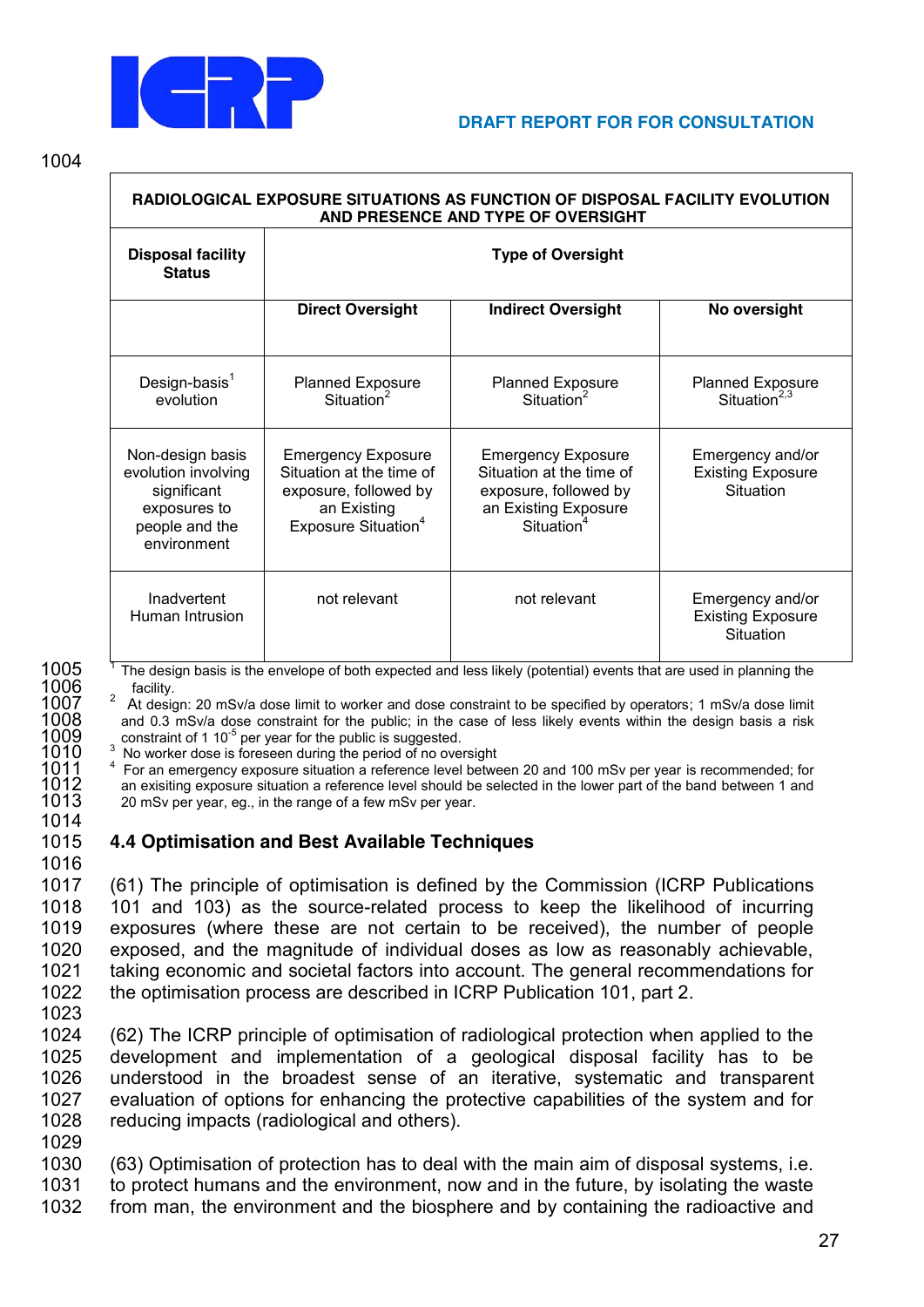

 other toxic substances in the waste to the largest extent possible. Optimisation of 1034 protection has to deal with the protection of workers and the public during the time of operation, as well as with the protection of future generations including possible periods with no oversight, and safety has to be ensured by a passively functioning disposal system.

 (64) The stepwise decisional process for geological disposal facility development and implementation constitutes the framework for the optimisation process. As a central component, optimisation has to cover all elements of the disposal system in an integrative approach, i.e. site (incl. host formation), facility design, the application of Best Available Techniques (BAT), waste package design, waste characteristics as well as all relevant time periods. 

- (65) Optimisation of protection is a multi-facet endeavour, involving the disposal facility developer, safety and environmental protection authorities, local communities and other stakeholders and multiple decisions have to be taken. Therefore, it is not possible to define a priori the path for a sound optimisation process for a geological disposal facility, or the acceptance or success criteria for the end result of an optimisation process.
- (66) Socio-economical factors (including e.g. policy decisions and societal acceptance issues) can constraint the optimisation process to various extents, e.g. by limiting the available options (e.g. siting) and/or by defining additional conditions (e.g. retrievability). It is important that these constraints are identified in a manner transparent to all involved stakeholders and that their safety implications are generally and broadly understood. These factors must not force the optimisation process to accept options that are questionable from a protection point of view.
- (67) Although optimisation is a continuous effort, milestones will have to be defined in the stepwise process, where all involved stakeholders can judge the result of the optimisation process and indicate ways to improve various elements of the system.
- (68) The process of optimisation will be considerably different for the pre-operational, operational and post-operational phases. During the operational phase, the general recommendations for any large nuclear facility apply. Experience gained during the operational phase can be factored into immediate or near term improvements, reducing the exposure to both workers and the public from the emplacement work.
- (69) Nearly all aspects of optimisation for the post-operational phase must occur prior to waste emplacement, largely in the siting and design phase, with the plans to close the facility being part of the design phase. Some further optimisation of the protection that will be provided during the post-operational phase is still possible during the operational phase, for example as new materials or techniques may become available. Experience gained during the closure of parts of the facility, e.g. sealing of disposal rooms, can lead to improvements of the plans of the disposal facility closure.
- (70) During the post-operational phase, there is no active operation of the disposal facility. The waste is emplaced and the protection of humans and the environment is mainly based on the passive isolation and containment capabilities of the disposal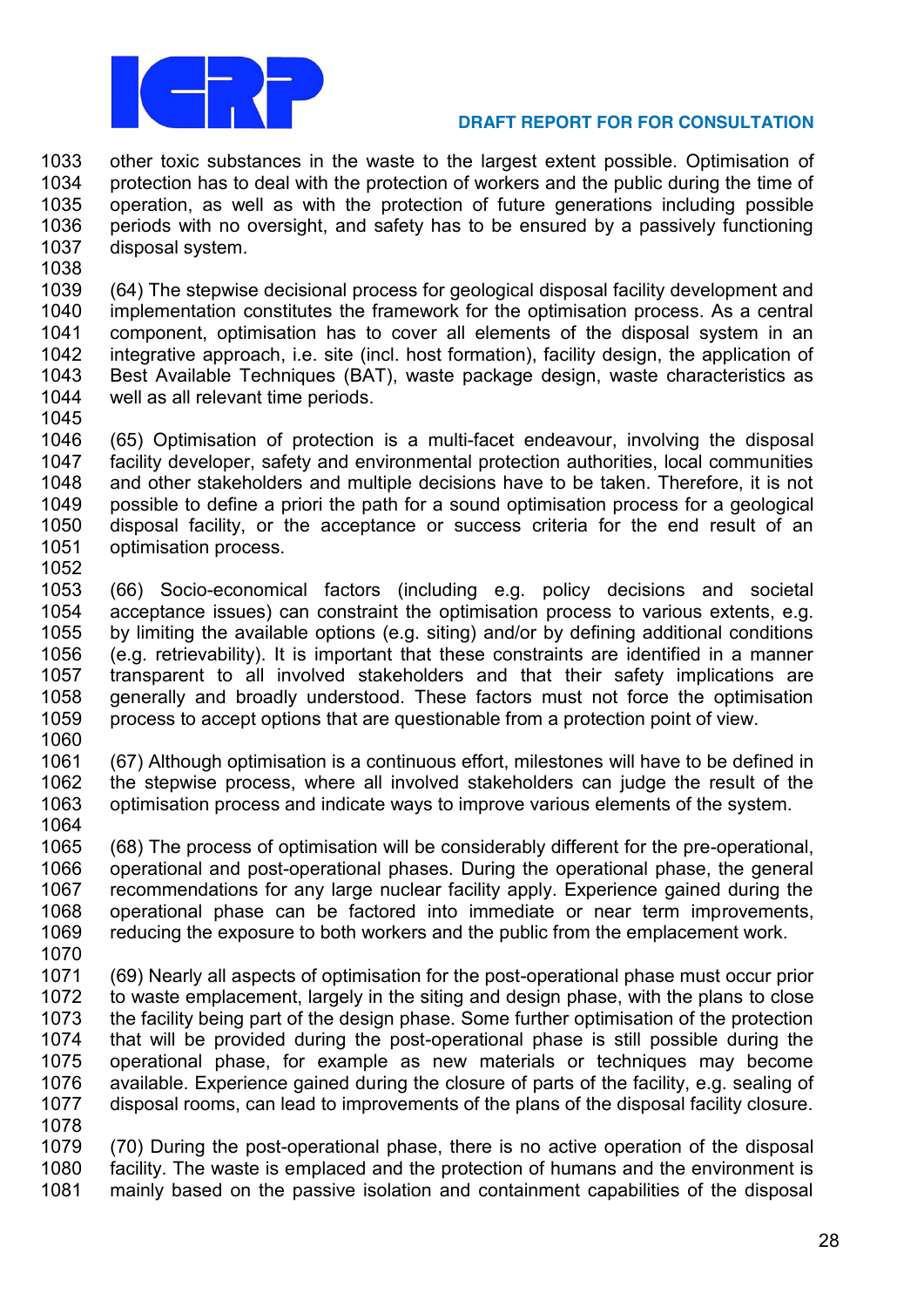

# **DRAFT REPORT FOR FOR CONSULTATION**

 system. Hence decisions on optimisation in the post-operational phase can only relate to the time and method of oversight of the closed disposal system. During this phase optimisation of protection can best be achieved by maintaining oversight. 

 (71) Geological disposal facilities are sited, designed and implemented to provide for robust long-time isolation and containment, resulting in potential impacts on humans and the environment only in the very far future. Consequently, as explained earlier, the assessment of post-closure radiological impacts through the estimation of effective dose or risk to a reference person, given the increasing uncertainties with time and the cautious assumptions to be made, can only provide an indication or illustration of the robustness of the system, rather than predictions of future radiological consequences. As previously discussed, there comes a time in the distant future beyond which any such calculated dose or risk values must be considered for the sake of comparison of options rather than as absolute values. 

 (72) The elements guiding or directing the optimisation process should be those that 1098 directly or indirectly determine the quality of the components of the facility as built. operated and closed, where quality refers to the capacity of the components to fulfil the safety functions of isolation and containment in a robust manner. The assessment and judgment of the quality of system components essentially includes elements of BAT as well as the concepts of good practice and sound engineering and managerial principles. These elements complement and support radiological optimisation when potential impacts in the far future have to be dealt with. 

1106 (73) The judgment of the quality of the system design developed or implemented has<br>1107 to be made, and critically reviewed when needed, in a well-structured and to be made, and critically reviewed when needed, in a well-structured and transparent process, with the involvement of all relevant stakeholders. At the heart of this process is the interaction, transparent for all other stakeholders, between the 1110 developer and the safety authorities. 

 (74) When dealing with safety in the more distant future, optimisation can be 1113 complemented and supported by applying the concept of BAT on the various levels<br>1114 of the disposal system, through: of the disposal system, through:

- 1116 the methodologies for identifying and selecting (a) host rock(s), zones and 1117 sites, and the methodological and scientific program of host rock and site characterization in order to assess its containment and isolation capacities now and in the distant future;
- 1120 the development of the system design, including the choices of materials and technologies, and the way they will contribute, individually and together, to the main aim of isolation and containment, taking due account of the characteristics of the host rock;
- 1124 the integration of waste, site and design characteristics within one disposal system and the iterative assessment of the isolation and containment capacities of the system as a whole;
- 1127 the use of sound managerial and engineering methods and practices during system construction, operation and closure, within an integrated management system.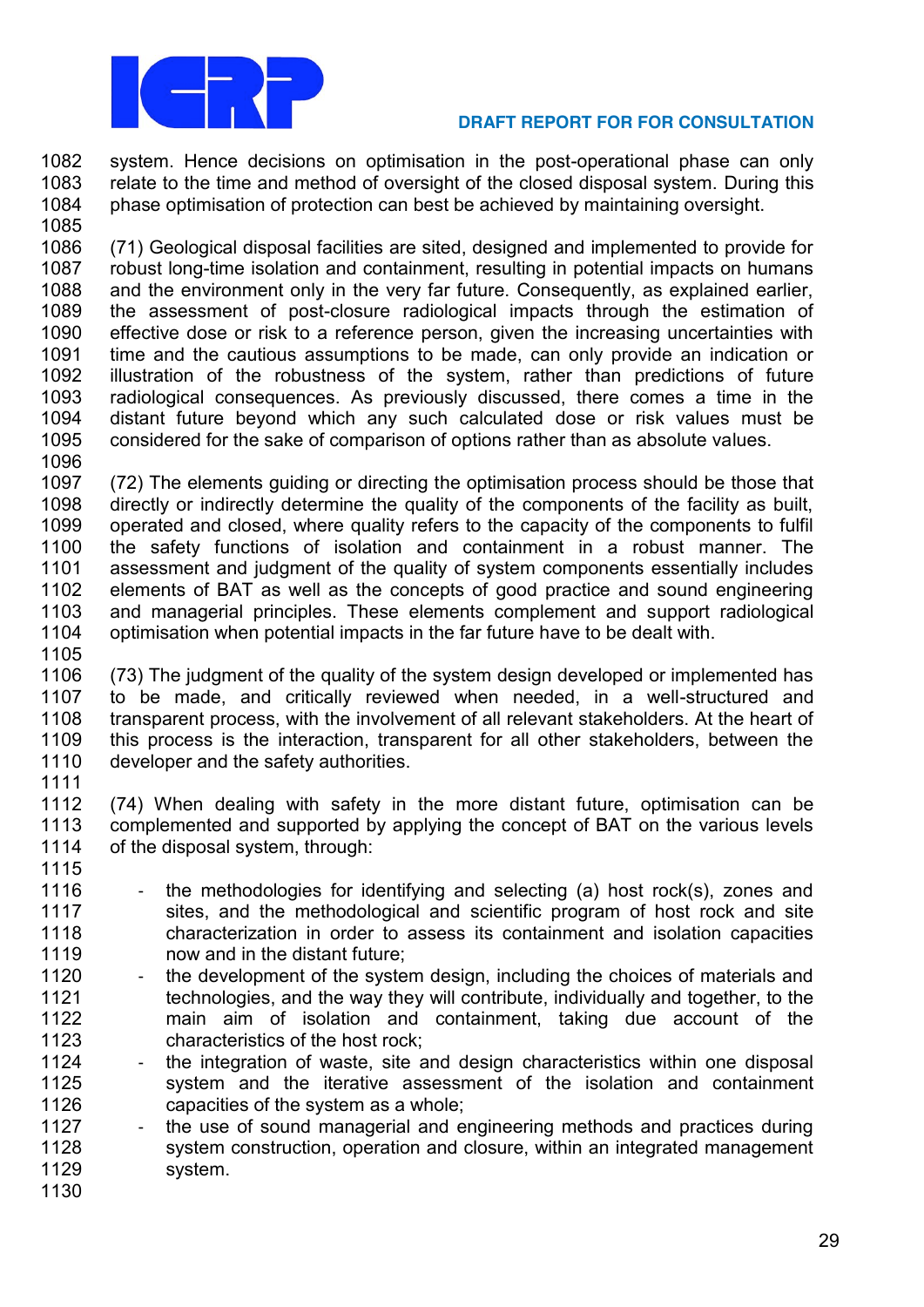

 (75) Optimisation on the basis of radiological criteria (effective dose and risk) is an important part of the optimisation of the design and implementation process of the 1133 disposal facility at specific "windows" and for specific aspects of the disposal facility, e.g. when operational safety is assessed during the design development steps and during preparation and implementation of operational procedures and activities.

 (76) The way the various elements of a disposal system can be optimized in an integrative manner during system development varies to a large extent. First of all stepwise optimisation decisions have to be taken mostly in a chronological order: e.g. 1140 the decisions on the choice of a host rock and on one or a limited number of sites are often prior to decisions on a detailed design. For the selection of a host rock and a 1142 site, a balance has to be struck between technical criteria related to the safety of a<br>1143 disposal system (long-term stability barrier for radionuclide migration, absence or disposal system (long-term stability, barrier for radionuclide migration, absence or 1144 presence of natural resources in the vicinity,  $\ldots$ ) and the requirement of local or supra-local societal acceptance. Favourable host rocks and sites can in a first step 1146 be identified on the basis of broadly defined "required qualities", taking due account of the isolation and containment function(s) of the natural barriers and the natural environment in the disposal system.

 (77) If several suitable host rocks or sites can be identified and evaluated the decision in favour of one specific host rock or site will always be a multi-factor decision, based on both qualitative and quantitative judgments. Radiological criteria (e.g. calculated effective dose) are often of limited value for this multi-factor decision, due to (1) the increasing uncertainties for longer assessment timescales, and (2) the observation that often calculated radiological impacts are so low that they do not constitute a discriminating factor for the choice of a host rock or site.

 (78) The assessment of the robustness of the disposal facility can contribute to system optimisation, because it provides insight, quantitative or qualitative, in the performance of the disposal facility and its components, in the relative contributions of the various components to the overall system. So, the value of such an assessment for the optimisation process is mainly through the insights it provides on 1163 the relative contributions of the various components to the overall system objective of isolation and containment, and how these contributions can be affected by disturbing events and processes or by remaining uncertainties. The indicative nature of calculated effective dose and risk in the very far future reduces their usefulness for 1167 the optimisation process.

- 
- **5. "Endpoint considerations"**
- 

# **5.1 The Representative Person**

 (79) As general guidance, the Commission considers that its recommendations on the estimation of exposures in Publication 101, part 1, apply. The Commission therefore continues to recommend that for planned exposure situations exposures should in general be assessed on the basis of the annual dose to the representative person.

(80) During the operational phase, management of exposures to workers and the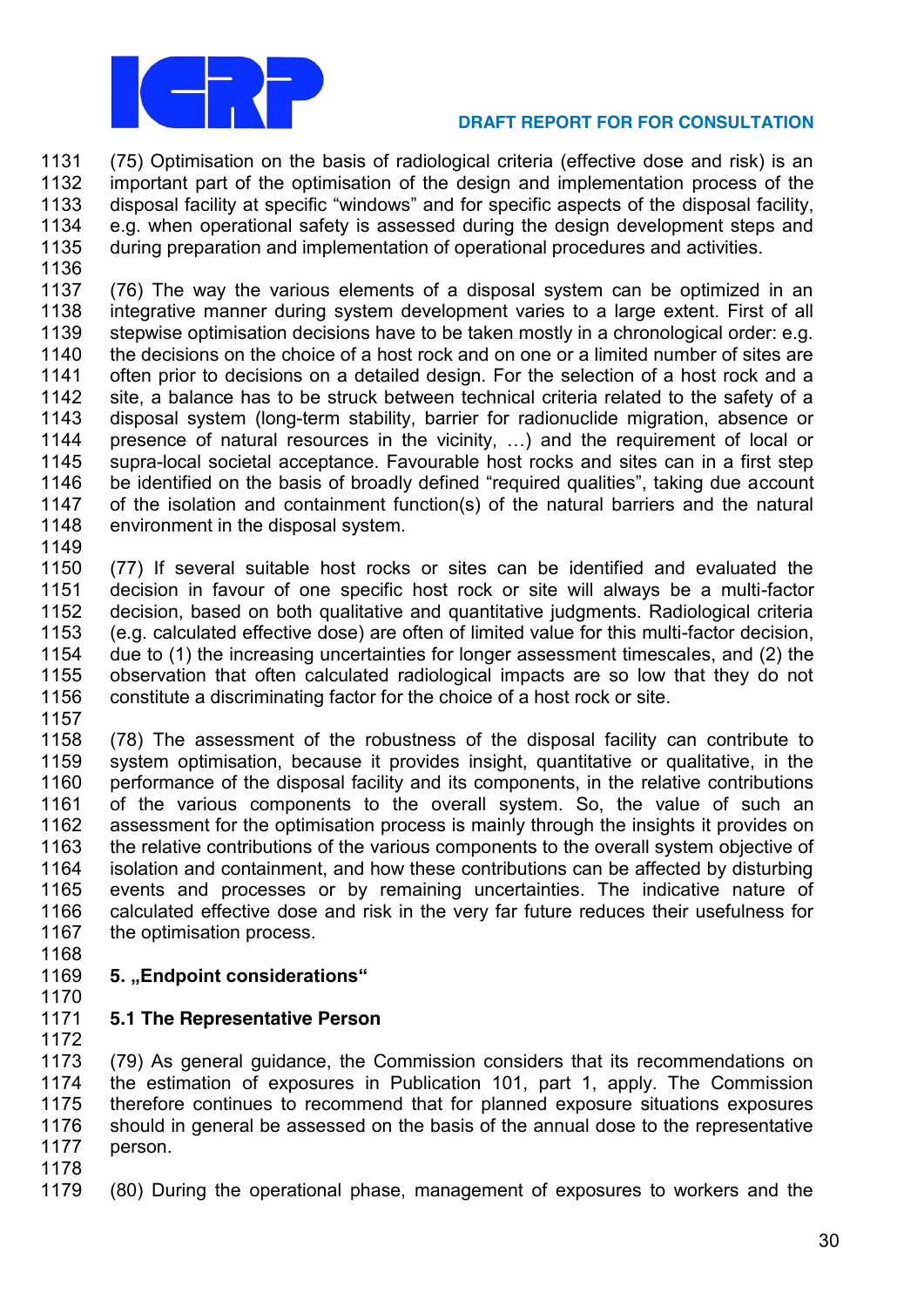

 public would be the same as for any other large nuclear facility. During the post- operational phase, due to the long time-scales under consideration, the habits and characteristics of the representative person, as well as those of the environment in which it is located, can only be based on a number of assumptions. In that case, any such representative person has to be hypothetical and stylized. The habits and characteristics assumed for the individual in a distant future should be chosen on the basis of reasonably conservative and plausible assumptions, considering site or region specific information as well as biological and physiological determinants of human life. Moreover, in many cases, different scenarios, each associated with different representative persons, may be considered for the long term and have different probabilities of occurrence, although establishing discreet probabilities may 1191 be problematic. Thus, the scenario leading to the highest dose may not be linked to 1192 the highest risk. It is therefore important for the decision-maker to have a clear the highest risk. It is therefore important for the decision-maker to have a clear presentation of the different scenarios and their associated probabilities of occurrence or at least with an appreciation of their corresponding probabilities.

 (81) As stated in ICRP Publication 101, part 1, for the purpose of protection of the public, the representative person corresponds to an individual receiving a dose that is representative of the more highly exposed individuals in the population. Therefore, it should be assumed that the hypothetical representative person is located at the time and place of the maximum concentration of radionuclides in the biosphere. This is an assumption since the environment may have evolved such that humans are no longer inhabiting these areas in the far future. 

 (82) A representative person cannot be defined independently of the assumed biosphere. Major changes may occur in the biosphere in the long-term due to the action of natural forces in a similar manner to those occurring in the past. Human actions may also affect the biosphere, but one can only speculate about human behaviour in the long-term. In the definition of the scenarios, consideration of biosphere changes should be limited to those due to natural forces. A representative person and biosphere should be defined using either a site specific approach based on site or region specific information or a stylized approach based on more general habits and conditions; the use of stylized approaches will become more important for longer time-scales.

 (83) In the long term, if radionuclides are present in the environment, exposures of the representative person are expected to occur during a whole lifetime. The Commission recommends in its Publication 101, part 1, to use three age categories for estimating annual dose to the representative person, for comparison with annual dose or risk criteria. (Note that the annual dose from the intake of a radionuclide already includes a component relating to the fact that the radionuclide will deliver a dose in successive years, the length of time being determined by the biological half life of the radionuclide in the body). These categories are 0-5 years (infant), 6-15 years (child), and 16-70 years (adult). Decisions can also be made by considering doses or risks on a lifetime exposure instead on a per annum scale. For the 1225 comparison of doses to individuals of current and future generations, however, it may<br>1226 be necessary to calculate doses for different age groups for future exposures from be necessary to calculate doses for different age groups for future exposures from the radioactive waste site or vice versa to calculate doses for a representative person of the current generation on the basis of lifetime exposure.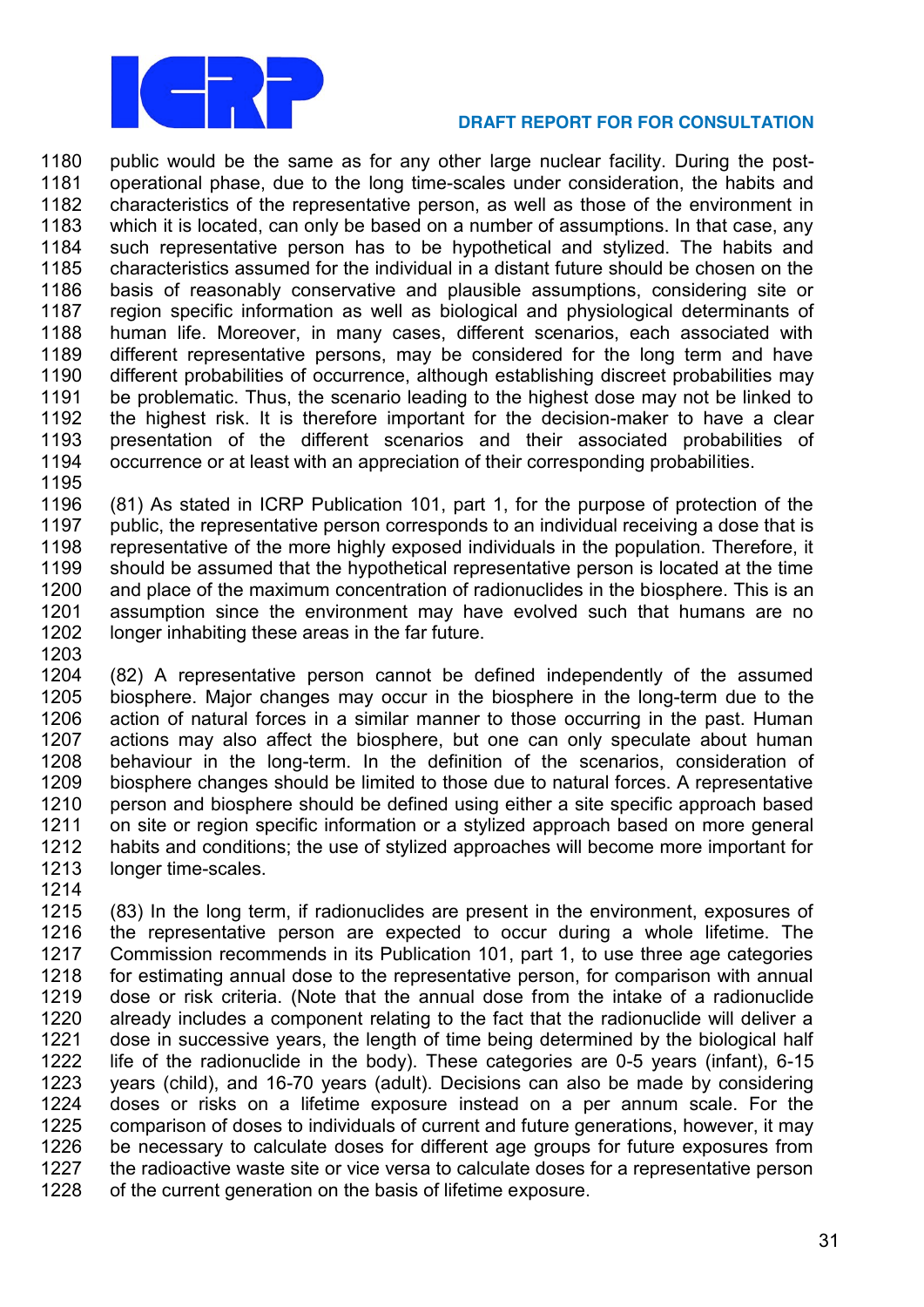

#### 1229

#### 1230 5.2 Protection of the environment 1231

1232 (84) Illustration that the environment is protected against harmful effects of releases 1233 from facilities is an increasing requirement in national legislation and in relation to 1234 many human activities including the management of long-lived waste. ICRP has 1235 responded to this need as well as to a number of other requirements of ethical nature 1236 (as laid out in its Publication 91) by directly and specifically addressing environmental 1237 protection in ICRP Publication 103 and by offering a methodology to address this 1238 issue, as outlined in ICRP Publication 108.

1239

1240 (85) The ICRP approach considers the health of the environment (not the presence 1241 of contamination or other factors that may affect the environment as a resource), with 1242 the aim of "preventing or reducing the frequency of deleterious effects on fauna and 1243 flora to a level where they would have a negligible impact on the maintenance of 1244 biological diversity, the conservation of species, or the health status of natural 1245 habitats, communities and ecosystems" (ICRP Publication 103 para 30). The full 1246 evaluation of environmental impact would normally be assessed through the 1247 Environmental Impact Assessment process and in the Environmental Impact 1248 Statement, where effects will be considered within a broader context including such 1249 factors as inter alia, visual impact, chemotoxic impact, noise, land use and amenities. 1250

1251 (86) The default target for protection and protective actions could be the set of 1252 Reference Animals and Plants that have been described by ICRP and for which the 1253 relevant data sets have been derived (Publication 108). The use of Reference 1254 Animals and Plants offers on one hand a challenge for waste management which is 1255 at least similar to the challenges of demonstrating compliance with dose/risk 1256 standards: but, on the other hand, also offers an additional line of aroument and reasoning in building a safety case, using endpoints that are different from. but 1257 1258 complementary to, protection of human health. Consideration of environmental 1259 protection, where appropriate, would thus broaden the basis for risk-informed 1260 decision making and addressed issues that may have differing levels of importance 1261 for different stakeholders.

1263 (87) Over the long time frames that are considered in waste disposal, the biosphere 1264 is likely to change, and even change substantially. Such changes entail biosphere 1265 evolution with time that is either natural, or enhanced or perturbed through human 1266 action. Contributing factors may be, e.g., climate change including glaciations cycles, 1267 and land uplift or depression. Understanding different biospheres today and 1268 assessing impacts in such biospheres based on an approach involving Reference 1269 Animals and Plants, may guide our understanding of future biosphere changes also 1270 for the purpose of environmental protection.

1271 1272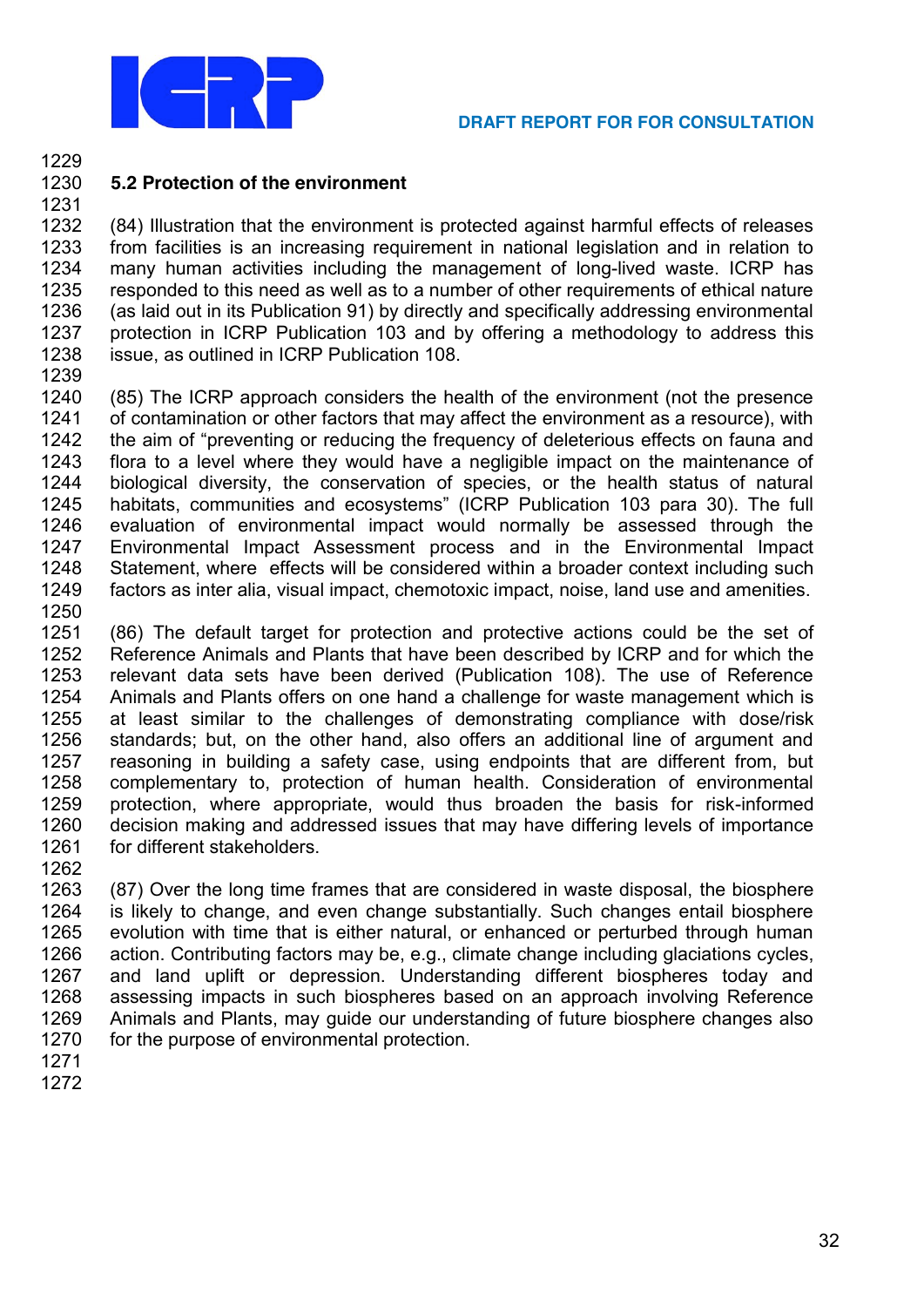

#### **6. References**

 IAEA, 1997. Joint Convention on the Safety of Spent Fuel Management and on the Safety of Radioactive Waste Management. INFCIRC/546, IAEA, 24 December 1997. 

 IAEA, 2009. Classification of Radioactive Waste. IAEA Safety Standard Series No. GSG-1, IAEA, November 2009. 

 ICRP, 1977. Recommendations of the International Commission on Radiological Protection. ICRP Publication 26. Ann. ICRP 1 (3).

 ICRP, 1985. Principles for the disposal of solid radioactive waste. ICRP Publication 46. Ann. ICRP 15 (4).

 ICRP, 1991. 1990 Recommendations of the International Commission on 1288 Radiological Protection. ICRP Publication 60. Ann. ICRP 21 (1-3). 

 ICRP, 1993. Protection from potential exposure: a conceptual framework. ICRP Publication 64. Ann. ICRP 23 (1).

 ICRP, 1997a. Protection from potential exposures: application to selected sources. ICRP Publication 76. Ann. ICRP 27 (2).

 ICRP, 1997b. Radiological protection policy for the disposal of radioactive waste. ICRP Publication 77. Ann. ICRP 27 (Suppl). 

 ICRP, 1998. Protection recommendations as applied to the disposal of long-lived solid radioactive waste. ICRP Publication 81. Ann. ICRP 28 (4).

 ICRP, 1999. Protection of the public in situations of prolonged exposure. ICRP 1303 Publication 82. Ann. ICRP 29 (1-2). 

 ICRP, 2003. A framework for assessing the impact of ionising on non-human species. ICRP Publication 91. Ann. ICRP 33 (3).

 ICRP, 2006. Assessing dose of the representative person for the purpose of protection of the public and The optimisation of radiological protection: Broadening the process. ICRP Publication 101. Ann. ICRP 36 (3). 

 ICRP, 2007a. The 2007 Recommendations of the International Commission on 1313 Radiological Protection. ICRP Publication 103. Ann. ICRP 37 (2-4). 

 ICRP, 2007b. Scope of radiological protection control measures. ICRP Publication 104. Ann. ICRP 37 (4).

 ICRP, 2008. Environmental Protection: the Concept and Use of Reference Animals and Plants. ICRP Publication 108. Ann. ICRP 38 (4-6).

1321 ICRP, 2009. Application of the Commission's recommendations for the protection of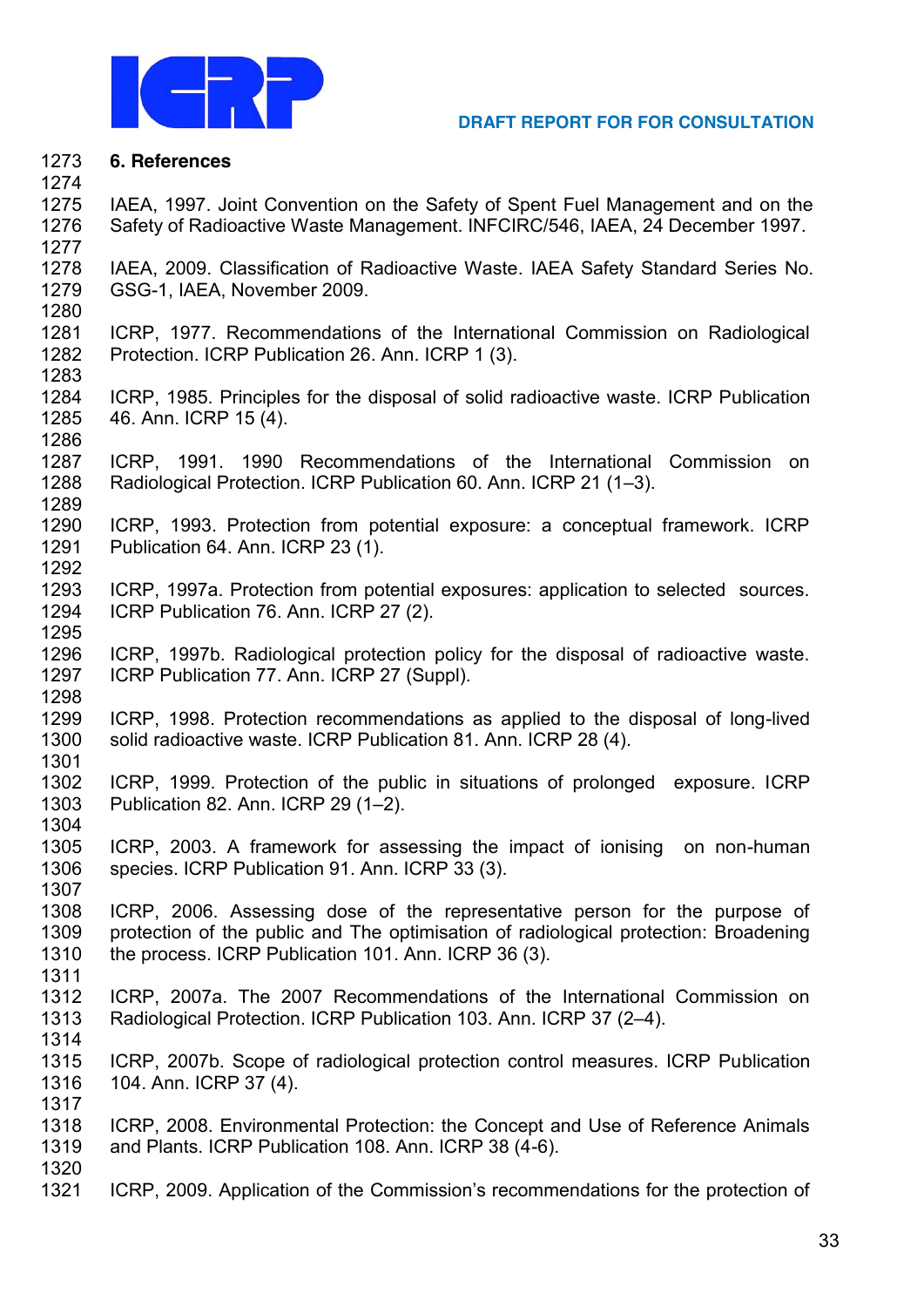

1322 people in emergency exposure situations. ICRP Publication 109. Ann. ICRP 39 (1). 1323

1324 ICRP, 2010. Application of the Commission's Recommendations to the Protection of 1325 People Living in Long-term Contaminated Areas after a Nuclear Accident or a 1326 Emergency. ICRP Publication 111. Ann. ICRP 39 (3).

1327

1328 OECD-NEA, 2007. Regulating the Long-term Safety of Geological Disposal -1329 Towards a Common Understanding of the Main Objectives and Bases of Safety 1330 Criteria - OECD-NEA, Dec. 2007.

- 1331
- 1332 OECD-NEA, 2008. Moving Forward with Geological Disposal of Radioactive Waste -1333 A Collective Statement by the NEA Radioactive Waste Management Committee – 1334 OECD/NEA, 2008.
- 1335

1336 OECD-NEA, 2010. Main Findings in the International Workshop "Towards 1337 Transparent, Proportionate and Deliverable Regulation for Geological Disposal" -1338 Tokyo, Japan, 20-22 January 2009 - OECD-NEA, March 2010.

1339

1340 WHO, 2008. Guidelines for Drinking-water Quality. Third Edition, WHO, Geneva, 1341 2008.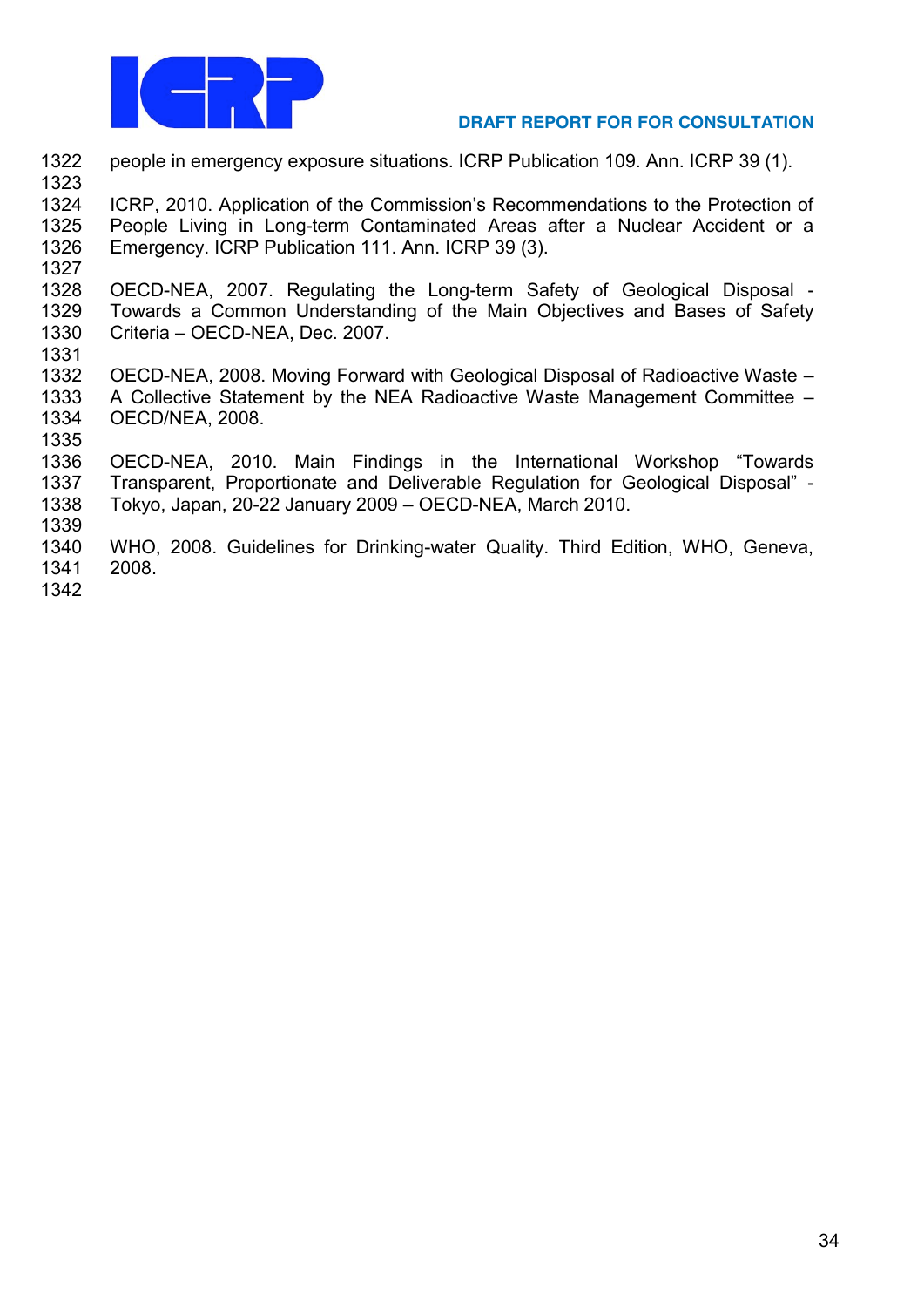

#### **Annex 1**: **The ICRP system of protection, focusing on aspects relevant to the geological disposal of long-lived solid radioactive waste**

 The purpose of this annex is to summarize the key recommendations of ICRP relevant to waste disposal.

 In its Publication 103, the ICRP Recommendations evolve from the previous process- based protection approach using practices and interventions by moving to an approach based on the exposure situation. They recognise planned, emergency, and existing exposure situations, and apply the fundamental principles of justification and 1353 optimisation of protection to all of these situations. They maintain the Commission's 1354 current individual dose limits for effective dose and equivalent dose from all regulated<br>1355 sources in planned exposure situations. They reinforce the principle of optimisation of sources in planned exposure situations. They reinforce the principle of optimisation of protection, which should be applicable in a similar way to all exposure situations, subject to the following restrictions on individual doses and risks; dose and risk constraints for planned exposure situations, and reference levels for emergency and existing exposure situations. The Recommendations also include an approach for developing a framework to demonstrate radiological protection of the environment.

# **I. Principles of Protection**

- The three fundamental principles of protection are
- 1366 *Iustification:* Any decision that alters the exposure situation should do more good than harm. This means that, by introducing a new source, by 1368 reducing existing exposure, or by reducing the risk of potential exposure, one 1369 should achieve sufficient individual or societal benefit to offset the detriment it causes.
- Waste management and disposal operations are an integral part of the practice generating the waste. It is wrong to regard them as a free standing practice that needs its own justification. The waste management and disposal operations should therefore be included in the assessment of the justification 1376 of the practice generating the waste (ICRP 77 §34). This assessment should include considerations of different options for waste management and disposal including the justification of these options. If the national waste disposal policy has changed and the practice is continuing, it may be necessary to reassess the justification of the practice. If the practice has ceased, the protection strategy, rather than the practice, has to be considered for justification.
- **Optimisation of protection**: the likelihood of incurring exposures, the number of people exposed, and the magnitude of their individual doses should all be kept as low as reasonably achievable, taking into account economic and societal factors. This means that the level of protection should be the best 1387 under the prevailing circumstances, maximising the margin of benefit over harm. In order to avoid severely inequitable outcomes of this optimisation procedure, there should be restrictions on the doses or risks to individuals **from a particular source.**
- **Application of dose limits**: The total dose to any individual from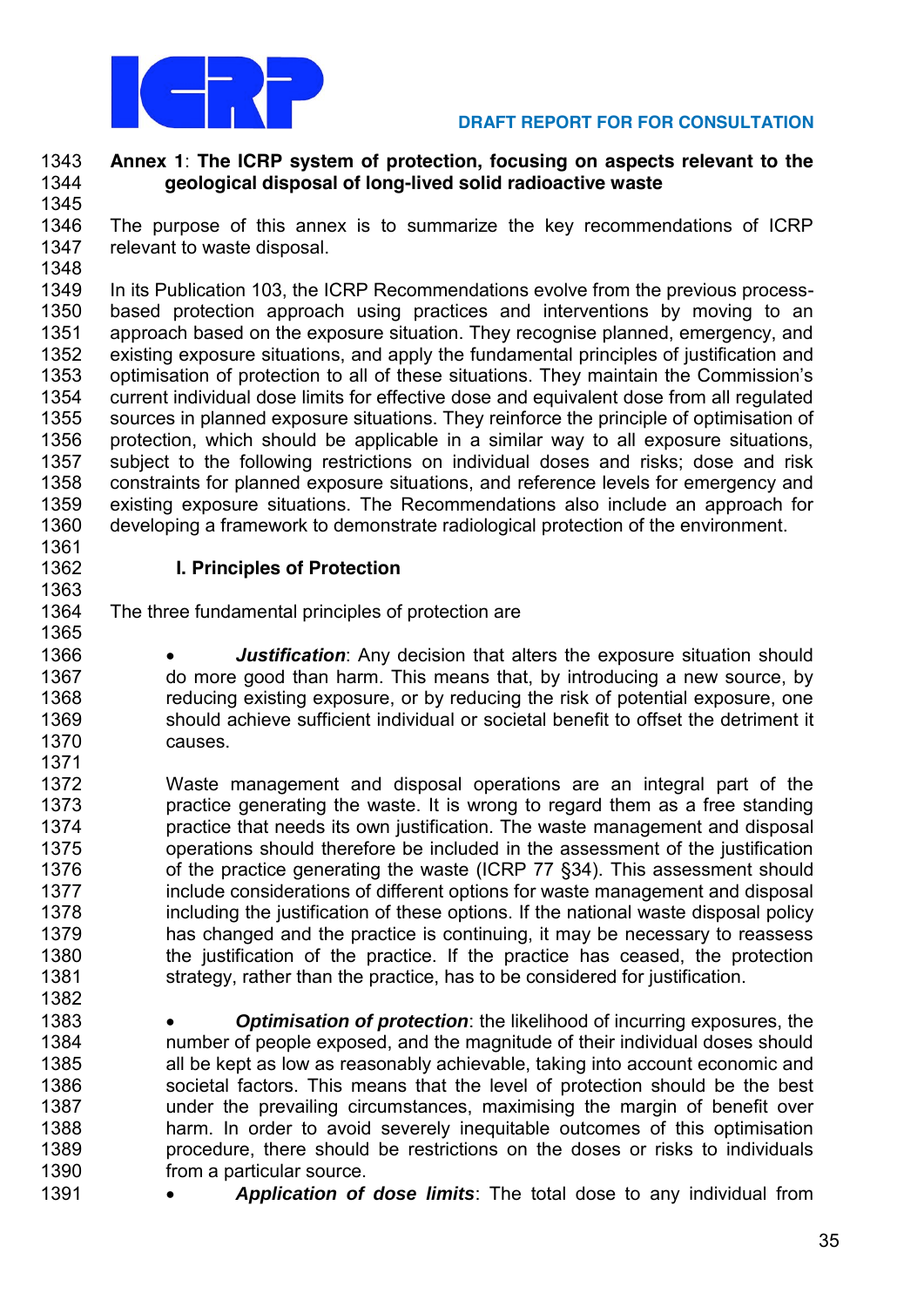

1392 regulated sources in planned exposure situations other than medical exposure of patients should not exceed the appropriate limits recommended by the 1393 Commission. Regulatory dose limits are determined by the regulatory 1394 authority, taking account of international recommendations, and apply to 1395 1396 workers and to members of the public in planned exposure situations. 1397

# The role of optimisation

1398 1399

1400 When optimising protection strategies, it is necessary to consider all aspects and 1401 protective measures to reduce residual dose, questioning whether 'the best has been done in the prevailing circumstances, and if all that is reasonable has been done to 1402 1403 reduce doses' (ICRP Publication 103, Para. 217). This approach focuses efforts on optimising protection in order that individual exposures, from all pathways, resulting 1404 1405 from the operation of a waste disposal facility (i.e. residual doses) are judged to be 1406 acceptable in the context of the circumstances being planned for and the expected 1407 resources required/allocated for protection. This approach implies the simultaneous optimisation of all protective measures that are included in the protection strategy. 1408 1409 implemented if necessary in a stepwise fashion to address prevailing circumstances 1410 appropriately.

1411

1412 All aspects of optimisation cannot be codified: rather, there should be a commitment 1413 by all parties to the optimisation process. Where optimisation becomes a matter for 1414 the regulatory authority, the focus should not be on specific outcomes for a particular 1415 situation, but rather on processes, procedures, and judgements. An open dialogue 1416 should be established between the authority and the operating management, and the 1417 success of the optimisation process will depend strongly on the quality of this 1418 dialogue.

1419

1420 Societal values usually influence the final decision on the level of radiological 1421 protection. Therefore, while this report should be seen as providing decision-aiding 1422 recommendations mainly based on scientific considerations on radiological 1423 protection, the Commission's advice will be expected to serve as an input to a final 1424 (usually wider) decision-making process, which may include other societal concerns 1425 and ethical aspects, as well as considerations of transparency (ICRP Publication 1426 101). This decision-making process may often include the participation of relevant stakeholders rather than radiological protection specialists alone. 1427

1428 1429

1430

# II. Types of exposures and of exposure situations

- 1431 The Commission distinguishes between three categories of exposure: occupational, 1432 public, and medical exposures of patients.
- 1433

1434 The Commission intends its Recommendations to be applied to all sources and to individuals exposed to in the following three types of exposure situations which 1435 1436 address all conceivable circumstances (ICRP Publication 103, para.176).

1437 Planned exposure situations are situations involving the deliberate 1438 introduction and operation of sources; including decommissioning, disposal of radioactive waste and rehabilitation of the previously occupied land. 1439 1440 Planned exposure situations may give rise both to exposures that are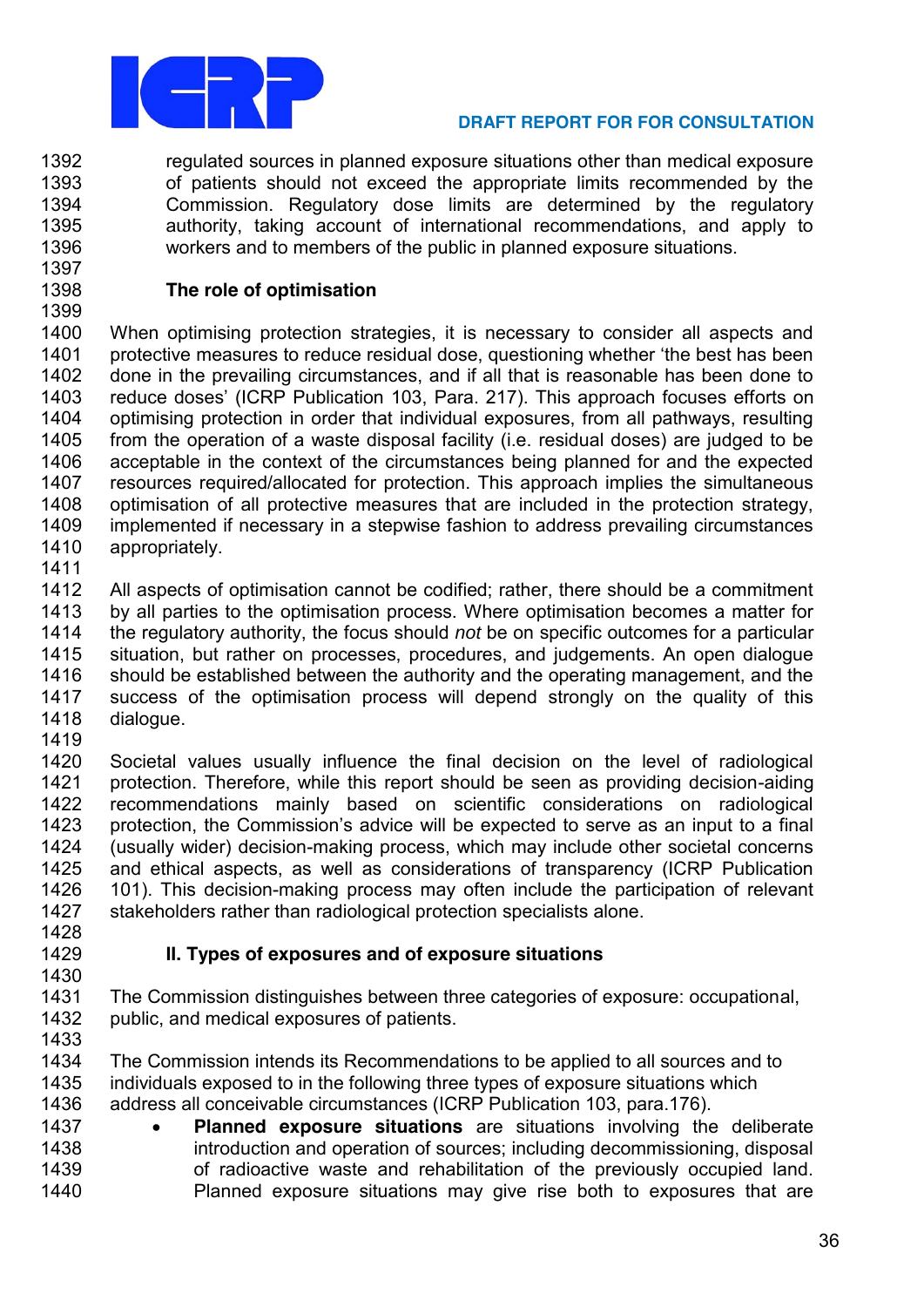

1441 anticipated to occur (normal exposures) and to exposures that are not 1442 anticipated to occur (potential exposures).

- 1443 **Emergency exposure situations** are situations that may occur during the  $\bullet$ 1444 operation of a planned situation, or from a malicious act, or from any other 1445 unexpected situation, and require urgent action in order to avoid or reduce 1446 undesirable consequences.
- 1447 **Existing exposure situations** are exposure situations that already exist  $\bullet$ when a decision on control has to be taken, including prolonged exposure 1448 1449 situations after emergencies.

1450

1451 It follows that what the Commission has previously called 'practices' could be the 1452 origin of planned, emergency, and existing exposure situations. The principles of 1453 protection for planned situations also apply to occupational exposure in connection 1454 with existing and emergency exposure situations.

1455 1456 1457

1461

1462

# III. Dose concepts (effective dose, collective dose)

1458 The main and primary uses of effective dose in radiological protection for both 1459 occupational workers and the general public are (ICRP Publication 103, para. 153): 1460

- prospective dose assessment for planning and optimisation of protection: and
- retrospective dose assessment for demonstrating compliance with dose limits, or for comparing with dose constraints or reference levels.

1463 In practical radiological protection applications, effective dose is used for managing 1464 the risks of stochastic effects in workers and the public.

1465

1466 The overall exposure, which is projected to occur as a result of the emergency 1467 exposure situation, should no protective actions be employed, is called the *projected* 1468 dose. The dose that would result when a protection strategy is implemented is called 1469 the residual dose. In addition, each protective measure will avert a certain amount of 1470 exposure. This is referred to as averted dose.

1471

1472 ICRP Publication 103, para, 159; For the purpose of optimisation of radiological 1473 protection, predominantly in the context of occupational exposure, the Commission 1474 has introduced collective dose quantities (ICRP Publication 26). These quantities 1475 take account of the exposure of all individuals in a group over a given time period or 1476 during a given operation executed by this group in designated areas. Collective 1477 effective dose is not intended as a tool for epidemiological studies, and it is 1478 inappropriate to use it in risk projections.

1479 1480 1481

# IV. Dose limits, constraints and reference levels

1482 (B 174) In practice, limits, constraints, reference levels, and action levels are defined 1483 in terms of dose quantities in order to restrict the risks from exposure for both occupational workers and the public. Since neither quantity can be directly 1484 measured, they are assessed using other measurable quantities, models and 1485 1486 computations. Depending on the situation considered (occupational or public 1487 exposure), different procedures are applied.

- 1488
- 1489 Dose limit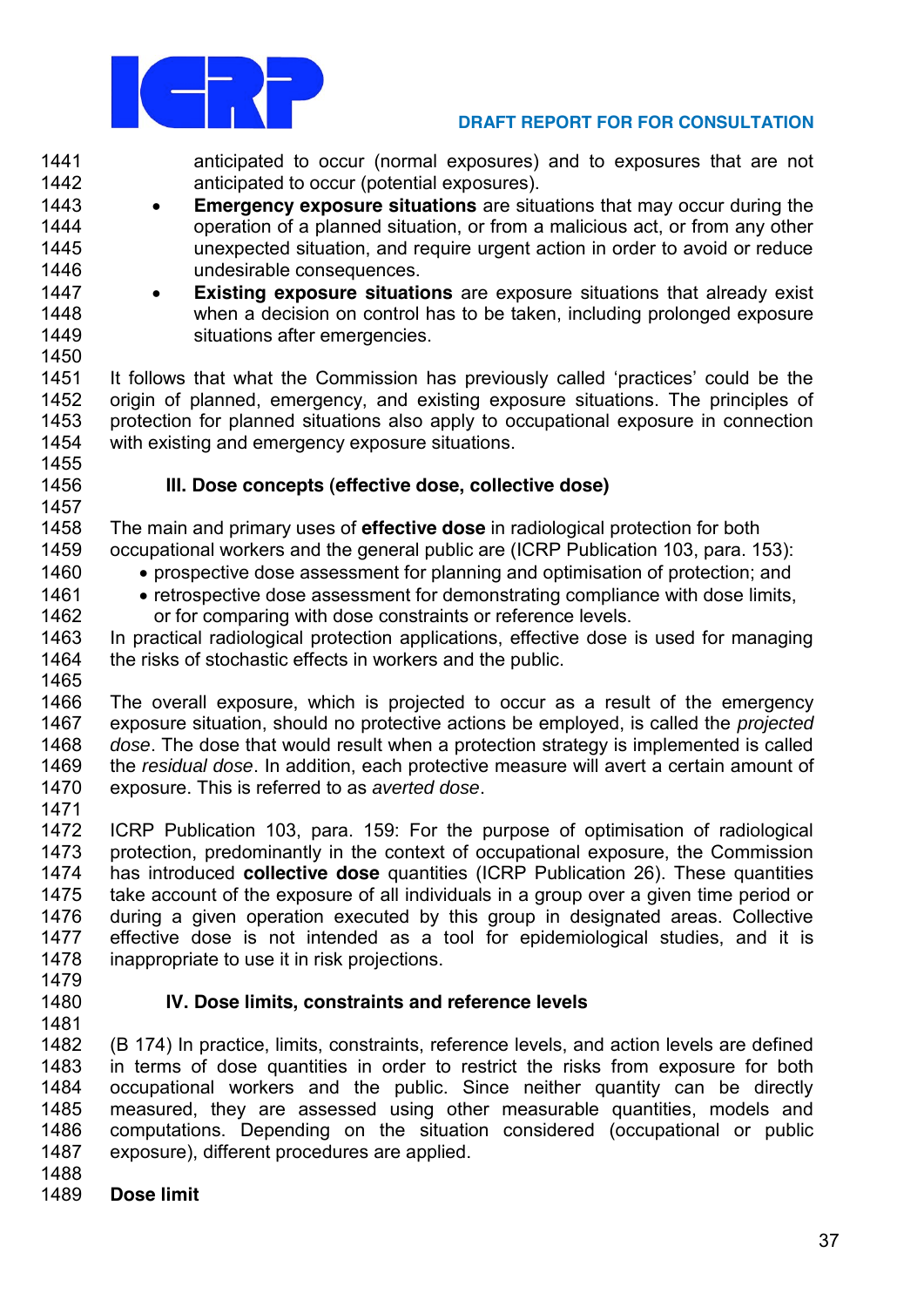

 The value of the effective dose or the equivalent dose to individuals from planned exposure situations that shall not be exceeded. Numerical values are given in Tab. 8 (ICRP Publication 103).

# **Dose constraint**

 A prospective and source-related restriction on the individual dose from a source, which provides a basic level of protection for the most highly exposed individuals from a source, and serves as an upper bound on the dose in optimisation of protection for that source. For occupational exposures, the dose constraint is a value of individual dose used to limit the range of options considered in the process of optimisation. For public exposure, the dose constraint is an upper bound on the annual doses that members of the public should receive from the planned operation of any controlled source. Numerical values are given in Tab. 8 (ICRP Publication 103).

 **Reference level** In emergency or existing exposure situations, the reference level represents the level of dose or risk, above which it is judged to be inappropriate to plan to allow exposures to occur, and below which optimisation of protection should be implemented. The chosen value for a reference level will depend upon the prevailing circumstances of the exposure under consideration. Numerical values are given in Tab. 8 (ICRP Publication 103).

# **Derived consideration reference level**

1514 For the purpose of environmental protection, ICRP has in Publication 108 identified<br>1515 Derived Consideration Reference Levels (DCRLs). These are 'bands' of Derived Consideration Reference Levels (DCRLs). These are 'bands' of environmental dose (expressed as absorbed dose) rates, spanning one order of 1517 magnitude, for the different Reference Animals and Plants, that "can be considered a band of dose rates within which there is likely to be some chance of deleterious effects occurring to individuals of that type of Reference Animal or Plant....that, when considered with other relevant information, can be used as a point of reference to optimise the level of effort expended on environmental protection (Publication 108, para. 195).

 **Potential exposure** is an exposure that is not expected to be delivered with certainty 1525 but that may result from an accident at a source or an event or sequence of events of 1526 a probabilistic nature, including equipment failures and operating errors. a probabilistic nature, including equipment failures and operating errors.

# **Risk constraint**

A prospective and source-related restriction on the individual risk (in the sense of probability of detriment due to a potential exposure) from a source, which provides a basic level of protection for the individuals most at risk from a source and serves as an upper bound on the individual risk in optimisation of protection for that source. This risk is a function of the probability of an unintended event causing a dose, and the probability of detriment due to that dose. Risk constraints correspond to dose constraints but refer to potential exposures.

 ICRP Publication 103, para. 268: Risk constraints, like dose constraints, are source-related and in principle should equate to a similar health risk to that implied by the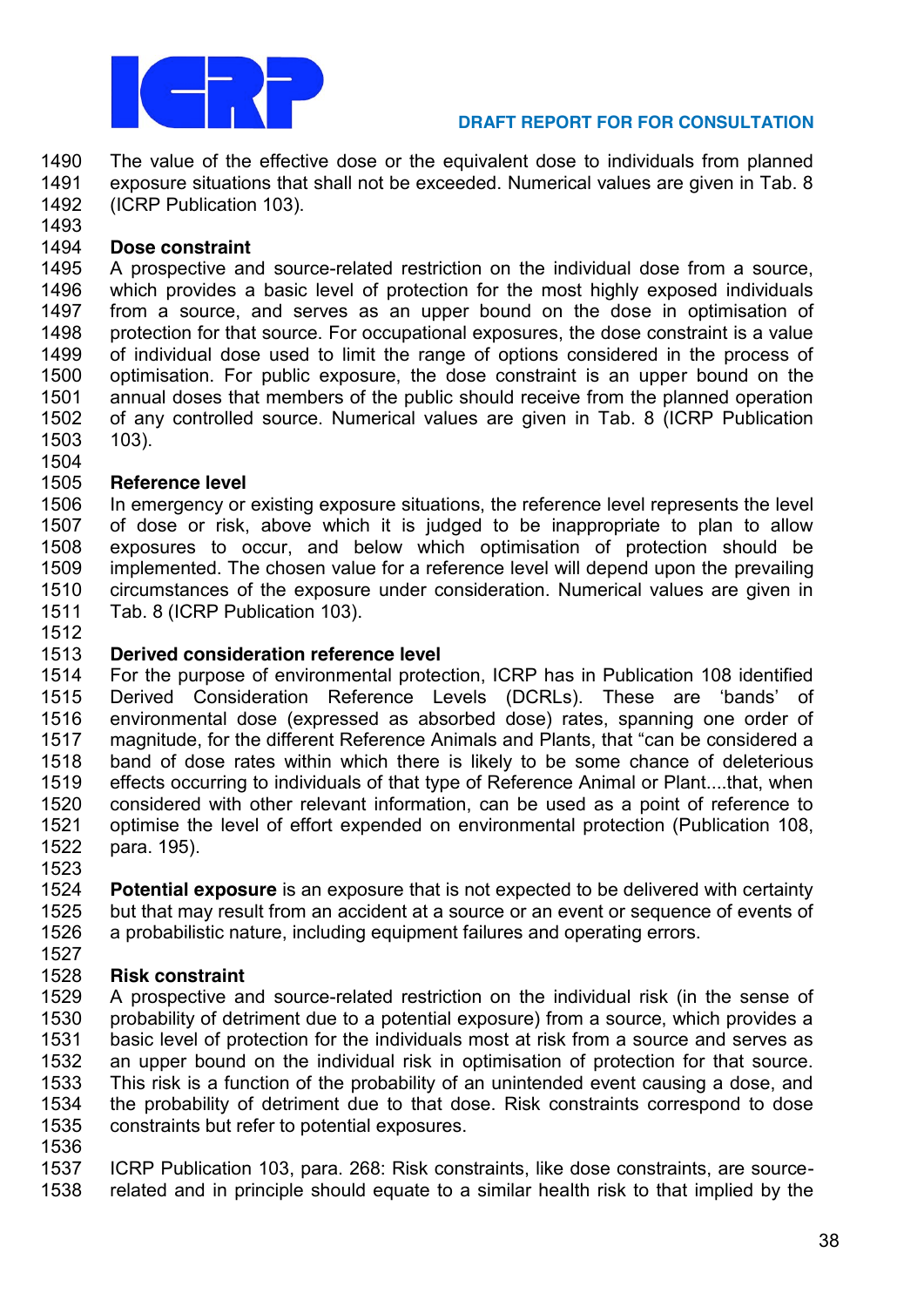

 corresponding dose constraints for the same source. However, there can be large uncertainties in estimations of the probability of an unsafe situation and the resulting dose. Thus, it will often be sufficient to use a generic value for a risk constraint. In the case of workers, this could be based on generalisations about normal occupational 1543 exposures, rather than on a more specific study of the particular operation. For<br>1544 botential exposures of workers, the Commission continues to recommend a generic potential exposures of **workers**, the Commission continues to recommend a generic risk constraint of **2 10-4 per year** which is similar to the probability of fatal cancer associated with an average occupational annual dose of 5 mSv (ICRP, Publication 76). For potential exposures of the **public**, the Commission continues to recommend a risk constraint of **1 10-5 per year**.

# **V. Protection of the environment.**

 The Commission acknowledges that, in contrast to human radiological protection, the objectives of environmental protection are both complex and difficult to articulate. The Commission does however subscribe to the global needs and efforts required to maintain biological diversity, to ensure the conservation of species, and to protect the health and status of natural habitats, communities, and ecosystems. It also recognises that these objectives may be met in different ways, that ionising may be 1558 only a minor consideration  $-$  depending on the environmental exposure situation  $-$  and that a sense of proportion is necessary in trying to achieve them (ICRP Publication 103, para. 361).

 The Commission therefore believes that the development of a clearer framework is required in order to assess the relationships between exposure and dose, and between dose and effect, and the consequences of such effects, for non-human species, on a common scientific basis. This issue was first discussed in ICRP Publication 91, and it was concluded that it was necessary to draw upon the lessons learned from the development of the systematic framework for the protection of human beings. This framework is based on an enormous range of knowledge that the Commission attempts to convert into pragmatic advice that will be of value in managing different exposure situations, bearing in mind the wide range of errors, uncertainties, and knowledge gaps of the various databases (ICRP Publication 103, para. 364).

1574 The Commission does not therefore propose to set any form of 'dose limits' with respect to environmental protection. However, by setting out data for some Reference Animals and Plants, in a transparently derived way, and upon which further action may be considered, the Commission offers practical advice as laid out in Publication 108. The Commission will continue to develop this framework to gather and interpret data in order to provide more comprehensive advice in the future, particularly with regard to those aspects or features of different environments that are likely to be of concern under different exposure situations (ICRP Publication 103, para. 370)

- 
- 

# **VI. Stakeholder involvement**

 Since the mid 90s, the involvement of stakeholders in decision making related to protection issues has been recognised as a key process notably for favouring the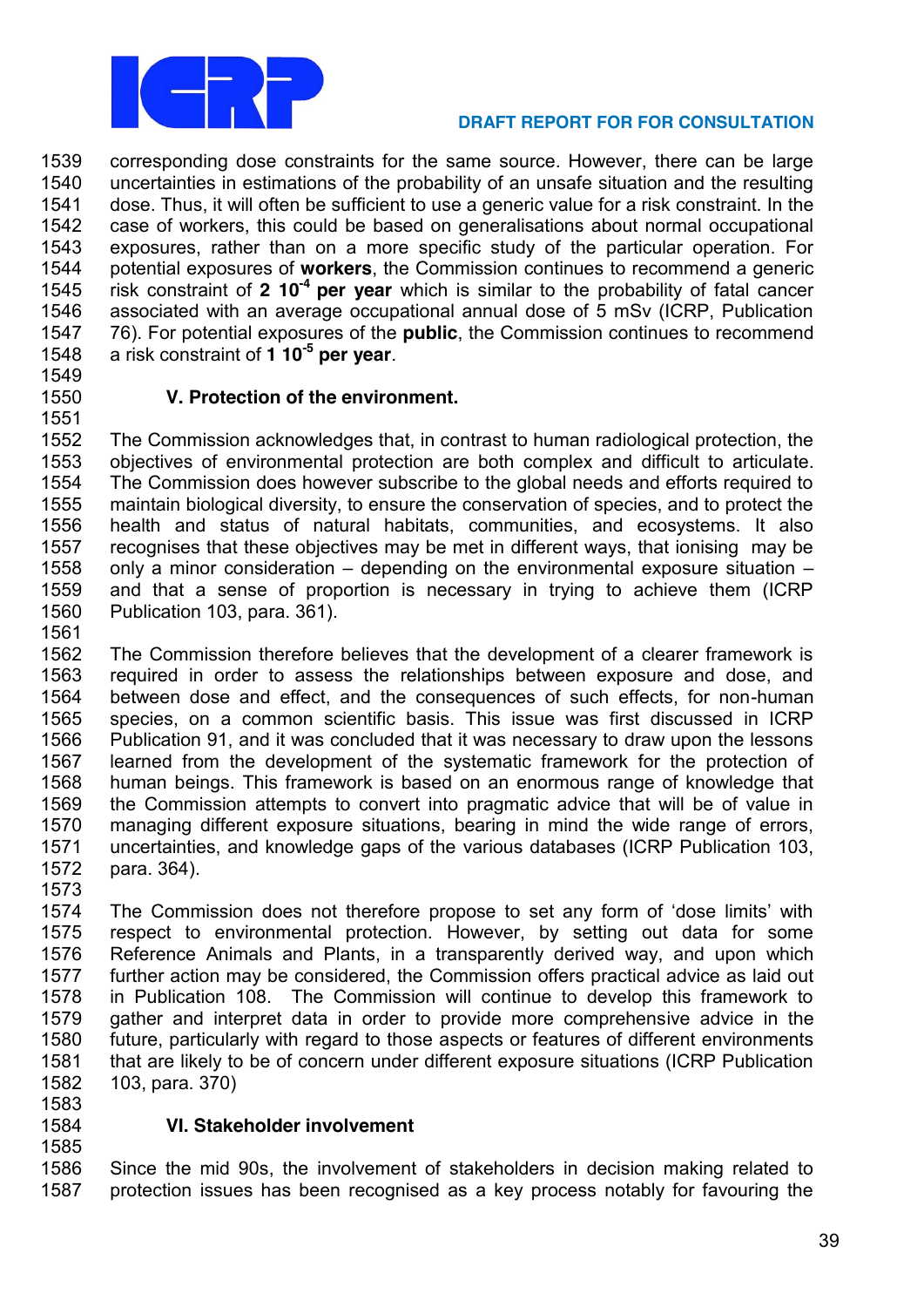

1588 understanding of the protection measures, improving the protection, adapting the 1589 measures to the local context and ensuring the sustainability of the protection. ICRP 1590 Publication 82 (1999) is the first ICRP Publication mentioning explicitly stakeholder 1591 involvement: "Many situations of prolonged exposure are integrated into the human 1592 habitat and the Commission anticipates that the decision-making process will include 1593 the participation of relevant stakeholders, rather than radiological protection 1594 specialists alone." (para. 4).

1595

1603

1596 Furthermore, in ICRP Publication 91 (2003) stakeholder involvement is introduced as 1597 part of the "principles" for protecting the environment: "The principle of informed 1598 consent, which emphasises the need for communication and public involvement, 1599 starting at the planning stage and well before decisions are taken from which there is 1600 no return. Such transparency of decision making should enable analysis and 1601 understanding of all stakeholder's arguments... » (Current environmental 1602 management principles, para. 47).

1604 In ICRP Publication 101 Part 1 (2006), dealing with Assessing Dose of the 1605 Representative Person for the Purpose of Protection of the Public, there is a first 1606 elicitation of the advantages of engaging stakeholders: "In the case of defining 1607 characteristics of the representative persons, stakeholder involvement can play an 1608 important role... In particular, stakeholders can be helpful in determining the 1609 reasonableness, sustainability, and homogeneity of habit data. Collaboration with 1610 stakeholders can significantly improve the quality, understanding and acceptability of 1611 characteristics of the representative person, and also strengthen support for the 1612 process and the results." (Value of stakeholder input in characterising the 1613 representative person, § 102).

1614

1615 It is then reinforced in ICRP Publication 101 Part 2 (2006) as well as in ICRP 1616 Publication 103 (2008) for the Optimisation of Radiological Protection: "The 1617 involvement of stakeholders is a proven means to achieve incorporation of values 1618 into the decision-making process, improvement of the substantive quality of 1619 decisions, resolution of conflicts among competing interests, building of shared 1620 understanding with both workers and the public, and building trust in institutions. 1621 Furthermore, involving all concerned parties reinforces the safety culture and 1622 introduce the necessary flexibility in the management of the radiological risk that is 1623 needed to achieve more effective and sustainable decisions." (The optimisation 1624 process, ICRP Publication 101 Part 2, para. 39). 1625

- More recently, stakeholder engagement processes were considered as key 1626 1627 components of the development of strategies in case of preparedness of emergency 1628 situations and management of existing situations. (ICRP Publication 109 related to 1629 the Application of the Commission's Recommendations for the Protection of People 1630 in Emergency Exposure Situations and ICRP Publication 111 related to the Application of the Commission's Recommendations to the Protection of People Living 1631 1632 in Long Term Contaminated Areas After a Nuclear Accident or a Radiological 1633 Emergency).
- 1634

1635 These considerations fully apply to radioactive waste management. The Commission 1636 recognises that the nature and extent of stakeholder involvement may vary between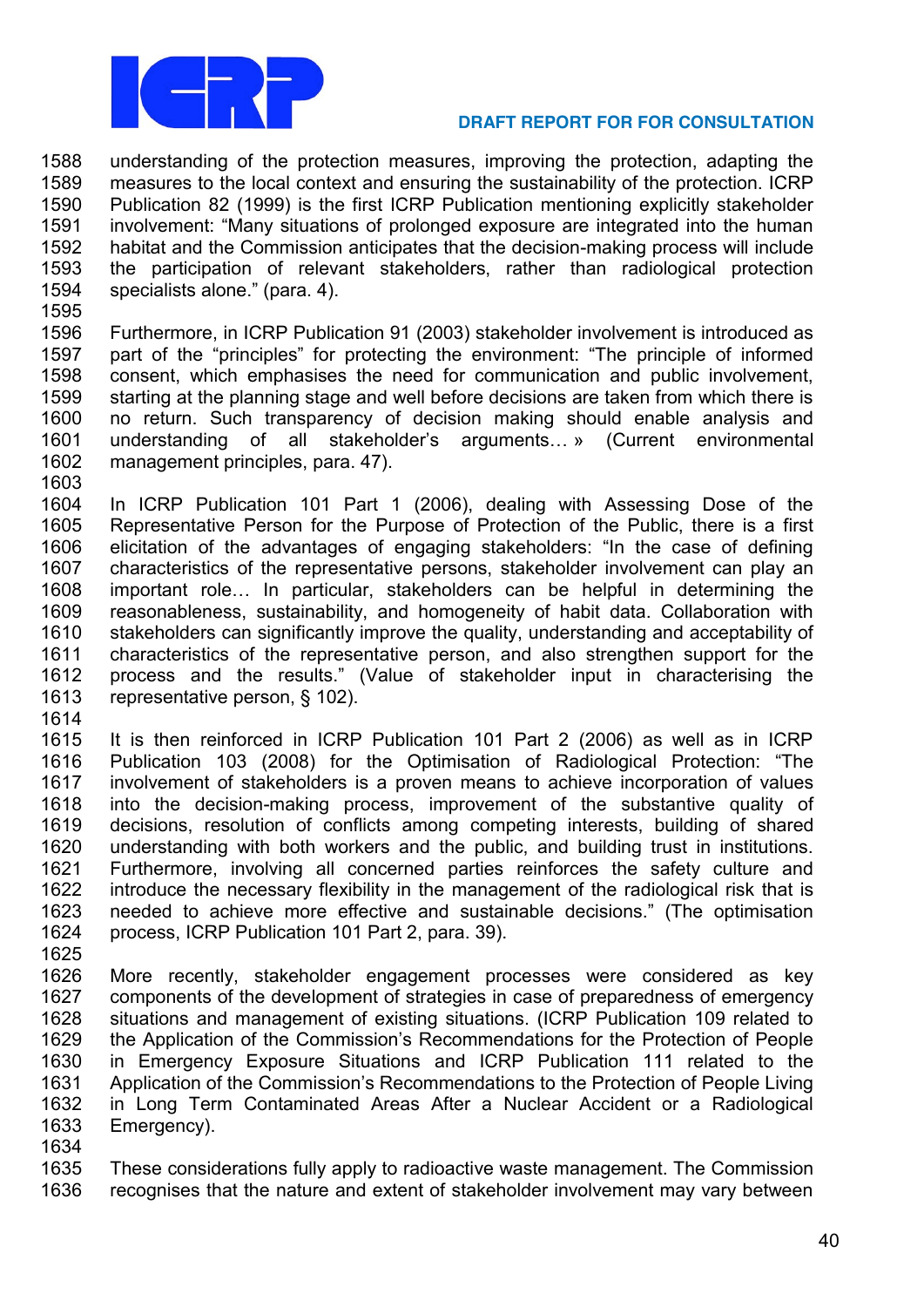

 countries, but suggests that engagement with stakeholders is an important 1638 component to the justification and optimisation of protection strategies in waste disposal projects. During planning, it is essential that the plan is discussed, to the extent practicable, with relevant stakeholders, including other authorities and the 1641 public. Otherwise, it will be difficult to implement the plan effectively during operation.<br>1642 The overall protection strategy and its constituent individual protective measures The overall protection strategy and its constituent individual protective measures should have been worked through with all those potentially exposed or affected.

 In addition, because of the long time scale at stake, it is also necessary to consider the role of stakeholders to deal with intergenerational transmission of knowledge and memory of installations and protection strategies.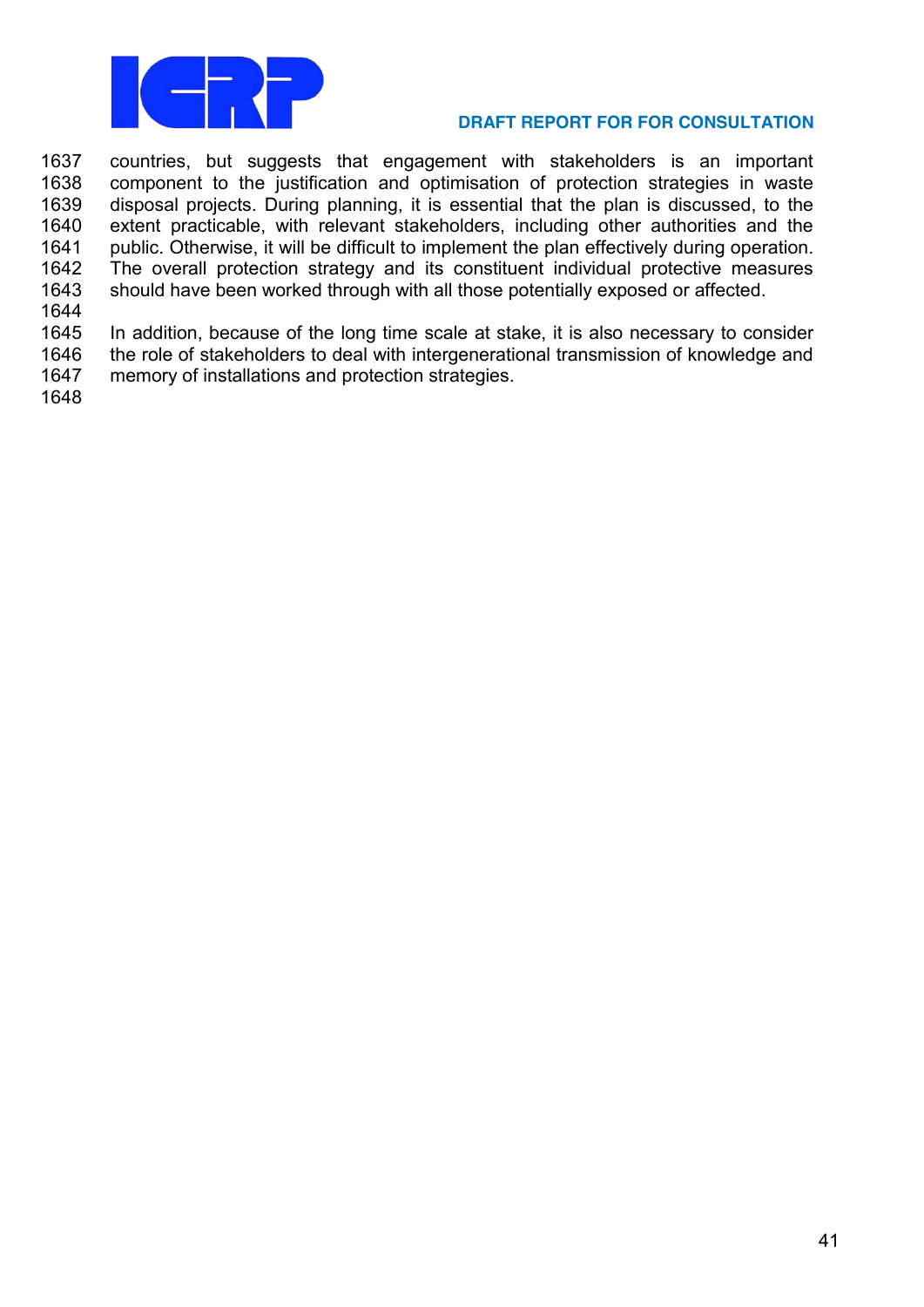

**Annex 2 ICRP use of "potential exposure"**

1651 ICRP has frequently used the term "potential exposure" in its publications:

 *"…..The 1955 Conference on the Peaceful Uses of Atomic Energy had aroused* 1653 great interest in the development of atomic power plants throughout the world. In<br>1654 time this would greatly increase the number of persons occupationally exposed time this would greatly increase the number of persons occupationally exposed and would also bring about actual or **potential exposure** of other persons and *the population as a whole."* (ICRP Publications 1, 3, 4).

1658 Further uses of the term "potential exposure" can be found in ICRP recommendations related to various fields of radiological protection (Publ. 10, 36, 37, 40, 42, 43, 54, 57). 

 The first comprehensive discussion of the nature and application of the term 1663 "potential exposure" is given in ICRP Publ. 60 and 64 (Protection from potential exposure):

- *"(2)* exposure which might result from the introduction of a practice is also divided into two broad categories: normal exposure and **potential exposure**. Normal exposure is that exposure which can reasonably be expected to occur, i.e., the exposure is predicted to occur with a probability of one or near one, independent 1669 of the time when the exposure occurs. It includes both exposure from operations conducted as planned as well as unintended high probability, low consequence events. These events are nearly certain to occur during operations but result in doses that are within prescribed limits. **Potential exposure** is exposure that, 1673 while not certain to occur, can be anticipated as a result of introducing or<br>1674 modifying a practice and to which a probability of occurrence can be assigned. modifying a practice and to which a probability of occurrence can be assigned. Such exposure involves consideration of risk which falls outside the general boundaries considered for normal exposure. The occurrence of potential events 1677 and the chances that such events will result in a dose to an individual or group of individuals, when combined with the probability of effects from the expected resulting dose, can be presented as an a priori probability of harm. The initial consideration of potential exposures, therefore, should form part of the system of 1681 protection applied to practices, but it should be recognised that the exposures, if they occur, may lead to intervention (ICRP, 1991).*"*
- (4) Potential exposure situations may arise from the introduction of most, if not all, practices and involve a large variety of potential *consequences. ….. There are* also potential exposure situations, such as those associated with radioactive waste disposal, which can arise in the far distant future where consequences become much more difficult to predict. Although safety for this wide spectrum of 1688 situations should be governed by coherent and consistent principles, the level of effort required to implement the principles and the formulation of acceptance criteria will differ substantially depending on the complexity of the practice, sophistication of the engineering safety systems and the possible consequences.
- (5) In practical application, a system of protection against potential exposure must apply fundamental safety principles developed for complex technical syst*ems…...*  The report is intended to show how the fundamental safety principles can be *applied to all potential exposure situations….. Although the* methods of application of those principles may be less complex for a less complex source of, a conscientious application of the safety principles to the design and operation of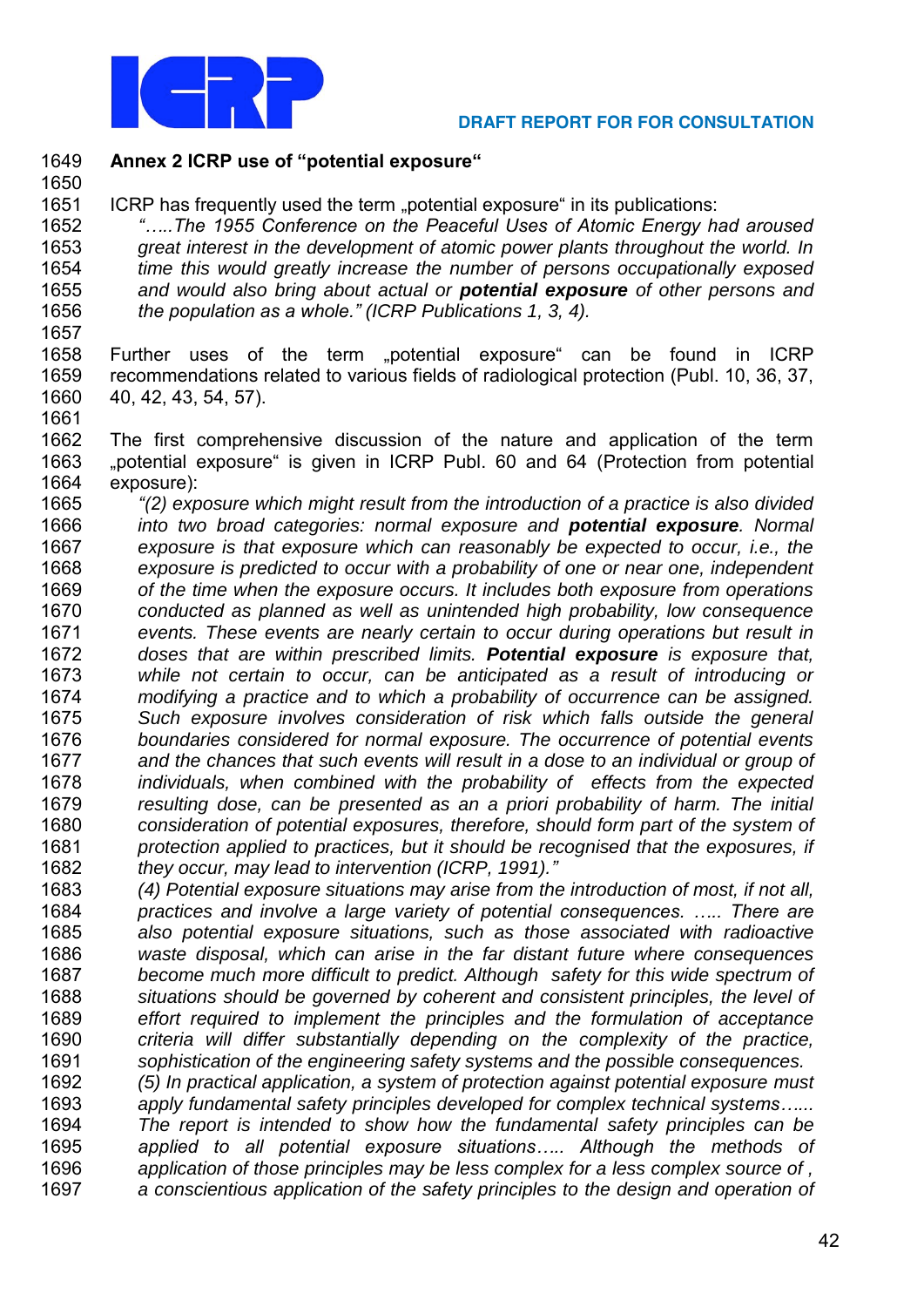

 sources appears appropriate to reduce the risk of accidental exposure in many *industrial and medical practices.* 

 (11) In order to maintain a strict coherence in the treatment of actual and potential exposures, it is necessary to extend the concept of detriment to include the probability of occurrence of the situation giving rise to the *detriment….* emphasis has to be placed on one part of detriment - the probability of an attributable death. However, nominal probability coefficients for stochastic effects that include non- fatal cancer and severe hereditary effects can be used in considering detriment to individuals from potential exposure. It must also be recognised that the uncertainties in estimating the probability of occurrence will usually be much 1708 greater than the uncertainties in estimating the probability of the consequences, 1709 should the dose occur.

 (33) The system of radiological protection recommended by the Commission for proposed and continuing practices is based on the following general principles.

 (b) In relation to any particular source within a practice, the magnitude of 1713 individual doses, the number of people exposed and the likelihood of incurring exposures where these are not certain to be received should all be kept as low as reasonably achievable, economic and social factors being taken into account. This procedure should be constrained by restrictions on the doses to individuals (dose constraints), **or the risks to individuals in the case of potential exposures (risk constraints)**, so as to limit the inequity likely to result from the inherent economic and social judgments. (The optimisation of protection)

 (61) Limits are used in safety to control the risk to individuals from all stipulated sources of exposure. However, in order to establish requirements to constrain 1722 exposure to individuals from a particular source, the Commission has<br>1723 – recommended the use of constraints in the process of optimisation, which are recommended the use of constraints in the process of optimisation, which are source related and should be established in a manner such that the sum of the risks from all relevant sources does not exceed the individual limit. **For the treatment of potential exposure, the Commission recommends that limits of risk be of the same order of magnitude as the health risk implied by the dose limits for normal exposures. However, the dose limits themselves are** not applicable to potential exposure situations. 

|  |  | Table 1. Range of probabilities in a year from which constraint may be |  |          |  |  |  |
|--|--|------------------------------------------------------------------------|--|----------|--|--|--|
|  |  |                                                                        |  | selected |  |  |  |

| Sequence of events leading to doses treated as part<br>of normal exposures            | $10^{-1}$ to $10^{-2}$ |
|---------------------------------------------------------------------------------------|------------------------|
| Sequence of events leading to stochastic effects only<br>but above dose limits        | $10^{-2}$ to $10^{-5}$ |
| Sequence of events leading to doses where some<br>radiation effects are deterministic | $10^{-5}$ to $10^{-6}$ |
| Sequence of events leading to doses where death is<br>likely to result                | $< 10^{-6}$            |
|                                                                                       |                        |

 

 The guidance provided in Publication 64 has been used and further developed in ICRP Publications 73, 77, 81, 82, 92, 94 and 101.

 **Publication 103** confirms the basic principles by the following statements: Para. 176: Planned exposure situations are situations involving the deliberate 1738 introduction and operation of sources. Planned exposure situations may give rise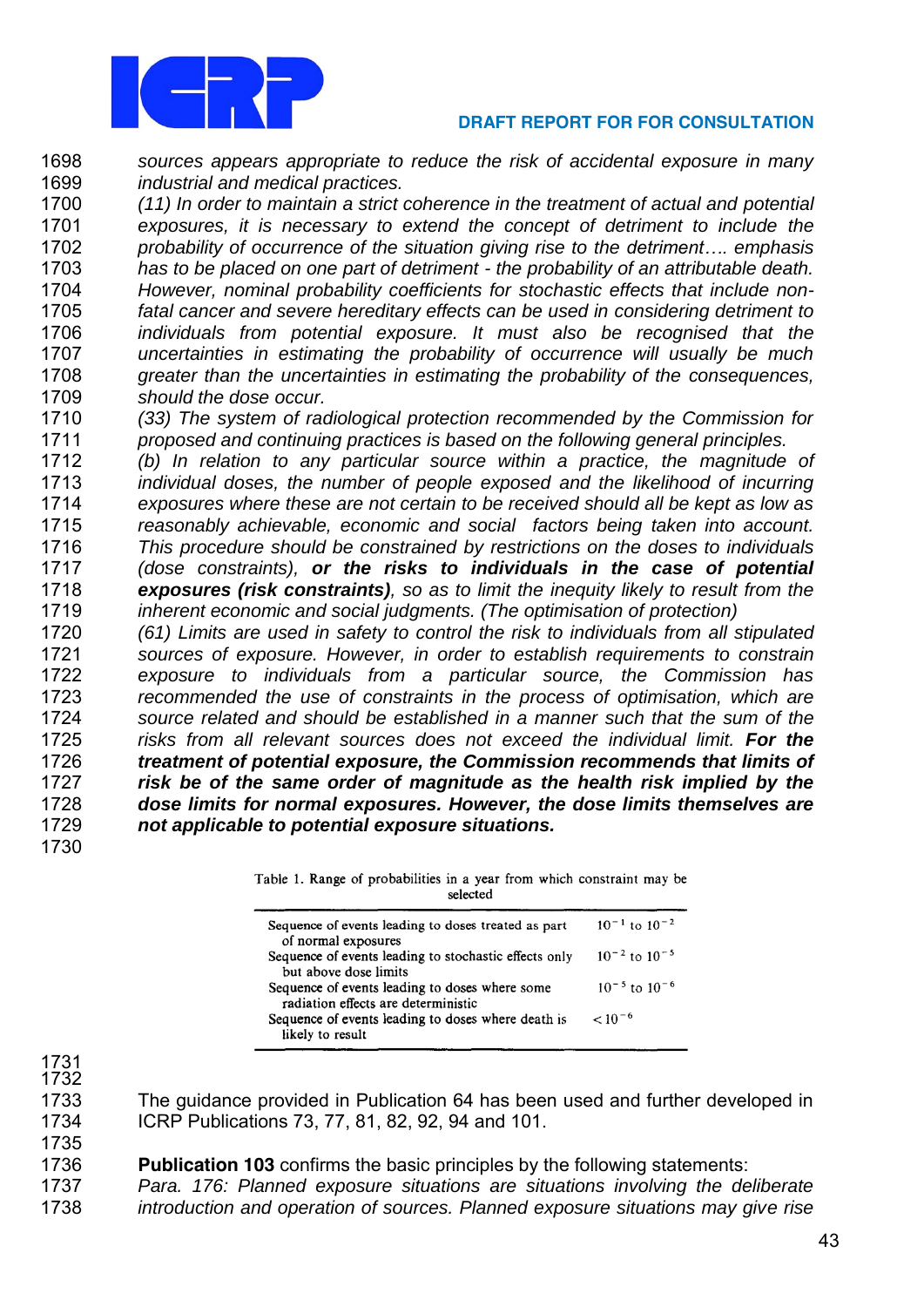

- both to exposures that are anticipated to occur (normal exposures) and to exposures that are not anticipated to occur (**potential exposures**).
- Para. 205: The Commission recommends that, when activities involving an increased or decreased level of exposure, **or a risk of potential exposure**, are being considered, the expected change in detriment should be explicitly included *in the decision-making process.*
- Para 214: Optimisation is always aimed at achieving the best level of protection under the prevailing circumstances through an ongoing, iterative process that involves: evaluation of the exposure situation, **including any potential exposures***…*
- Para 229: In Table 4 the different types of dose restrictions used in the *Commission's system of protection (lim*its, constraints, reference levels) are 1751 shown in relation to type of exposure situation and category of exposure. In planned exposure situations, there are also **risk constraints in order to take account of potential exposures**.
- Para 254: All categories of exposure can occur in planned exposure situations, *i.e., occupational exposure, public exposure, and medical exposure of patients…..* The design and development of planned situations should have proper regard **for potential exposures** that may result from deviations from normal operating conditions. Due attention should be paid to the assessment of **potential exposures** and to the related issue of the safety and security of sources.
- Chapter 6.1.3 provides further details.
- *Para 265 states: "Events in which the po*tential exposures could occur far in the future, and the doses be delivered over long time periods, e.g., in the case of solid waste disposal in deep repositories: Considerable uncertainties surround exposures taking place in the far future. Thus dose estimates should not be regarded as measures of health detriment beyond times of around several hundreds of years into the future. Rather, they represent indicators of the protection afforded by the disposal system. The Commiss*ion has given specific*  1768 guidance for the disposal of long-lived solid radioactive waste in Publication 81 (ICRP, 1998b). This guidance remains val*id."*
- Para 267: The principles of constructing and analysing scenarios are well known and are often used in engineering. Their application was discussed in Publication 76 (ICRP, 1997b). Decisions on the acceptability of potential exposures should 1773 take account of both the probability of occurrence of the exposure and its magnitude. In some circumstances, decisions can be made by separate consideration of these two factors. In other circumstances, it is useful to consider 1776 the individual probability of -related death, rather than the effective dose (ICRP, *1997b). For this purpose, the probability is defined as the product of the* 1778 probability of incurring the dose in a year and the lifetime probability of -related death from the dose conditional on the dose being incurred. The resulting 1780 probability can then be compared with a risk constraint. If the probability is lower 1781 than the risk constraint, it may be tolerated. Both of these approaches are *discussed in the Commission's Recommendations for the disposal of long*-lived solid radioactive waste in Publication 81 (ICRP, 1998b).
- Para 268: Risk constraints, like dose constraints, are source-related and in principle should equate to a similar health risk to that implied by the 1786 corresponding dose constraints for the same source. However, there can be large uncertainties in estimations of the probability of an unsafe situation and the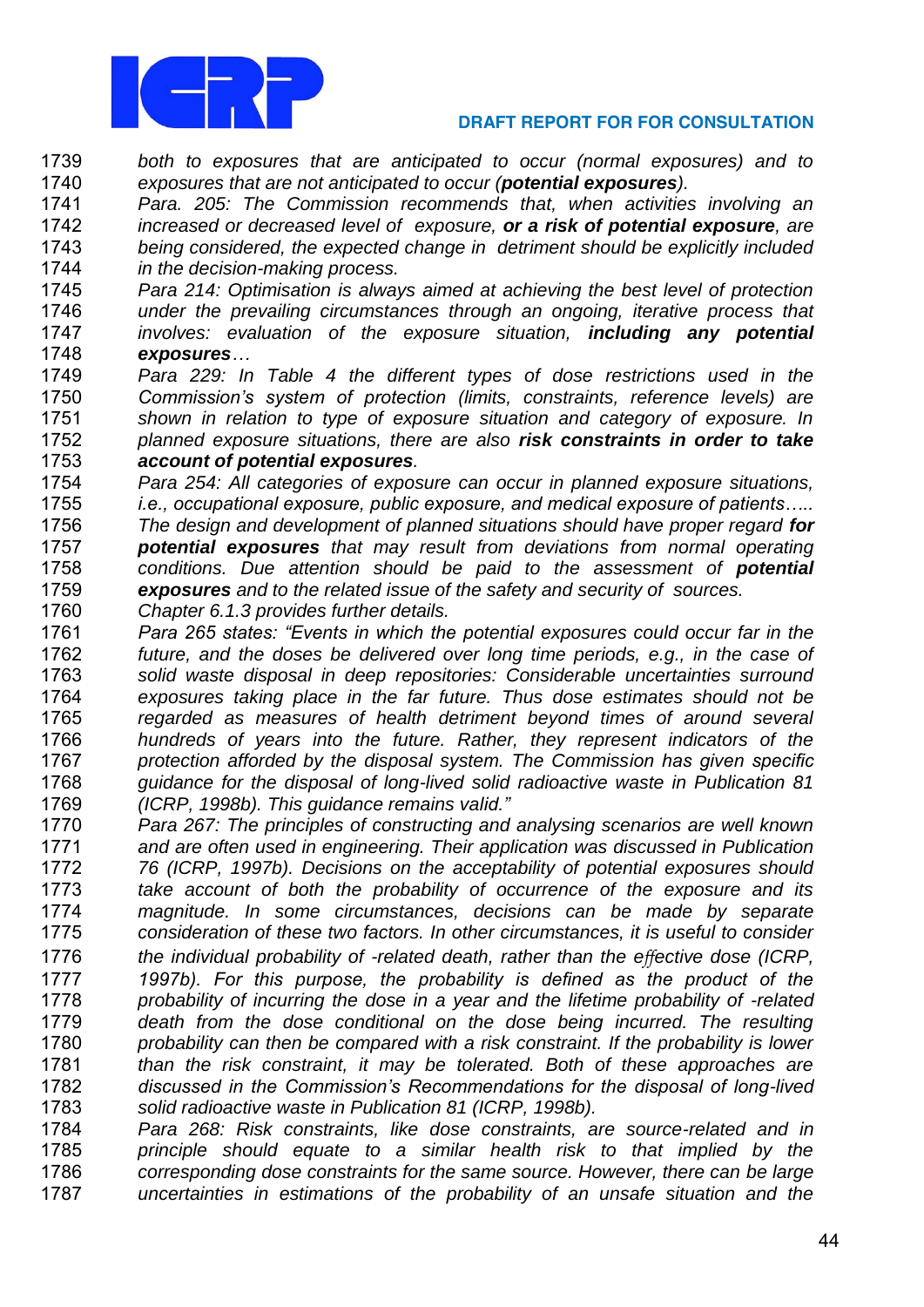

1788 resulting dose. Thus, it will often be sufficient to use a generic value for a risk 1789 constraint. In the case of workers, this could be based on generalisations about normal occupational exposures, rather than on a more specific study of the 1790 1791 particular operation. Where the Commission's system of dose limitation has been applied and protection is optimised, annual occupational effective doses to an 1792 1793 average individual may be as high as about 5 mSv in certain selected types of 1794 operation (UNSCEAR, 2000). For potential exposures of workers, the 1795 Commission therefore continues to recommend a generic risk constraint of 2 10 1796 per year which is similar to the probability of fatal cancer associated with an average occupational annual dose of 5 mSv (ICRP, 1997b). For potential 1797 1798 exposures of the public, the Commission continues to recommend a risk 1799 constraint of 1 10<sup>-5</sup> per year.

1801 Both dose and risk constraints should be applied in planned exposure situations. 1802 For the specific situation of waste disposal dose constraints can be used for 1803 comparison of options for normal releases, referred as "desing-basis evolution" of 1804 the depository facility. Events with lower probabilities than the desing-basis evolution should be treated as potential exposures and would require the 1805 1806 application of relevant risk constraints. Risk constraints will be applied either in an 1807 agaregated or a disagaregated way.

1808

1800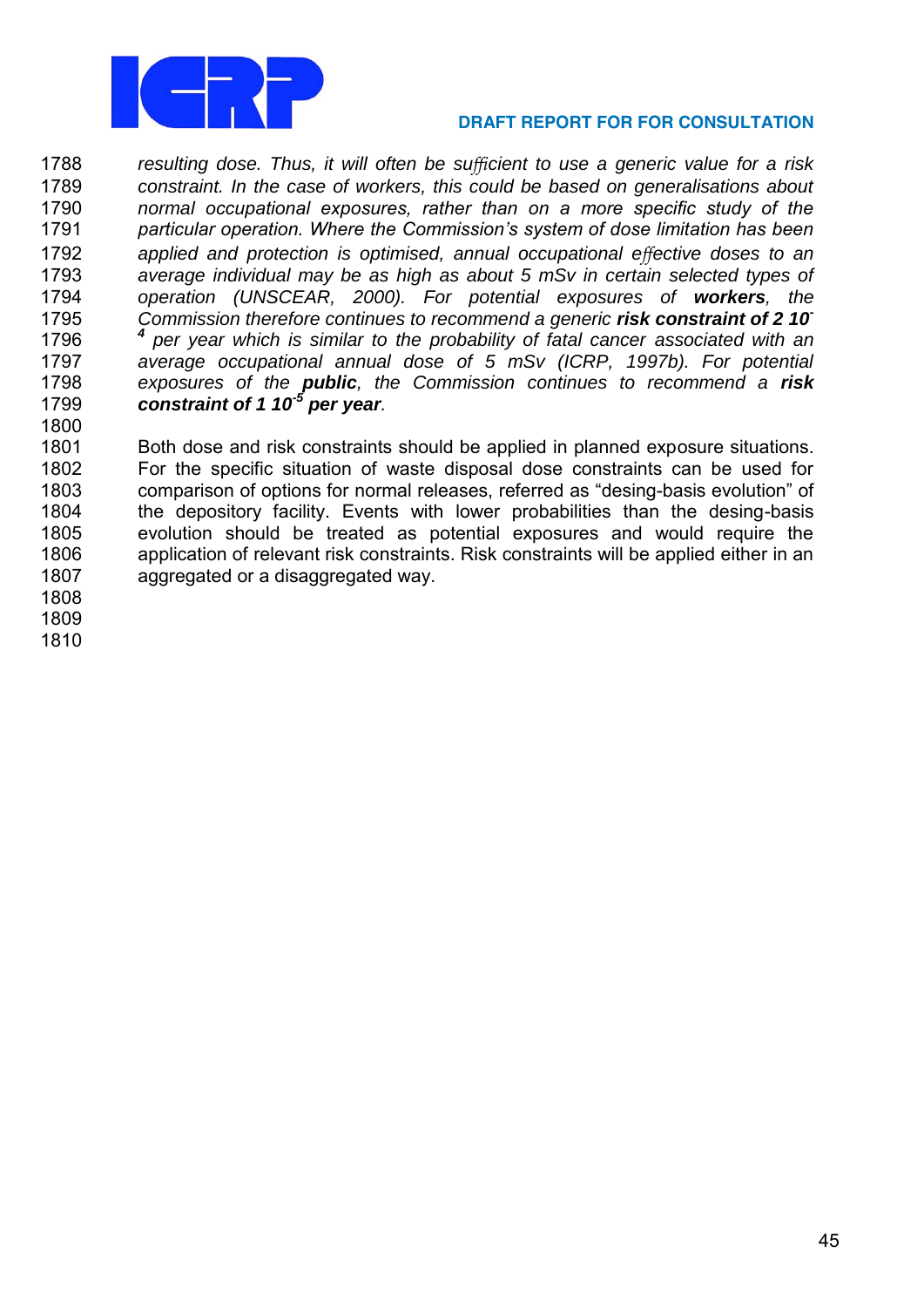

- **Annex 3 Technical and management principles and requirements**
- 

 Ref.: ICRP 101 section 6.6.4, §315, 316 ff 

1815 The general implementation of the Commission's recommendations on the disposal<br>1816 of radioactive waste requires that organizational and managerial structures and of radioactive waste requires that organizational and managerial structures and processes are put into place, and that technical principles are applied. Organizational structures and processes can largely differ from country to country, but should be based on the principles laid down by the IAEA in its Fundamental Safety Principles.

 The Commission recommends that management principles and requirements should 1822 be applied to the disposal system development and implementation process to 1823 enhance the confidence that the protection of humans and the environment will be enhance the confidence that the protection of humans and the environment will be ensured for as long as needed. 

- 1826 Management systems play an important role "to improve the safety performance of the organization through the planning, control and supervision of safety related 1828 activities in normal, transient and emergency situations" and "to foster and support strong safety culture through the development and reinforcement of good attitudes and behaviour in individuals and teams so as to allow them to carry out their tasks 1831 safely" (IAEA GS-R-3).
- 

 The general requirements for establishing, implementing, assessing and continually improving a management system have been formulated by IAEA, and specific 1835 recommendations for the management system for the disposal of radioactive waste<br>1836 in IAEA Safety Standards publication GS-G-3.4. in IAEA Safety Standards publication GS-G-3.4. 

 A management system designed to fulfill the international IAEA requirements integrates safety, health, environmental, security, quality and economic elements, with safety being the fundamental principle upon which the management system is 1841 based. "The main aim of the management system shall be to achieve and enhance 1842 safety by:

- 1844 bringing together in a coherent manner all the requirements for managing the 1845 organization;<br>1846 - describing the
- describing the planned and systematic actions necessary to provide adequate confidence that all these requirements are satisfied;
- ensuring that health, environmental, security, quality and economical 1849 requirements are not considered separately from safety requirements, to help pre*clude their possible negative impact on safety."* (IAEA GSG-3.4)
- 

 Maintaining and further developing knowledge, competences and skills for the disposal of radioactive waste, as an essential element to ensure high levels of safety, should be based on a combination of scientific research and technological development, insights gained from successive safety cases, learning through operational experience and technical cooperation between all actors. Independent reviews, transparency and accessibility of information, and openness to stakeholder participation are also important contributors for ensuring high levels of safety.